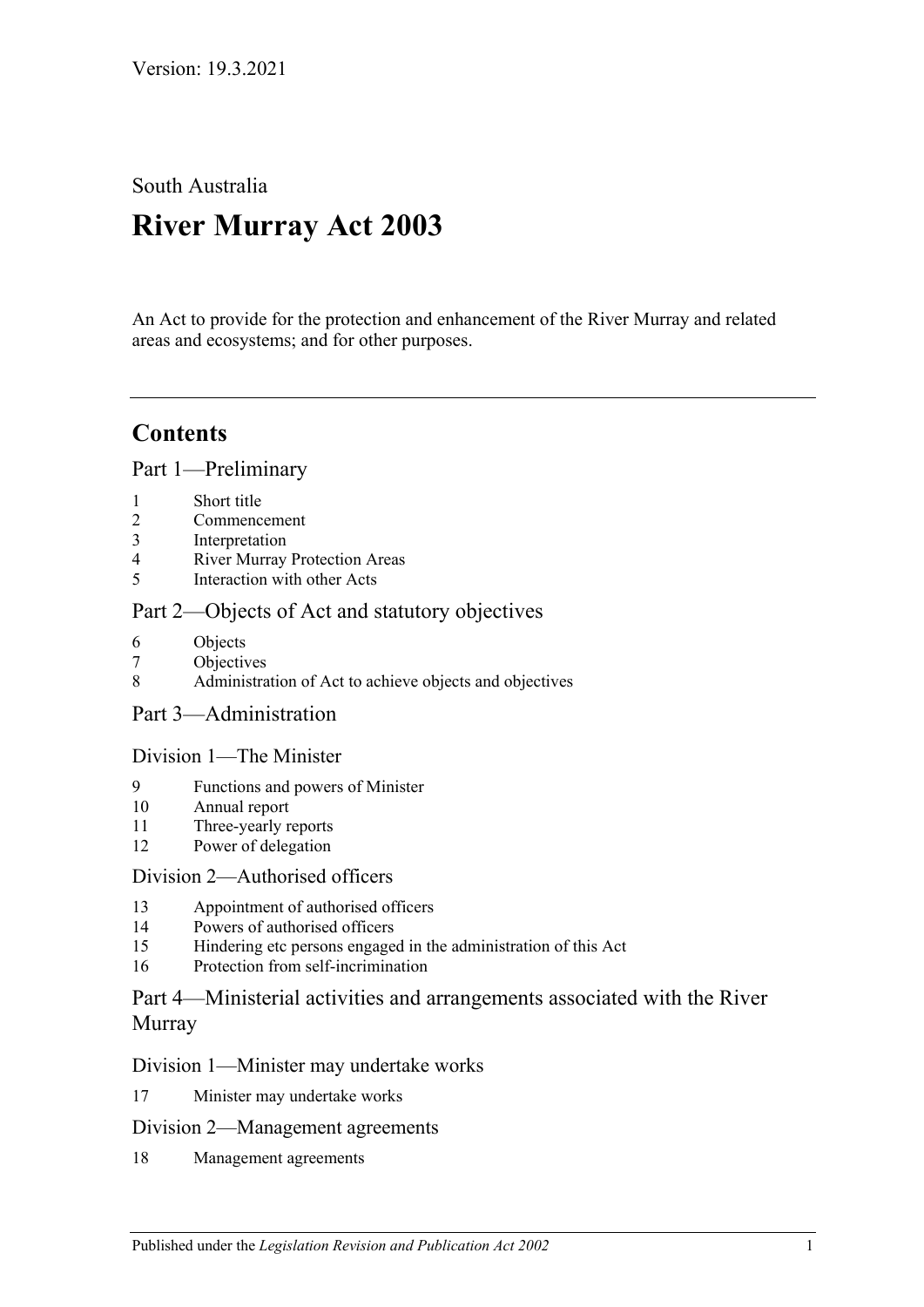#### [Division 3—Entry onto land](#page-17-0)

[Entry onto land](#page-17-1)

#### [Division 4—Compulsory acquisition of land](#page-18-0)

[Compulsory acquisition of land](#page-18-1)

#### [Part 5—Implementation Strategy](#page-18-2)

[Implementation Strategy](#page-18-3)

#### [Part 6—Development of related policies and consideration of activities](#page-19-0)

- [Development of related policies and consideration of activities](#page-19-1)
- [Part 7—General duty of care](#page-23-0)
- [General duty of care](#page-23-1)

#### [Part 8—Protection and other orders](#page-24-0)

#### [Division 1—Orders](#page-24-1)

- [Protection orders](#page-24-2)
- [Action on non-compliance with a protection order](#page-26-0)
- [Reparation orders](#page-27-0)
- [Action on non-compliance with a reparation order](#page-28-0)
- [Reparation authorisations](#page-29-0)
- [Interim restraining orders](#page-30-0)
- [Related matters](#page-30-1)

#### [Division 2—Registration of orders and effect of charges](#page-31-0)

- [Registration](#page-31-1)
- [Effect of charge](#page-32-0)

#### [Division 3—Appeals to Court](#page-32-1)

[Appeals to Court](#page-32-2)

#### [Part 9—Miscellaneous](#page-33-0)

- [Native title](#page-33-1)<br>35 Immunity n
- [Immunity provision](#page-33-2)
- [False or misleading information](#page-34-0)
- [Continuing offence](#page-34-1)
- 37A [Commencement of proceedings for summary offences](#page-34-2)
- [Liability of directors](#page-34-3)
- [Criminal jurisdiction of Court](#page-34-4)
- [Service](#page-35-0)
- [Application or adoption of codes or standards](#page-35-1)
- [Regulations](#page-35-2)

#### [Schedule—Transitional provisions](#page-37-0)

[Transitional provisions](#page-37-1)

#### [Legislative history](#page-40-0)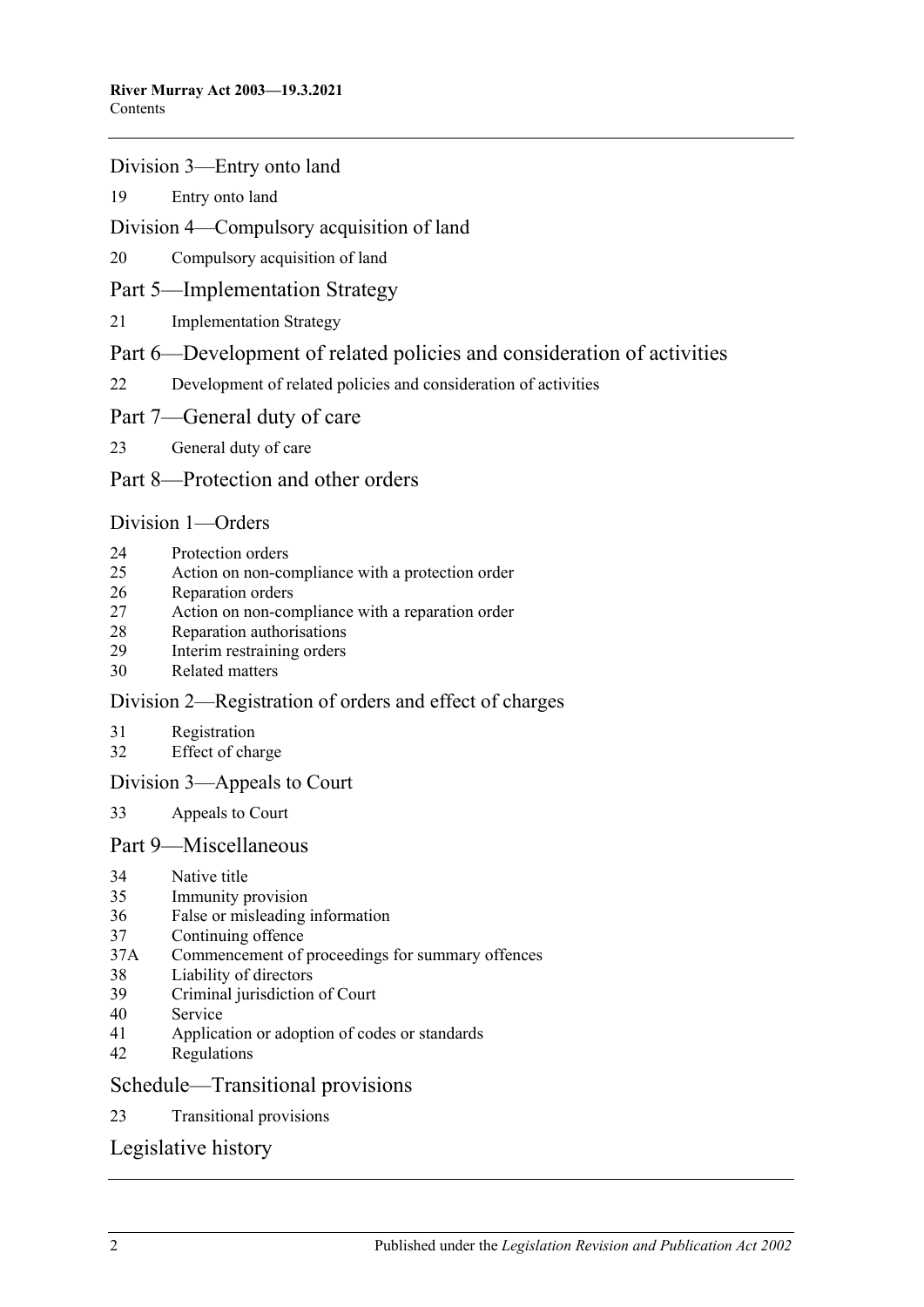#### <span id="page-2-0"></span>**The Parliament of South Australia enacts as follows:**

## **Part 1—Preliminary**

#### <span id="page-2-1"></span>**1—Short title**

This Act may be cited as the *River Murray Act 2003*.

#### <span id="page-2-2"></span>**2—Commencement**

This Act will come into operation on a day to be fixed by proclamation.

#### <span id="page-2-3"></span>**3—Interpretation**

(1) In this Act, unless the contrary intention appears—

*activity* includes—

- (a) an act carried out on a single occasion; and
- (b) a series of acts; and
- (c) the storage or possession of anything (including something in liquid or gaseous form);

*animal* means any live animal of any species and includes any animal organisms;

*approved account* means—

- (a) an account designated by the Minister as an approved account for the purposes of this Act, or a specified provision of this Act; or
- (b) the Consolidated Account;

*associate*—see [subsection](#page-4-0) (2);

*authorised officer*—see [section](#page-12-1) 13;

*business* includes a business not carried on for profit or gain;

*construct*, in relation to any works, includes—

- (a) to establish, build or erect the works;
- (b) to repair the works;
- (c) to make alterations to the works;
- (d) to enlarge or extend the works;

*council* means a council within the meaning of the *[Local Government Act](http://www.legislation.sa.gov.au/index.aspx?action=legref&type=act&legtitle=Local%20Government%20Act%201999) 1999*;

*Court* means the Environment, Resources and Development Court established under the *[Environment, Resources and Development Court Act](http://www.legislation.sa.gov.au/index.aspx?action=legref&type=act&legtitle=Environment%20Resources%20and%20Development%20Court%20Act%201993) 1993*;

*domestic activity* means an activity other than an activity undertaken in the course of a business;

*domestic partner* means a person who is a domestic partner within the meaning of the *[Family Relationships Act](http://www.legislation.sa.gov.au/index.aspx?action=legref&type=act&legtitle=Family%20Relationships%20Act%201975) 1975*, whether declared as such under that Act or not;

*general duty of care* means the duty under [section](#page-23-1) 23;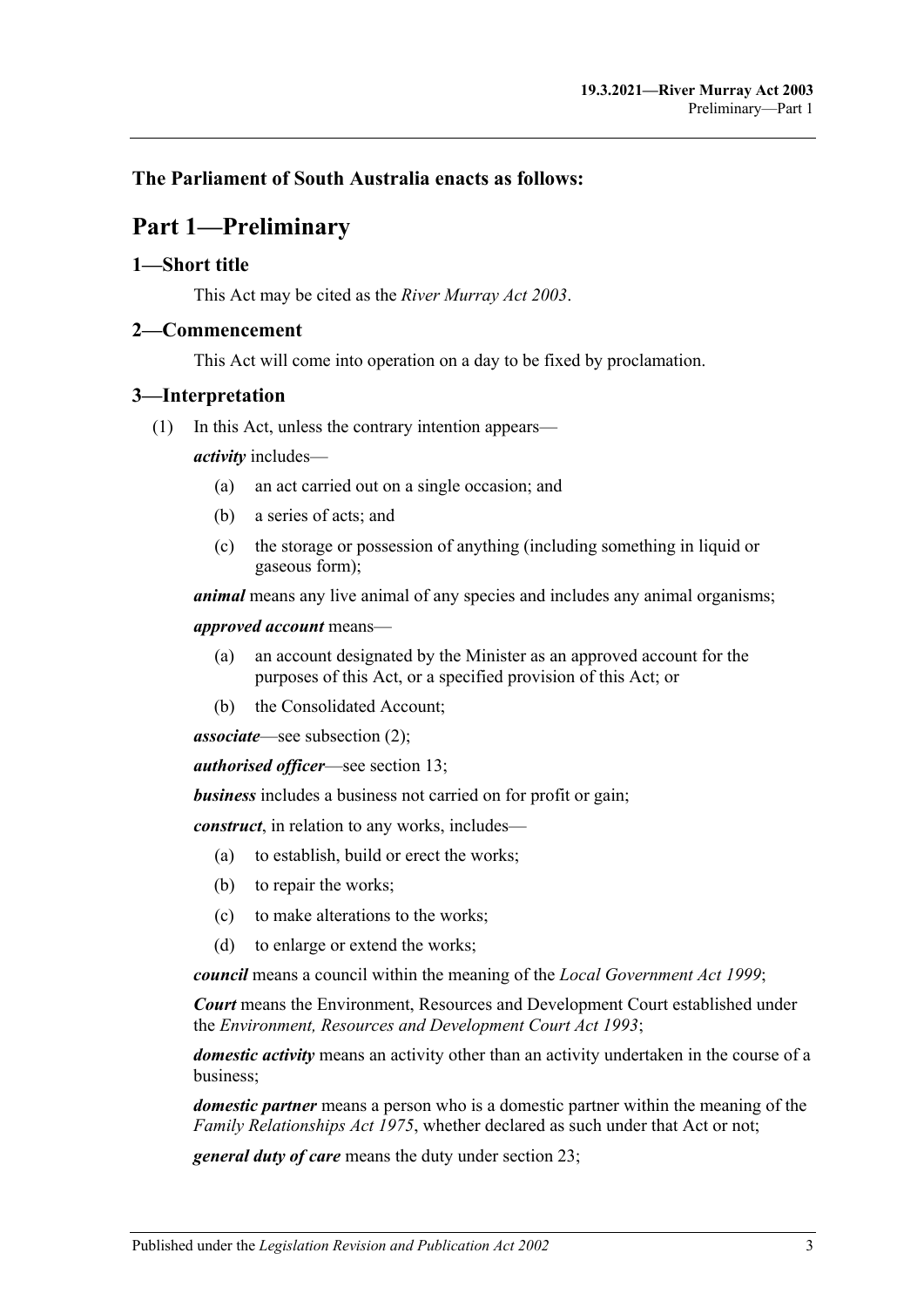*Implementation Strategy* means the River Murray Act Implementation Strategy under [Part 5;](#page-18-2)

*infrastructure* includes—

- (a) pumps, pumping stations, pipes, tanks;
- (b) dams, reservoirs, artificial lakes and wells;
- (c) embankments, walls, channels, drains, drainage holes or other forms of works or earthworks;
- (d) any item or thing used in connection with—
	- (i) testing, monitoring, protecting, enhancing or re-establishing any aspect of the environment; or
	- (ii) any other environmental program or initiative;
- (e) bridges and culverts;
- (f) buildings, structures and facilities;
- (g) other items brought within the ambit of this definition by the regulations;

*interim restraining order* means an Interim Restraining Order issued under [Division 1](#page-24-1) of [Part 8;](#page-24-0)

*land* means, according to the context—

- (a) land as a physical entity, including land covered by water;
- (b) any legal estate or interest in, or right in respect of, land;

*management agreement* means an agreement under [Division 2](#page-16-0) of [Part 4;](#page-15-1)

*Mining Act* means the *[Mining Act](http://www.legislation.sa.gov.au/index.aspx?action=legref&type=act&legtitle=Mining%20Act%201971) 1971*, the *[Opal Mining Act](http://www.legislation.sa.gov.au/index.aspx?action=legref&type=act&legtitle=Opal%20Mining%20Act%201995) 1995* or the *[Petroleum](http://www.legislation.sa.gov.au/index.aspx?action=legref&type=act&legtitle=Petroleum%20Act%202000)  Act [2000](http://www.legislation.sa.gov.au/index.aspx?action=legref&type=act&legtitle=Petroleum%20Act%202000)*;

*Murray-Darling Basin* has the same meaning as in the *Water Act 2007* of the Commonwealth;

*Murray-Darling Basin Agreement* means the Murray-Darling Basin Agreement, a copy of which is set out in Schedule 1 of the *Water Act 2007* of the Commonwealth, as in force from time to time;

*natural resources* of the River Murray means—

- (a) the River Murray system; and
- (b) soil, ground water and surface water, air, vegetation, animals and ecosystems connected or associated with the River Murray system; and
- (c) cultural heritage and natural heritage, and amenity and geological values, connected or associated with the River Murray system; and
- (d) minerals and other substances, and facilities, that are subject to the operation of a Mining Act and are such that activities undertaken in relation to them may have an impact on the River Murray;

*ORMs* means the objectives under [section](#page-7-0) 7;

*place* includes any land, water, premises or structure;

*project* includes any form of scheme, undertaking or activity;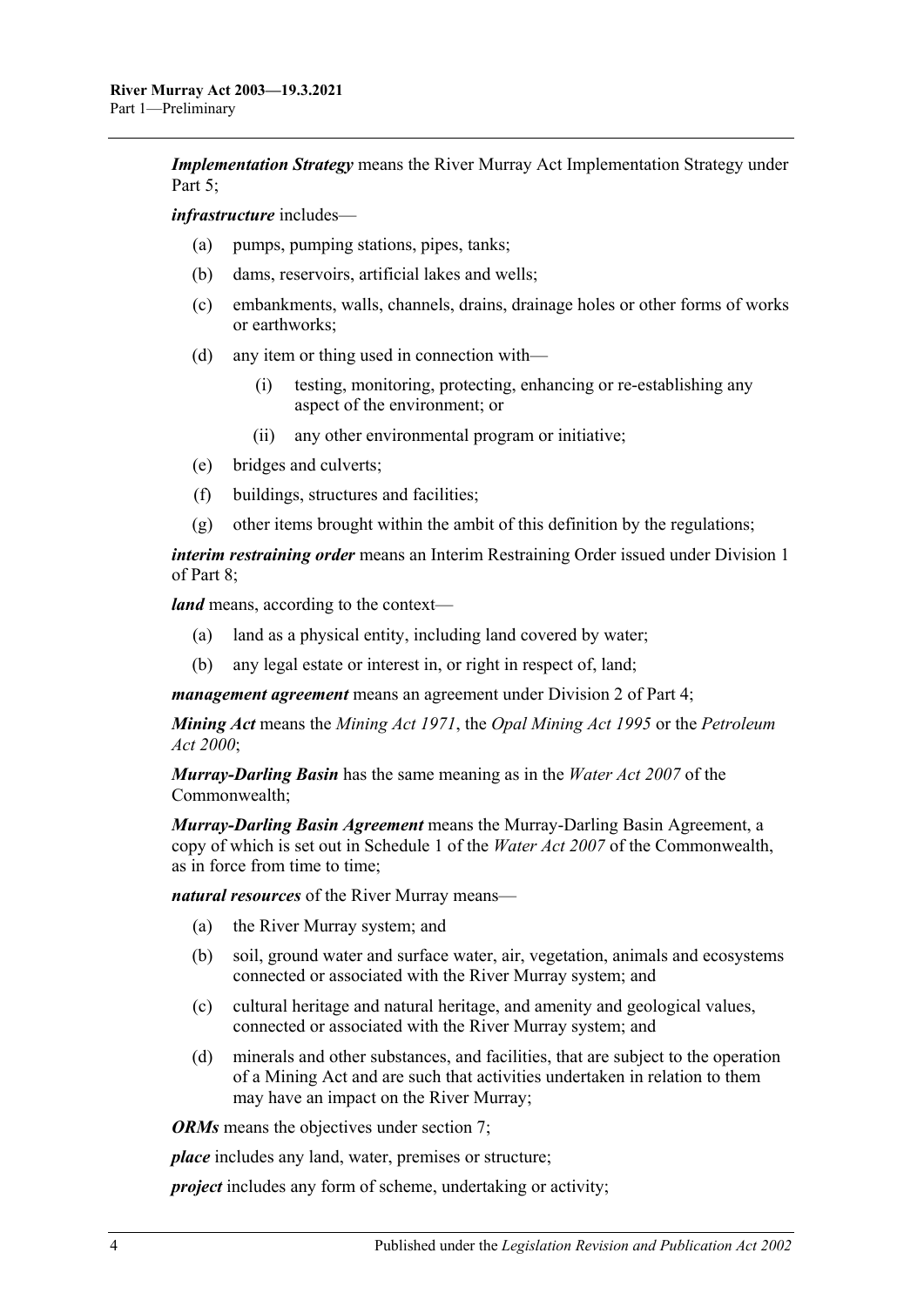*protection order* means a River Murray Protection Order issued under [Division 1](#page-24-1) of Part 8:

*public authority* includes a Minister, statutory authority or council;

*related operational Act*—see [section](#page-5-2) 5(2);

*reparation authorisation* means an authorisation issued under [section](#page-29-0) 28;

*reparation order* means a River Murray Reparation Order issued under [Division 1](#page-24-1) of [Part 8;](#page-24-0)

*River Murray* means—

- (a) the main stem of the River Murray; and
- (b) the natural resources of the River Murray;

*River Murray Protection Area*—see [section](#page-5-0) 4;

*River Murray system* means the River Murray itself, and all anabranches, tributaries, flood plains, wetlands and estuaries that are in any way connected or associated with the river, and related beds, banks and shores;

*spouse*—a person is the spouse of another if they are legally married;

*statutory authorisation* means an approval, consent, licence, permit or other authorisation granted or required under a related operational Act;

*statutory instrument* means—

- (a) a plan, program or policy; or
- (b) any other instrument of a prescribed kind,

prepared pursuant to the provisions of an Act;

*vegetation* includes any plant organisms;

*vehicle* includes any—

- (a) vessel or craft;
- (b) plant or equipment designed to be moved or operated by a driver;

*water resource* has the same meaning as in the *[Water Resources Act](http://www.legislation.sa.gov.au/index.aspx?action=legref&type=act&legtitle=Water%20Resources%20Act%201997) 1997*;

*works* includes any form of infrastructure.

- <span id="page-4-0"></span>(2) For the purposes of this Act, a person is an *associate* of another if—
	- (a) they are partners; or
	- (b) one is a spouse, domestic partner, parent or child of another; or
	- (c) they are both trustees or beneficiaries of the same trust, or one is a trustee and the other is a beneficiary of the same trust; or
	- (d) one is a body corporate or other entity (whether inside or outside Australia) and the other is a director or member of the governing body of the body corporate or other entity; or
	- (e) one is a body corporate or other entity (whether inside or outside Australia) and the other is a person who has a legal or equitable interest in five per cent or more of the share capital of the body corporate or other entity; or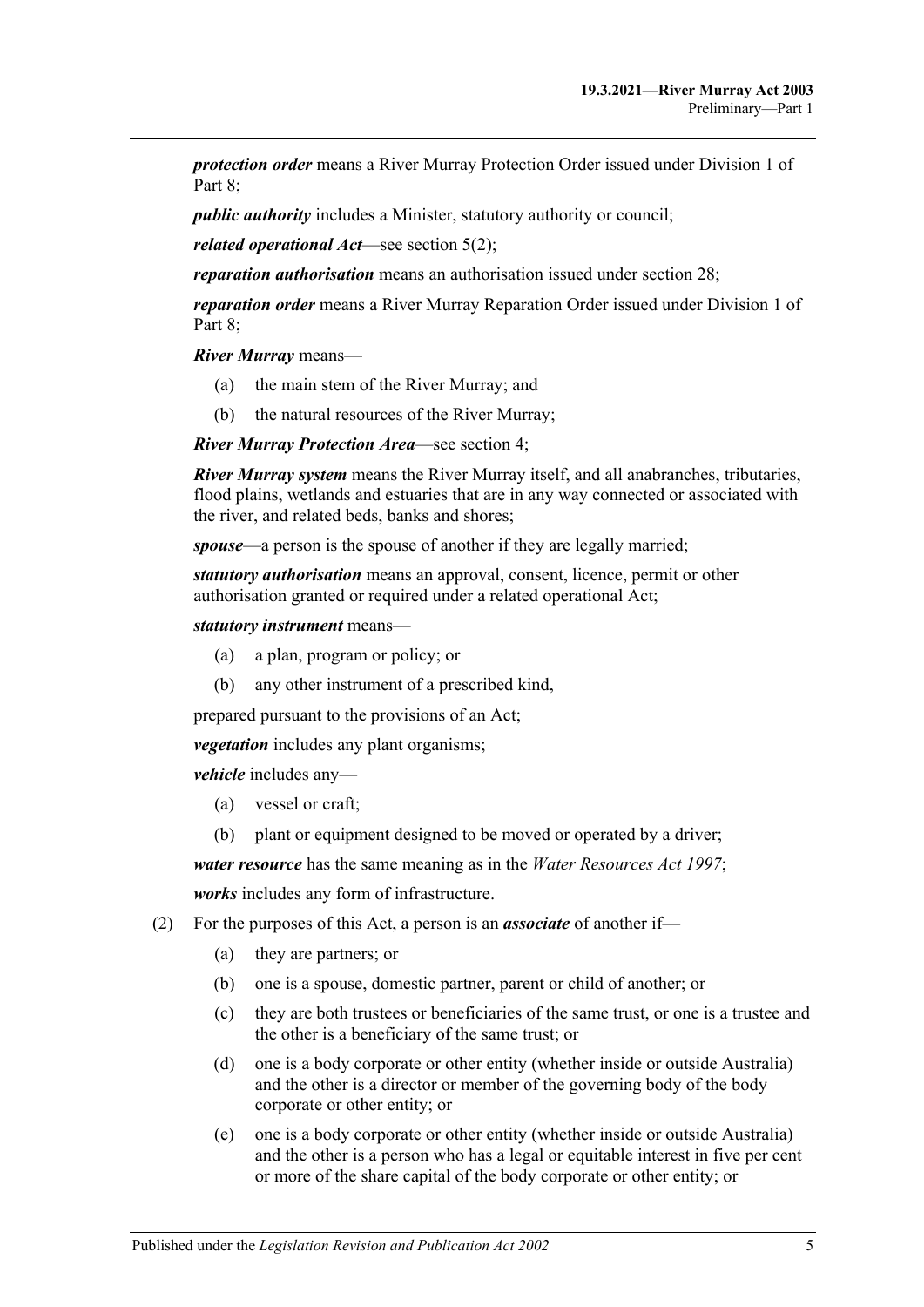- (f) they are related bodies corporate within the meaning of the *Corporations Act 2001* of the Commonwealth; or
- (g) a relationship of a prescribed kind exists between them; or
- (h) a chain of relationships can be traced between them under any one or more of the above paragraphs.
- (3) For the purposes of [subsection](#page-4-0) (2), a *beneficiary* of a trust includes an object of a discretionary trust.
- (5) A reference in this Act to the costs of any damage to the River Murray will be taken to include a reference to any costs associated with—
	- (a) minimising, managing or containing any such damage; or
	- (b) remedying any such damage; or
	- (c) addressing any consequences resulting from any such damage; or
	- (d) compensating for any loss or adverse impacts arising from any such damage.
- (6) For the purposes of this or any other Act, the Minister may, in assessing the costs or extent of any damage to the River Murray, apply any assumptions determined by the Minister to be reasonable in the circumstances.

#### <span id="page-5-3"></span><span id="page-5-0"></span>**4—River Murray Protection Areas**

- (1) The Governor may, by regulation, designate areas as River Murray Protection Areas for the purposes of this or any other Act.
- (2) The Governor may, in designating areas under [subsection](#page-5-3) (1), designate different areas for different purposes or different Acts (and accordingly areas designated for one purpose or Act may overlap with other areas designated for another purpose or Act).

#### <span id="page-5-1"></span>**5—Interaction with other Acts**

- (1) Except where the contrary intention is expressed in this or any other Act, this Act is in addition to and does not limit or derogate from the provisions of any other Act.
- <span id="page-5-2"></span>(2) For the purposes of this Act, the following are related operational Acts:
	- (b) *[Aquaculture Act](http://www.legislation.sa.gov.au/index.aspx?action=legref&type=act&legtitle=Aquaculture%20Act%202001) 2001*;
	- (c) *[Coast Protection Act](http://www.legislation.sa.gov.au/index.aspx?action=legref&type=act&legtitle=Coast%20Protection%20Act%201972) 1972*;
	- (d) *[Crown Lands Act](http://www.legislation.sa.gov.au/index.aspx?action=legref&type=act&legtitle=Crown%20Lands%20Act%201929) 1929*;
	- (e) *[Planning, Development and Infrastructure Act 2016](http://www.legislation.sa.gov.au/index.aspx?action=legref&type=act&legtitle=Planning%20Development%20and%20Infrastructure%20Act%202016)*;
	- (f) *[Environment Protection Act](http://www.legislation.sa.gov.au/index.aspx?action=legref&type=act&legtitle=Environment%20Protection%20Act%201993) 1993*;
	- (g) *[Fisheries Act](http://www.legislation.sa.gov.au/index.aspx?action=legref&type=act&legtitle=Fisheries%20Act%201982) 1982*;
	- (h) *[Harbors and Navigation Act](http://www.legislation.sa.gov.au/index.aspx?action=legref&type=act&legtitle=Harbors%20and%20Navigation%20Act%201993) 1993*;
	- (i) *[Heritage Act](http://www.legislation.sa.gov.au/index.aspx?action=legref&type=act&legtitle=Heritage%20Act%201993) 1993*;
	- (j) *[Historic Shipwrecks Act](http://www.legislation.sa.gov.au/index.aspx?action=legref&type=act&legtitle=Historic%20Shipwrecks%20Act%201981) 1981*;
	- (k) *[Irrigation Act](http://www.legislation.sa.gov.au/index.aspx?action=legref&type=act&legtitle=Irrigation%20Act%201994) 1994*;
	- (l) *[Murray-Darling Basin Act](http://www.legislation.sa.gov.au/index.aspx?action=legref&type=act&legtitle=Murray-Darling%20Basin%20Act%202008) 2008*;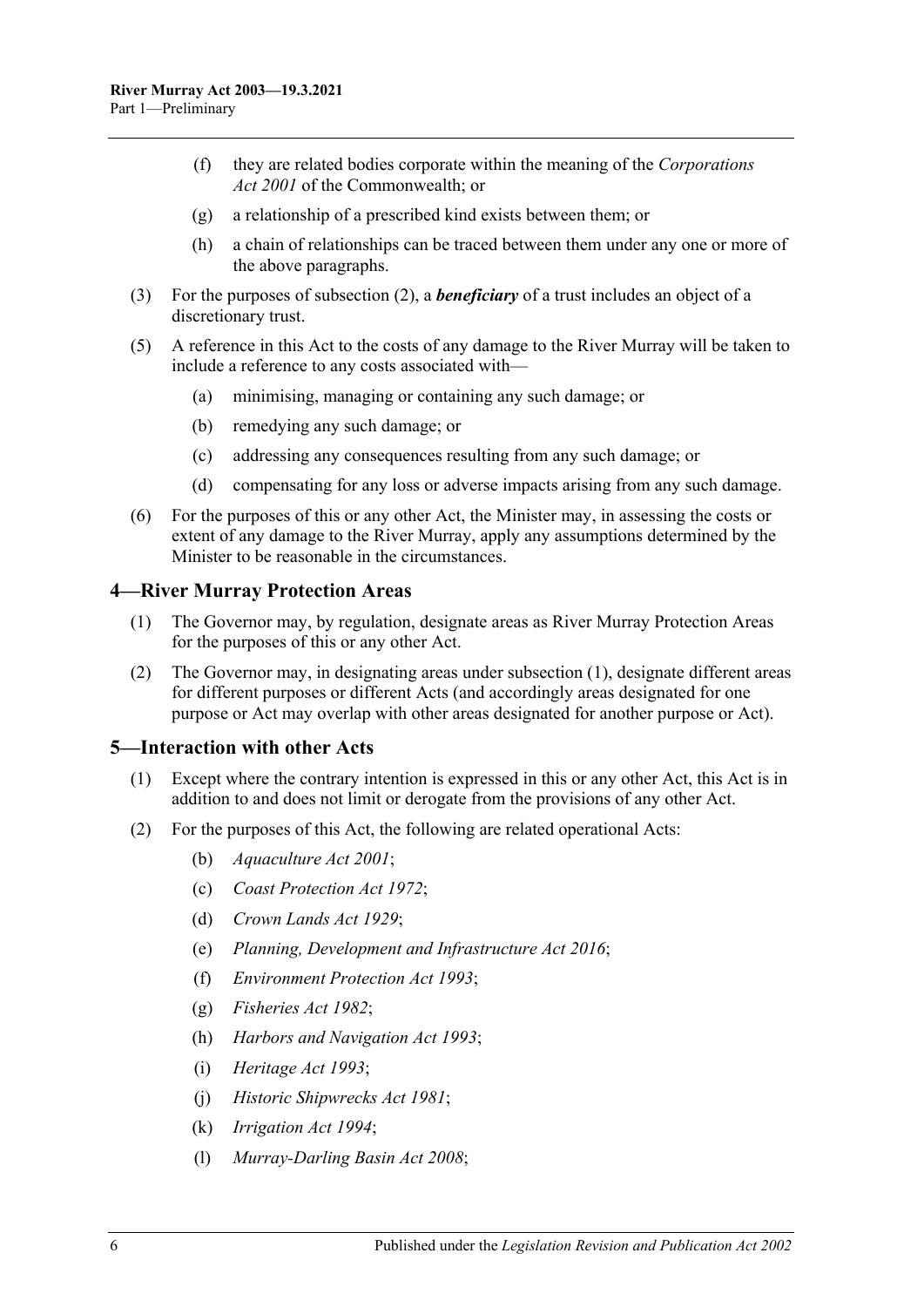- (m) *[National Parks and Wildlife Act](http://www.legislation.sa.gov.au/index.aspx?action=legref&type=act&legtitle=National%20Parks%20and%20Wildlife%20Act%201972) 1972*;
- (n) *[Native Vegetation Act](http://www.legislation.sa.gov.au/index.aspx?action=legref&type=act&legtitle=Native%20Vegetation%20Act%201991) 1991*;
- (o) *[Landscape South Australia Act](http://www.legislation.sa.gov.au/index.aspx?action=legref&type=act&legtitle=Landscape%20South%20Australia%20Act%202019) 2019*;
- (p) *[South Eastern Water Conservation and Drainage Act](http://www.legislation.sa.gov.au/index.aspx?action=legref&type=act&legtitle=South%20Eastern%20Water%20Conservation%20and%20Drainage%20Act%201992) 1992*;
- (r) any Mining Act;
- (s) any other Act prescribed as a related operational Act by the regulations.

## <span id="page-6-0"></span>**Part 2—Objects of Act and statutory objectives**

#### <span id="page-6-1"></span>**6—Objects**

- (1) The objects of this Act are—
	- (a) to ensure that all reasonable and practicable measures are taken to protect, restore and enhance the River Murray in recognition of its critical importance to the South Australian community and its unique value from environmental, economic and social perspectives and to give special acknowledgement to the need to ensure that the use and management of the River Murray sustains the physical, economic and social well being of the people of the State and facilitates the economic development of the State; and
	- (b) to provide mechanisms to ensure that any development or activities that may affect the River Murray are undertaken in a way that provides the greatest benefit to, or protection of, the River Murray while at the same time providing for the economic, social and physical well being of the community; and
	- (c) to provide mechanisms so that development and activities that are unacceptable in view of their adverse effects on the River Murray are prevented from proceeding, regulated or brought to an end; and
	- (d) to promote the principles of ecologically sustainable development in relation to the use and management of the River Murray; and
	- (e) to ensure that proper weight is given to the significance and well being of the River Murray when legislative plans and strategies are being developed or implemented; and
	- (f) to respect the interests and aspirations of indigenous peoples with an association with the River Murray and to give due recognition to the ability of those indigenous people to make a significant contribution to the promotion of the principles of ecologically sustainable development in relation to the use and management of the River Murray; and
	- (g) to respect the interests and views of other people within the community with an association with the River Murray and to give due recognition to the ability of those people to make a significant contribution to the promotion of the principles of ecologically sustainable development in relation to the use and management of the River Murray; and
	- (h) otherwise to ensure the future health, and to recognise the importance, of the River Murray.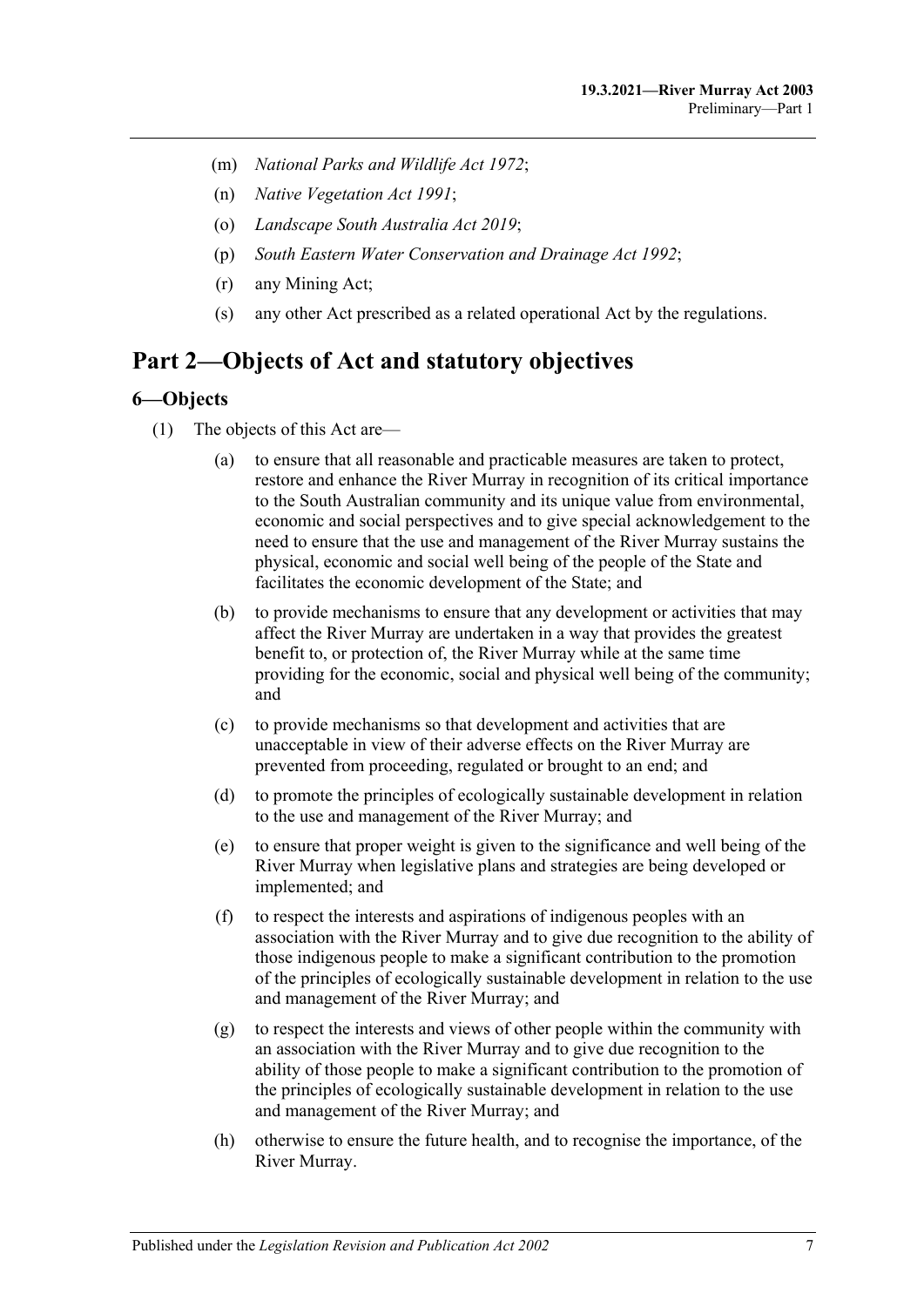- (2) For the purposes of this section, the following are declared to be the principles of ecologically sustainable development:
	- (a) that the use, development and protection of the environment should be managed in a way, and at a rate, that will enable people and communities to provide for their economic, social and physical well-being and for their health and safety while—
		- (i) sustaining the potential of natural and physical resources to meet the reasonably forseeable needs of future generations; and
		- (ii) safeguarding the life-supporting capacity of air, water, land and ecosystems; and
		- (iii) avoiding, remedying or mitigating any adverse effects of activities on the environment;
	- (b) that proper weight should be given to both long and short term economic, environmental, social and equity considerations in deciding all matters relating to environmental protection, restoration and enhancement and to the facilitation of sustainable economic development.

#### <span id="page-7-0"></span>**7—Objectives**

- (1) The following objectives will apply in connection with the operation of this Act:
	- (a) the river health objectives; and
	- (b) the environmental flow objectives; and
	- (c) the water quality objectives; and
	- (d) the human dimension objectives.
- (2) The river health objectives are as follows:
	- (a) the key habitat features in the River Murray system are to be maintained, protected and restored in order to enhance ecological processes;
	- (b) the environments constituted by the River Murray system, with particular reference to high-value floodplains and wetlands of national and international importance, are to be protected and restored;
	- (c) the extinction of native species of animal and vegetation associated with the River Murray system is to be prevented;
	- (d) barriers to the migration of native species of animal within the River Murray system are to be avoided or overcome.
- (3) The environmental flow objectives are as follows:
	- (a) ecologically significant elements of the natural flow regime of the River Murray system are to be reinstated and maintained;
	- (b) the Murray mouth should be kept open in order to maintain navigation and the passage of fish in the area, and to enhance the health of the River Murray system and estuarine conditions in the Coorong;
	- (c) significant improvements are to be made in the connectivity between and within the environments constituted by the River Murray system.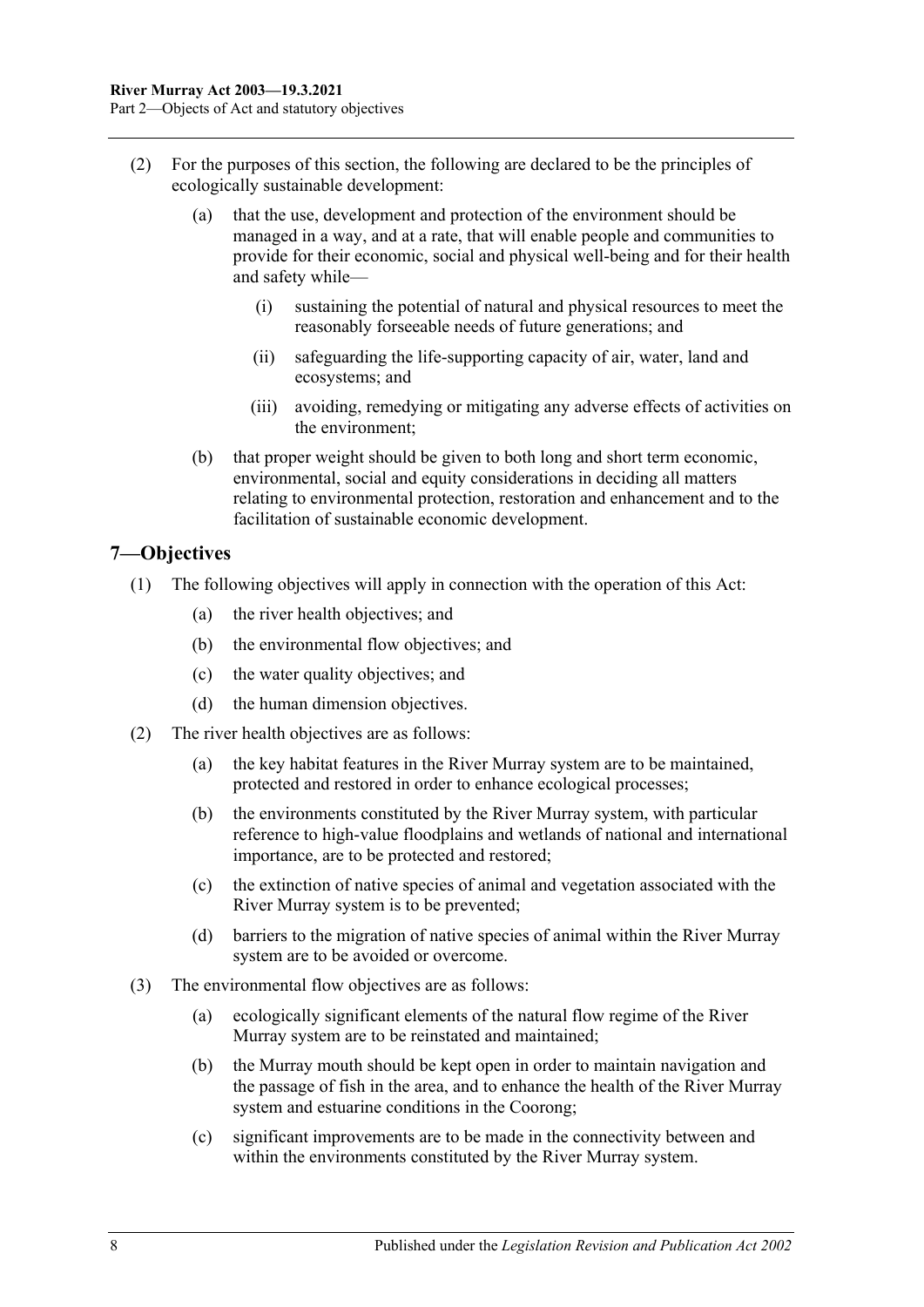- (4) The water quality objectives are as follows:
	- (a) water quality within the River Murray system should be improved to a level that sustains the ecological processes, environmental values and productive capacity of the system;
	- (b) the impact of salinity on the ecological processes and productive capacity of the River Murray system is to be minimised;
	- (c) nutrient levels within the River Murray system are to be managed so as to prevent or reduce the occurrence of algal blooms, and to minimise other impacts from nutrients on the ecological processes, environmental values and productive capacity of the system;
	- (d) the impact of potential pollutants, such as sediment and pesticides, on the environments constituted by the River Murray system is to be minimised.
- (5) The human dimension objectives are as follows:
	- (a) a responsive and adaptable approach to the management of the River Murray system is to be implemented taking into account ecological outcomes, community interests and new information that may become available from time to time;
	- (b) the community's knowledge and understanding of the River Murray system is to be gathered, considered and disseminated in order to promote the health and proper management of the system;
	- (c) the interests of the community are to be taken into account by recognising indigenous and other cultural, and historical, relationships with the River Murray and its surrounding areas, and by ensuring appropriate participation in processes associated with the management of the River Murray system;
	- (d) the importance of a healthy river to the economic, social and cultural prosperity of communities along the length of the river, and the community more generally, is to be recognised.
- (6) The objectives will be collectively known as the *Objectives for a Healthy River Murray* (or *ORMs*).

#### <span id="page-8-0"></span>**8—Administration of Act to achieve objects and objectives**

The Minister, the Court and other persons or bodies involved in the administration of this Act, and any other person or body required to consider the operation or application of this Act (whether acting under this Act or another Act), must act consistently with, and seek to further—

- (a) the objects of this Act; and
- (b) the ORMs.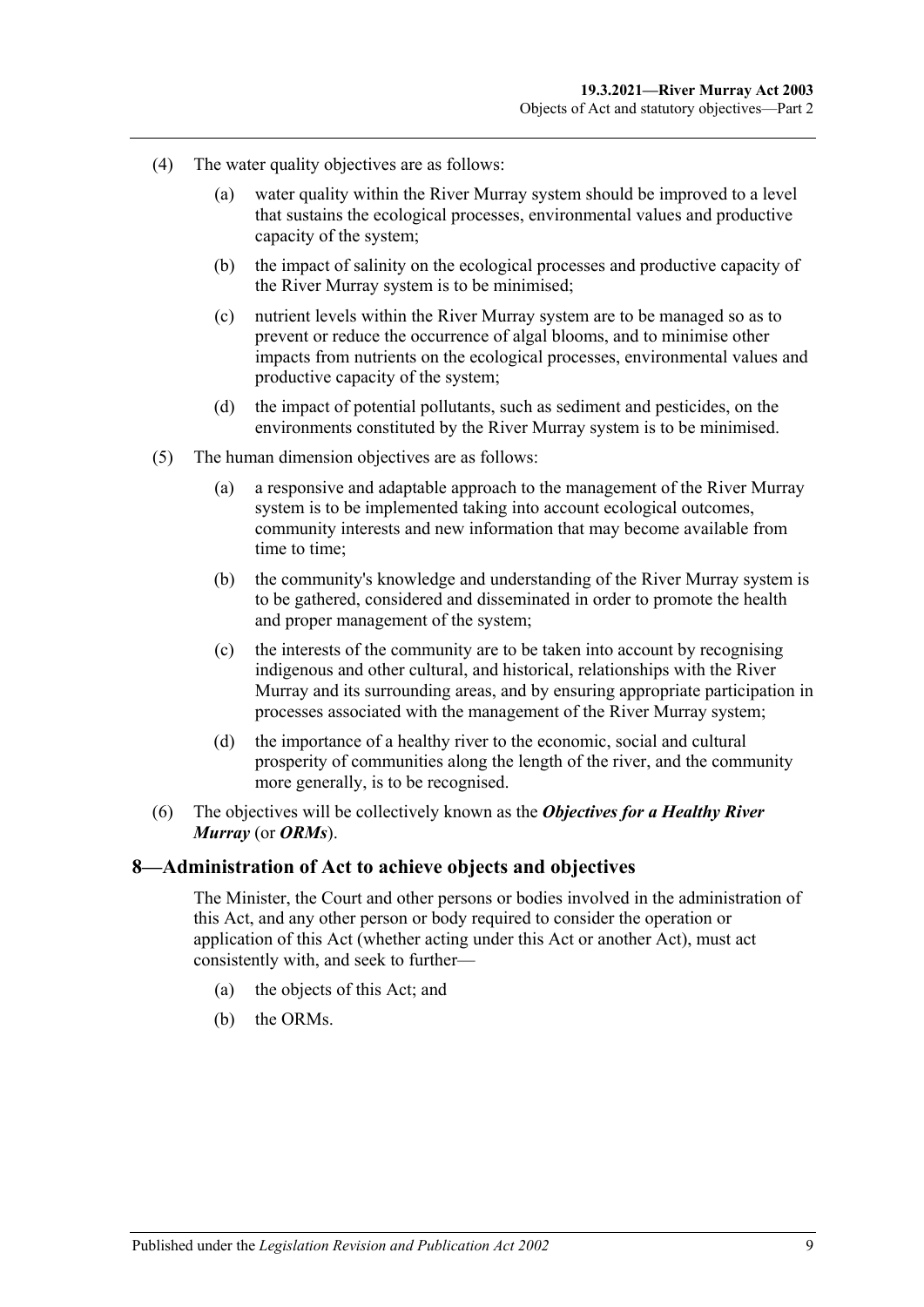## <span id="page-9-0"></span>**Part 3—Administration**

#### <span id="page-9-1"></span>**Division 1—The Minister**

#### <span id="page-9-2"></span>**9—Functions and powers of Minister**

- <span id="page-9-3"></span>(1) The functions of the Minister under this Act are—
	- (a) to prepare the Implementation Strategy; and
	- (b) to undertake a role in the development of statutory instruments that are to have application within the Murray-Darling Basin; and
	- (c) to provide advice with respect to the approval of activities proposed to be undertaken within the Murray-Darling Basin that may have an impact on the River Murray; and
	- (d) to consult with relevant persons, bodies or authorities, including indigenous peoples with an association with the River Murray, and with the wider community, about the goals or outcomes that should be adopted or pursued in order to achieve or advance the objects of this Act and the ORMs; and
	- (e) as far as reasonably practicable and appropriate—
		- (i) to act to integrate the administration of this Act with the administration of other legislation that may affect the River Murray; and
		- (ii) to promote the integration or co-ordination of policies, programs, plans and projects developed, administered or undertaken by other persons, bodies or authorities insofar as they are relevant to the protection, improvement or enhancement of the River Murray; and
	- (f) to institute, supervise or promote programs to protect, maintain or improve the River Murray; and
	- (g) to undertake monitoring programs to collect data on the state of the River Murray and other relevant information, and to assess and apply other information relevant to the River Murray obtained from other programs or sources; and
	- (h) to conduct or promote research and public education in relation to the protection, improvement or enhancement of the River Murray; and
	- (i) to keep the state of the River Murray under review; and
	- (j) to keep—
		- (i) the operation of this Act under review; and
		- (ii) the operation of any related operational Act under review, insofar as may be relevant to the River Murray or to securing the objects of this Act; and
	- (k) to consider, as the Minister thinks fit—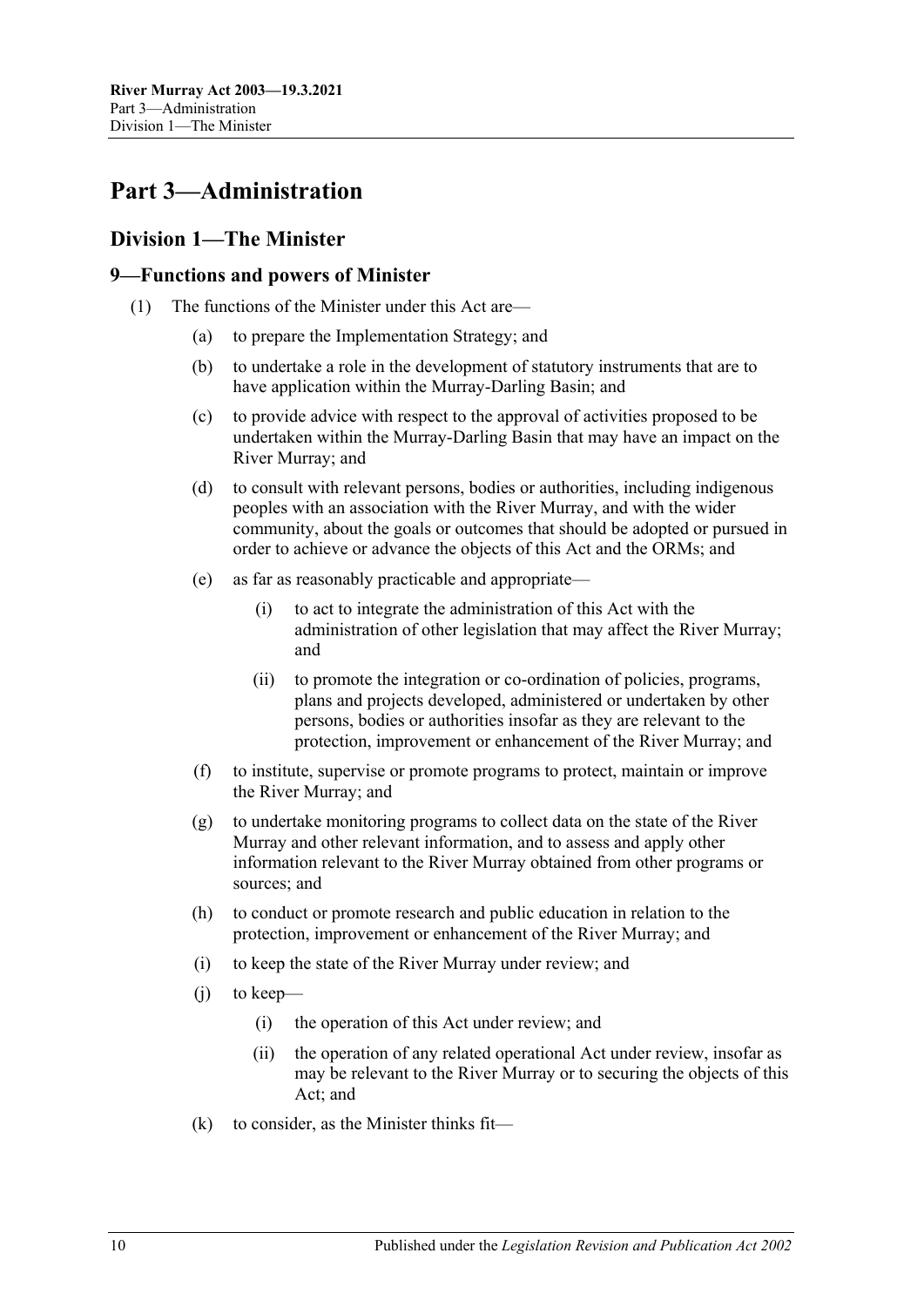- (i) whether it is necessary or desirable to amend any Act (including this Act), or to modify any legislative policies or administrative practices (whether under this or any other Act) in order to advance the objects of this Act and the ORMs; or
- (ii) whether additional Acts should be prescribed as related operational Acts for the purposes of this Act,

and to make recommendations in relation to these matters; and

- (l) to assess the extent to which the objects of this Act are being considered in the administration of other relevant Acts; and
- (m) to undertake the enforcement of this Act, especially in relation to the general duty of care; and
- (n) such other functions assigned to the Minister by or under this or any other Act.
- (2) The Minister—
	- (a) must consult with prescribed persons, bodies or authorities when acting in prescribed circumstances; and
	- (b) should, when consulting with indigenous peoples under [subsection](#page-9-3)  $(1)(d)$ , give special consideration to their particular needs; and
	- (c) should, when consulting with other people, give consideration to any special needs that they may have in the circumstances.
- (4) The Minister should adopt a leadership role in relation to the management of the Murray-Darling Basin.
- <span id="page-10-0"></span>(5) The Minister has the power to do anything necessary, expedient or incidental to—
	- (a) performing the functions of the Minister under this Act; or
	- (b) administering this Act; or
	- (c) furthering the objects of this Act or the ORMs; or
	- (d) furthering the objects of the *[Murray-Darling Basin Act](http://www.legislation.sa.gov.au/index.aspx?action=legref&type=act&legtitle=Murray-Darling%20Basin%20Act%202008) 2008* or giving effect to the terms or requirements of the Murray-Darling Basin Agreement; or
	- (e) furthering the purposes of the Basin Plan under the *Water Act 2007* of the Commonwealth.
- (6) Without limiting the operation of [subsection](#page-10-0) (5), the Minister may—
	- (a) enter into any form of contract, agreement or arrangement; and
	- (b) acquire, hold, deal with and dispose of real and personal property or any interest in real or personal property; and
	- (c) carry out projects in relation to the River Murray (including projects that are relevant to the implementation or operation of the Murray-Darling Basin Agreement, any resolution of the Ministerial Council under that agreement or the Basin Plan under the *Water Act 2007* of the Commonwealth); and
	- (d) provide for the care, control, management, conservation or preservation of any land within the Murray-Darling Basin; and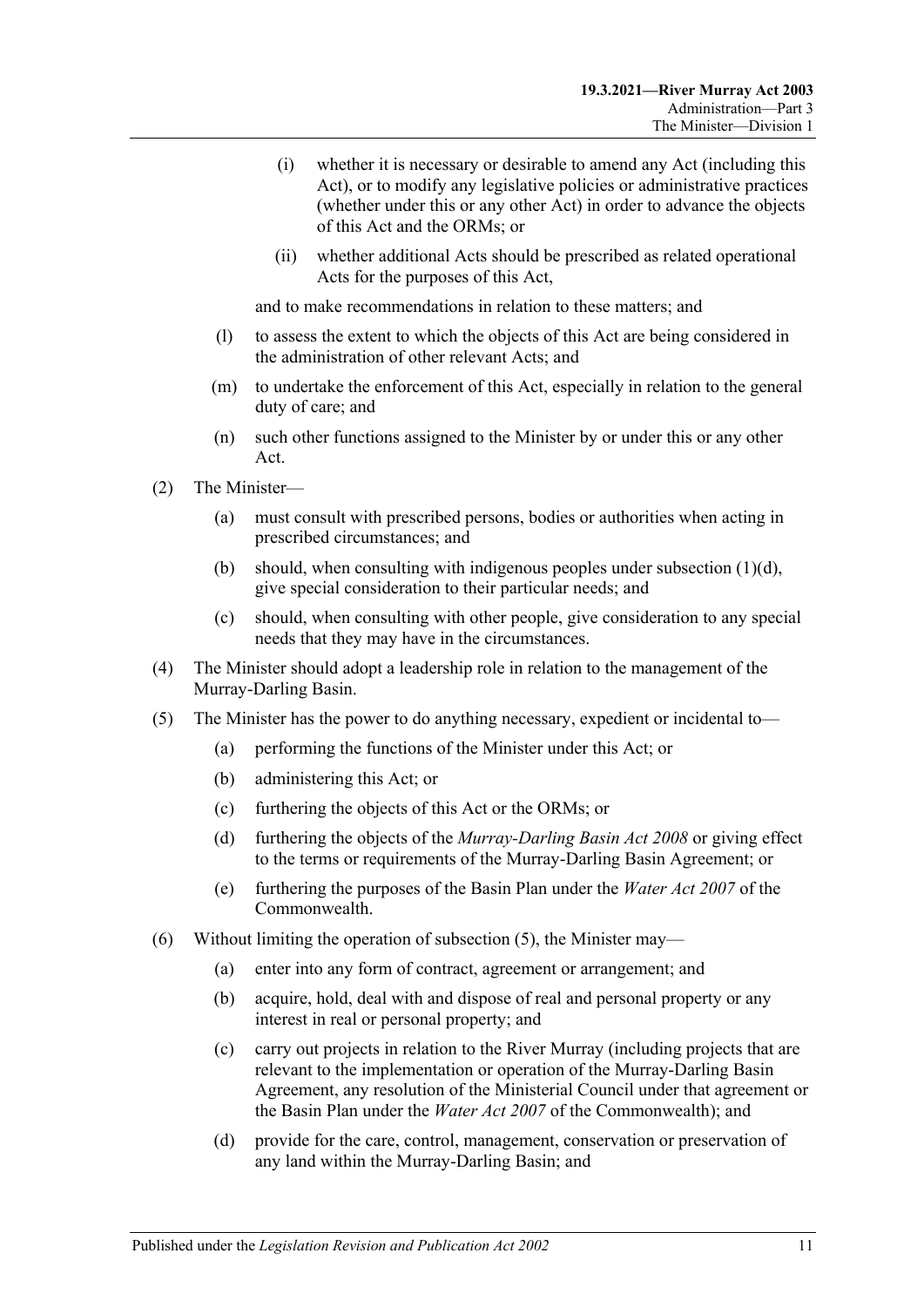(e) act in conjunction with any other person or authority.

#### <span id="page-11-0"></span>**10—Annual report**

- (1) The Minister must on or before 30 September in each year prepare a report on the operation of this Act for the financial year ending on the preceding 30 June.
- (2) The report must include—
	- (a) information on the implementation of this Act (taking into account the provisions of the Implementation Strategy); and
	- (b) information on the extent to which the objects of this Act and the ORMs are being achieved; and
	- (c) reports on the following matters for the relevant financial year:
		- (i) the referral of matters to the Minister under any related operational Act; and
		- (ii) the enforcement of the general duty of care; and
		- (iii) action taken by the Minister or an authorised officer under [Part 8.](#page-24-0)
- (3) The Minister must cause a copy of the report to be laid before both Houses of Parliament within 6 sitting days after the report is prepared.

#### <span id="page-11-1"></span>**11—Three-yearly reports**

- (1) The Minister must, on a three-yearly basis, undertake a review of this Act.
- (2) The review must include—
	- (a) an assessment of the interaction between this Act, the related operational Acts, and any other Act considered relevant by the Minister; and
	- (b) an assessment of the state of the River Murray, especially taking into account the ORMs,

and may include other matters determined by the Minister to be relevant to a review of this Act.

(3) The review must be undertaken so as to coincide with the end of a financial year and the outcome of the review must be reported on as part of the Minister's annual report to Parliament for that financial year.

#### <span id="page-11-2"></span>**12—Power of delegation**

- (1) The Minister may delegate to a body or person (including a person for the time being holding or acting in a specified office or position) a function or power of the Minister under this Act or any related operational Act.
- (2) A delegation under this section—
	- (a) must be by instrument in writing; and
	- (b) may be absolute or conditional; and
	- (c) does not derogate from the power of the Minister to act in any matter; and
	- (d) is revocable at will.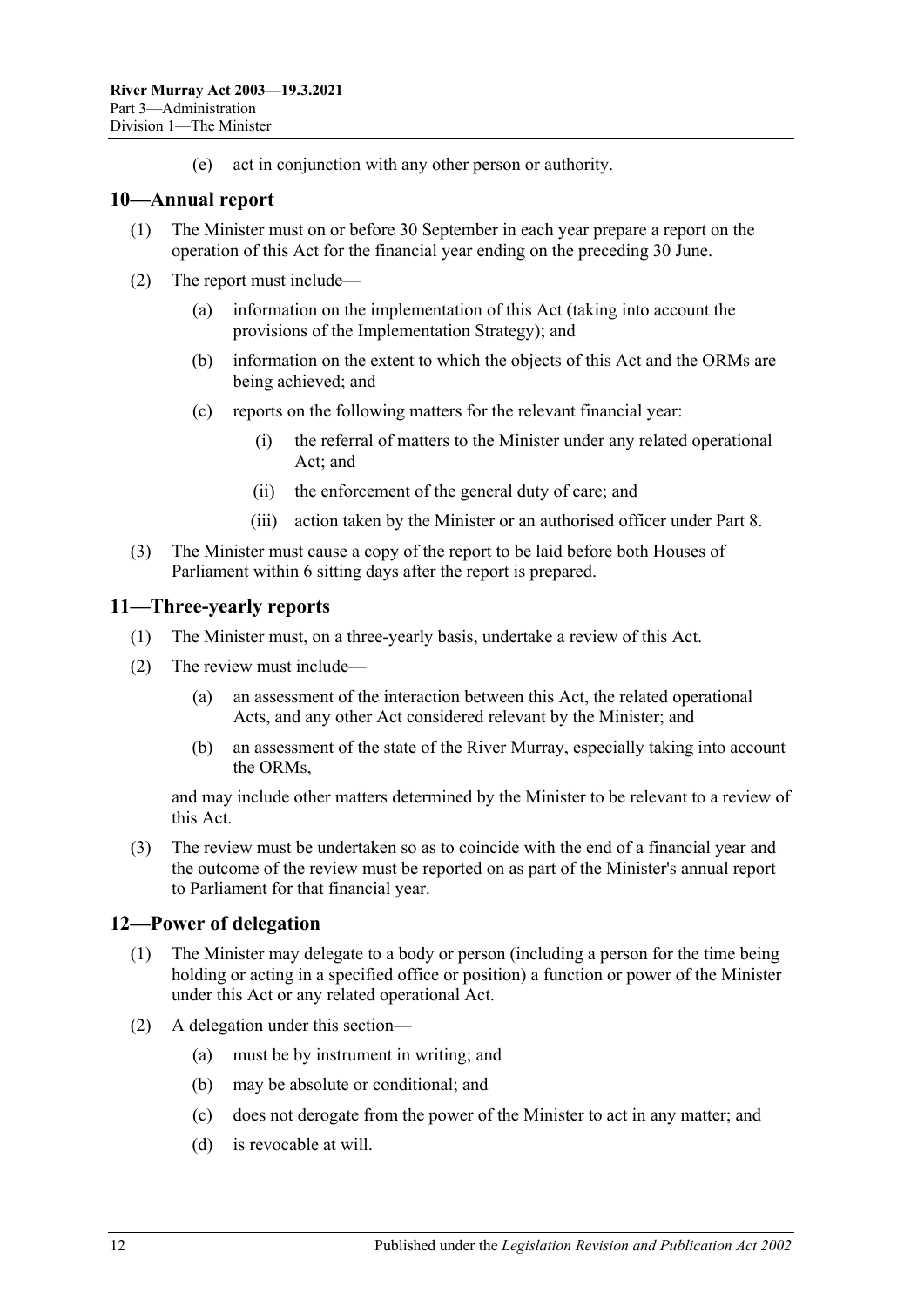(3) A function or power delegated under this section may, if the instrument of delegation so provides, be further delegated.

### <span id="page-12-0"></span>**Division 2—Authorised officers**

#### <span id="page-12-3"></span><span id="page-12-1"></span>**13—Appointment of authorised officers**

- (1) The Minister may appoint persons to be authorised officers for the purposes of this Act.
- (2) An appointment under [subsection](#page-12-3) (1) may be made subject to conditions or limitations specified in the instrument of appointment.
- (3) An authorised officer appointed under [subsection](#page-12-3) (1) must be issued with an identity card—
	- (a) containing the person's name and a photograph of the person; and
	- (b) stating that the person is an authorised officer for the purposes of this Act; and
	- (c) stating any limitations on the authorised officer's authority.
- (4) An authorised officer must, at the request of a person in relation to whom the authorised officer intends to exercise any powers under this Act, produce for the inspection of the person his or her identity card.

#### <span id="page-12-4"></span><span id="page-12-2"></span>**14—Powers of authorised officers**

- <span id="page-12-5"></span>(1) An authorised officer may, as may reasonably be required in connection with the administration, operation or enforcement of this Act, at any reasonable time—
	- (a) enter any place;
	- (b) inspect any place, including the stratum lying below the surface of any land, and water on or under any land, and inspect any works, plant or equipment;
	- (c) enter and inspect any vehicle and for that purpose require a vehicle to stop, or to be presented for inspection at a place and time specified by the authorised officer, and board any vessel or craft;
	- (d) give directions with respect to the stopping, securing or movement of a vehicle, plant, equipment or other thing;
	- (e) require a person apparently in charge of a vessel or craft to facilitate any boarding;
	- (f) take measurements, including measurements of the flow of any water on or under any land or relating to any change in any aspect of the environment;
	- (g) place any markers, pegs or other items or equipment in order to assist in environmental testing or monitoring;
	- (h) take samples of any substance or thing from any place (including under any land), or vehicle, for analysis;
	- (i) with the authority of a warrant issued by a magistrate, require any person to produce specified documents or documents of a specified kind, including a written record that reproduces in an understandable form information stored by computer, microfilm or other process;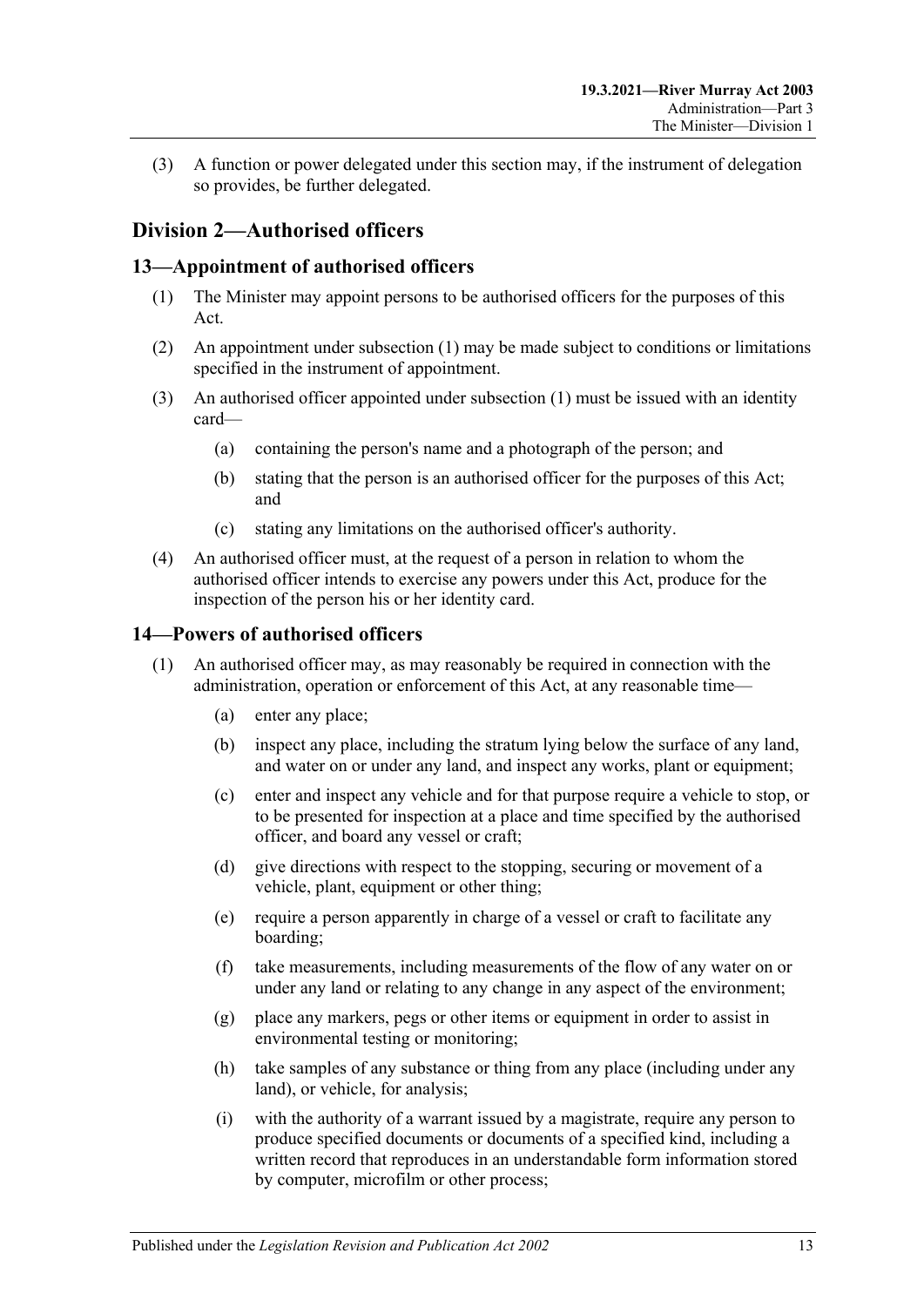- (j) examine, copy or take extracts from a document or information so produced or require a person to provide a copy of any such document or information;
- (k) take photographs, films, audio, video or other recordings;
- (l) examine or test any vehicle, plant, equipment, fitting or other thing, or cause or require it to be so examined or tested, or seize it or require its production for such examination or testing;
- (m) seize and retain anything that the authorised officer reasonably suspects has been used in, or may constitute evidence of, a contravention of this Act;
- (n) require a person who the authorised officer reasonably suspects has committed, is committing or is about to commit, a contravention of this Act to state the person's full name and usual place of residence and to produce evidence of the person's identity;
- (o) require a person to answer questions;
- (p) give directions reasonably required in connection with the exercise of a power conferred by any of the above paragraphs or otherwise in connection with the administration, operation or enforcement of this Act;
- (q) exercise other prescribed powers.
- <span id="page-13-0"></span>(2) Without limiting [subsection](#page-12-4) (1), an authorised officer may exercise a power under this section for the purpose of determining whether a management agreement is being, or has been, complied with.
- (3) An authorised officer must not exercise a power conferred by [subsection](#page-12-4) (1) or [\(2\)](#page-13-0) in respect of residential premises (but may exercise such a power in respect of any vessel or craft).
- (4) An authorised officer in exercising powers under this section may be accompanied by such assistants as are reasonably required in the circumstances.
- <span id="page-13-1"></span>(5) An authorised officer may use force to enter any place or vehicle—
	- (a) on the authority of a warrant issued by a magistrate; or
	- (b) if the authorised officer believes, on reasonable grounds, that the circumstances require immediate action to be taken.
- (6) A magistrate must not issue a warrant under [subsection](#page-13-1) (5) unless satisfied that there are reasonable grounds to believe—
	- (a) that a contravention of this Act has been, is being, or is about to be, committed in or on a place or vehicle; or
	- (b) that something may be found in or on a place or vehicle that has been used in, or constitutes evidence of, a contravention of this Act; or
	- (c) that the circumstances require immediate action.
- (7) An application for the issue of a warrant under this section—
	- (a) may be made either personally or by telephone; and
	- (b) must be made in accordance with any procedures prescribed by the regulations.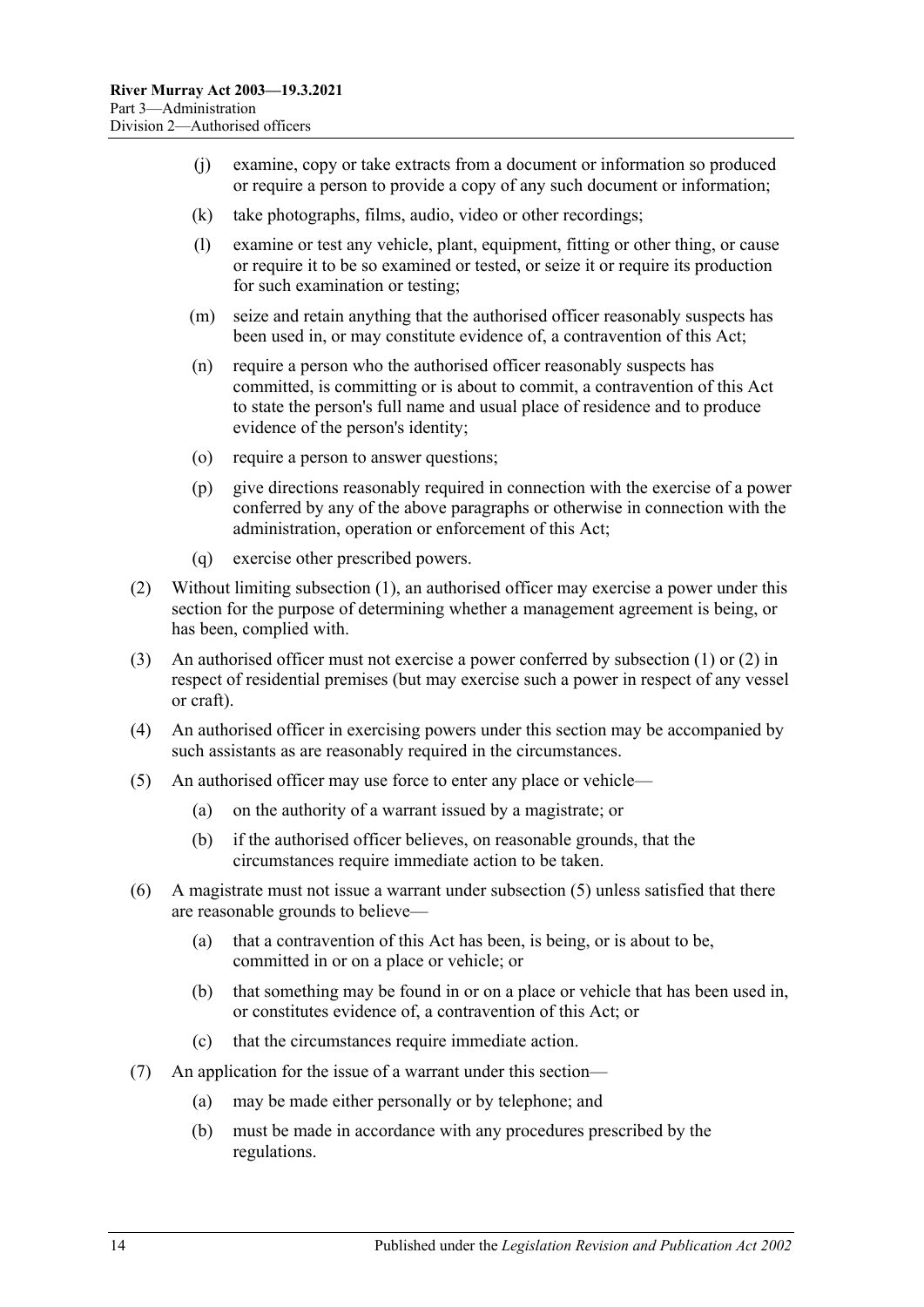- (8) If an authorised officer digs up any land under [subsection](#page-12-4) (1), the authorised officer must, after taking such steps as the authorised officer thinks fit in the exercise of powers under that subsection, insofar as is reasonably practicable, take steps to ensure that the land is restored to such state as is reasonable in the circumstances.
- (9) An authorised officer must, in taking any action under this section, have regard to any request made by any indigenous peoples with an association with the River Murray that the authorised officer (or authorised officers more generally) not enter a specified area.
- <span id="page-14-1"></span>(10) An authorised officer must, before exercising powers under this section in relation to a person, insofar as is reasonably practicable, provide to the person a copy of an information sheet that sets out information about the source and extent of the authorised officer's powers under this section, and about the action that may be taken against the person if he or she fails to comply with a requirement or direction of an authorised officer under this section.
- (11) For the purposes of [subsection](#page-14-1) (10), an *information sheet* is a document approved by the Minister for the purposes of that subsection.

#### <span id="page-14-0"></span>**15—Hindering etc persons engaged in the administration of this Act**

- (1) A person who—
	- (a) without reasonable excuse hinders or obstructs an authorised officer or other person engaged in the administration of this Act; or
	- (b) fails to answer a question put by an authorised officer to the best of his or her knowledge, information or belief; or
	- (c) produces a document or record that he or she knows, or ought to know, is false or misleading in a material particular; or
	- (d) fails without reasonable excuse to comply with a requirement or direction of an authorised officer under this Act; or
	- (e) uses abusive, threatening or insulting language to an authorised officer, or a person assisting an authorised officer; or
	- (f) falsely represents, by words or conduct, that he or she is an authorised officer,

is guilty of an offence.

Maximum penalty: \$20 000.

- (2) A person (other than an authorised officer) who, without the permission of the Minister, removes, destroys or interferes with any marker, peg or other item or equipment placed under section  $14(1)(g)$  is guilty of an offence. Maximum penalty: \$10 000.
- (3) An authorised officer, or a person assisting an authorised officer, who—
	- (a) addresses offensive language to any person; or
	- (b) without lawful authority hinders or obstructs or uses or threatens to use force in relation to any other person,

is guilty of an offence.

Maximum penalty: \$10 000.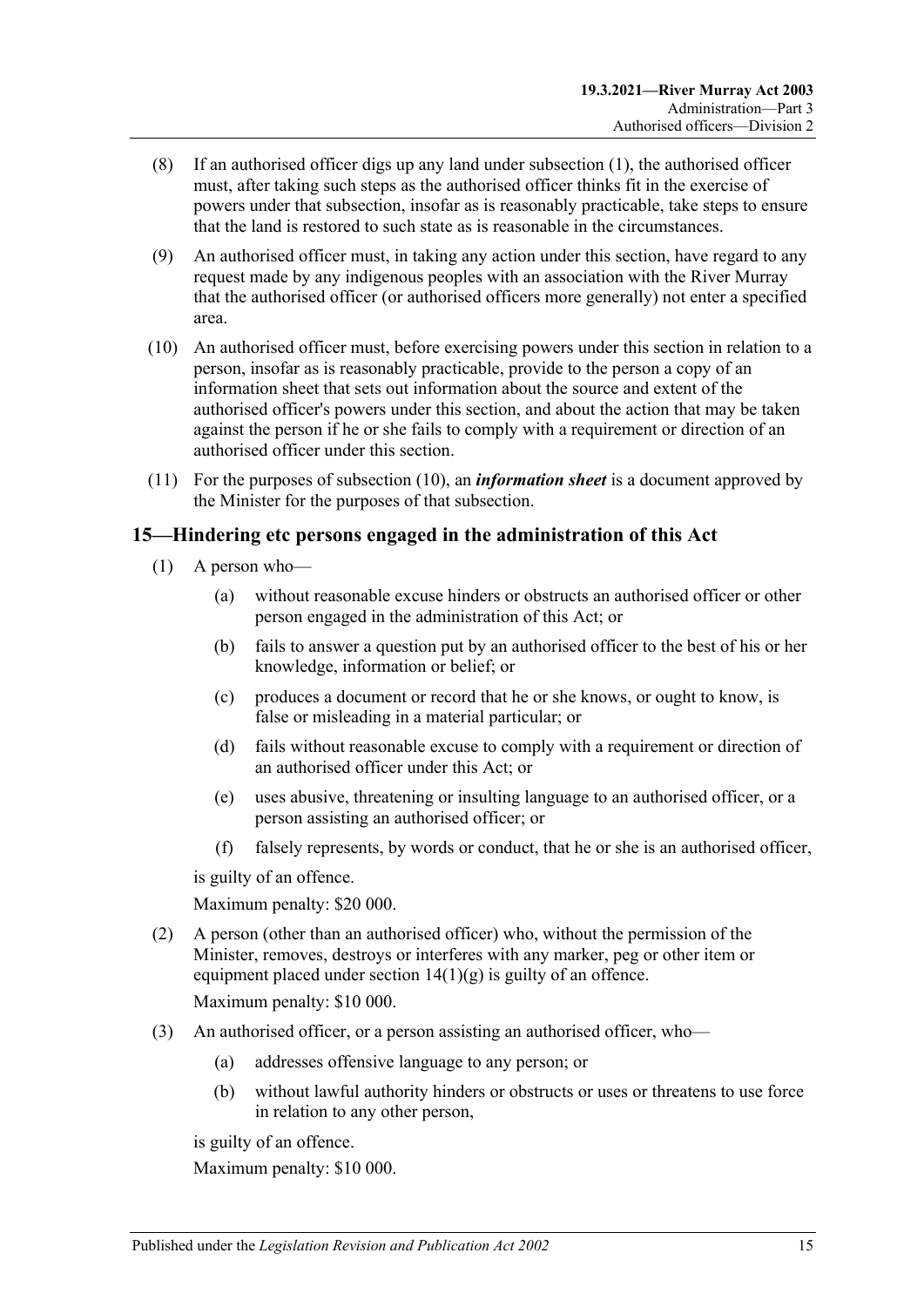#### <span id="page-15-0"></span>**16—Protection from self-incrimination**

A person is not obliged to answer a question or to produce a document or record as required under this Division if to do so might tend to incriminate the person or make the person liable to a penalty.

## <span id="page-15-1"></span>**Part 4—Ministerial activities and arrangements associated with the River Murray**

#### <span id="page-15-2"></span>**Division 1—Minister may undertake works**

#### <span id="page-15-4"></span><span id="page-15-3"></span>**17—Minister may undertake works**

- (1) For the purposes of—
	- (a) furthering the objects of this Act or the ORMs; or
	- (b) carrying out any project in relation to the River Murray; or
	- (c) performing any function of the Minister under this Act,

the Minister may construct, maintain or remove such works, and undertake any work, as the Minister thinks fit.

- <span id="page-15-5"></span>(2) Without limiting the operation of [subsection](#page-15-4) (1), the works may include—
	- (a) infrastructure and other devices constructed, established or used for the purposes of—
		- (i) altering or managing the flow of water; or
		- (ii) altering or managing water levels, including altering or managing the level of any ground water, surface water or water within soils, or altering or managing water-quality factors, including salinity, nutrients, turbidity and algae;
	- (b) infrastructure and other devices constructed, established or used for the purposes of—
		- (i) protecting or monitoring any aspect of the natural resources of the River Murray; or
		- (ii) improving, enhancing or re-establishing any aspect of the natural resources of the River Murray; or
		- (iii) implementing any other form of environmental improvement program;
	- (c) works constituting channels, drains, culverts or bridges;
	- (d) works constituting storage or workshop facilities, camps or service facilities.
- (3) Without limiting the operation of [subsection](#page-15-4) (1) or [\(2\),](#page-15-5) the work undertaken by the Minister may include—
	- (a) establishing, altering or removing any bank or levee;
	- (b) activities associated with environmental testing or evaluation.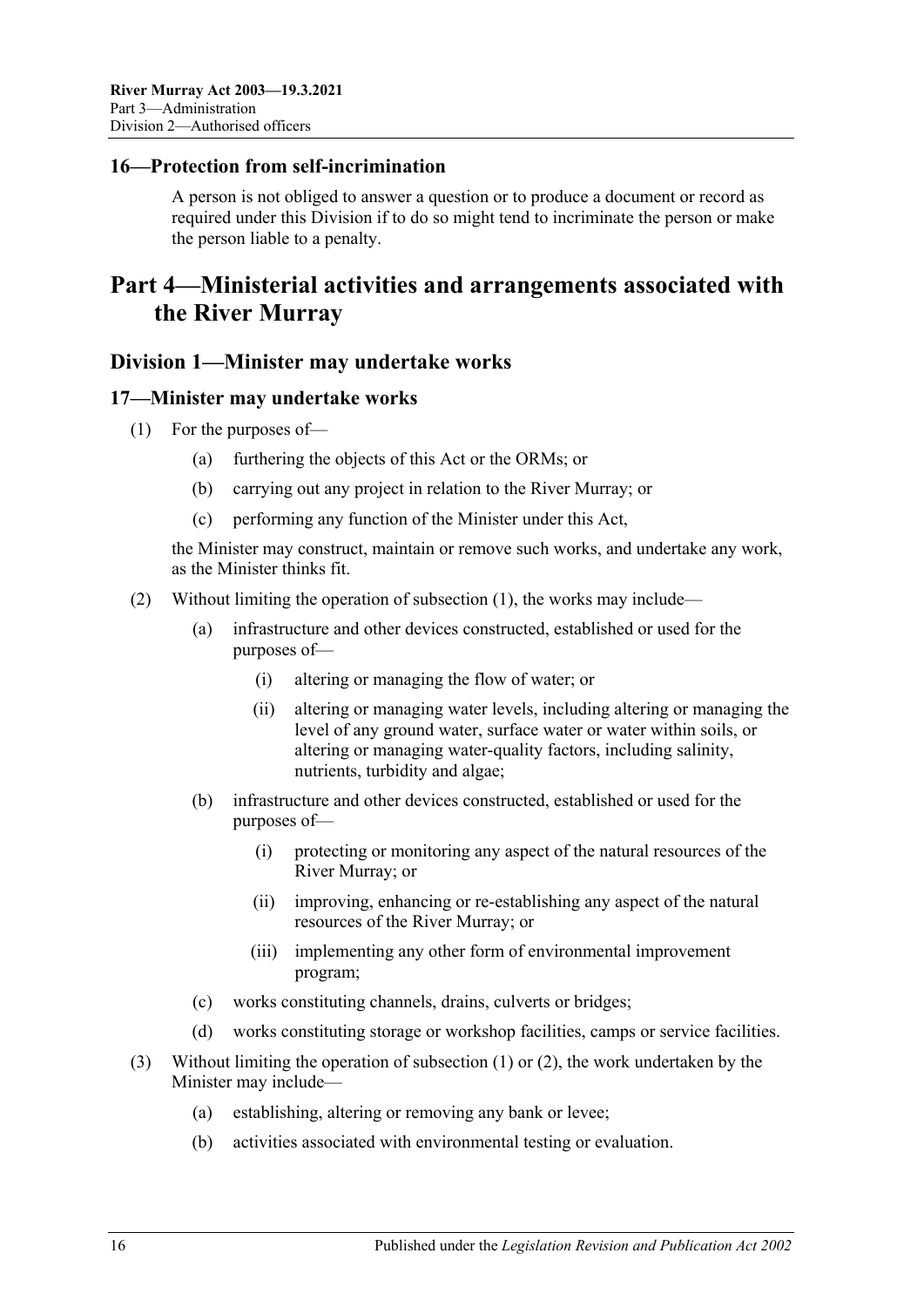#### <span id="page-16-0"></span>**Division 2—Management agreements**

#### <span id="page-16-2"></span><span id="page-16-1"></span>**18—Management agreements**

- (1) The Minister may enter into an agreement (a *management agreement*) relating to—
	- (a) the conservation or management of water;
	- (b) the preservation, conservation, management, enhancement or re-establishment of any aspect of the natural resources of the River Murray;
	- (c) any other matter associated with furthering the objects of this Act or the ORMs,

with the owner of any land within the Murray-Darling Basin.

- (2) Without limiting the operation of [subsection](#page-16-2) (1), a management agreement may, with respect to the land to which it relates—
	- (a) require specified work or work of a specified kind be carried out on the land, or authorise the performance of work on the land;
	- (b) restrict the nature of any work that may be carried out on the land;
	- (c) prohibit or restrict specified activities or activities of a specified kind on the land;
	- (d) provide for the care, control, management or operation of any infrastructure, plant or equipment;
	- (e) provide for the management of any matter in accordance with a particular management plan (which may then be varied from time to time by agreement between the Minister and the owner of the land);
	- (f) provide for the adoption or implementation of environment protection measures or environment improvement programs;
	- (g) provide for the testing or monitoring of any aspect of the natural resources of the River Murray;
	- (h) provide for financial, technical or other professional advice or assistance to the owner of land with respect to any relevant matter;
	- (i) provide for a remission or exemption in respect of a levy under Part 5 Division 2 of the *[Landscape South Australia Act](http://www.legislation.sa.gov.au/index.aspx?action=legref&type=act&legtitle=Landscape%20South%20Australia%20Act%202019) 2019*;
	- (j) provide for remission of rates or taxes in respect of the land;
	- (k) provide for the Minister to pay to the owner of the land an amount as an incentive to enter into the agreement.
- <span id="page-16-3"></span>(3) The Minister should take reasonable steps to consult with the relevant council before entering into a management agreement that provides for the remission of any council rates under [subsection](#page-16-3) (2)(j).
- (4) A term of management agreement under subsection  $(2)(i)$  or (i) has effect despite any other Act or law to the contrary.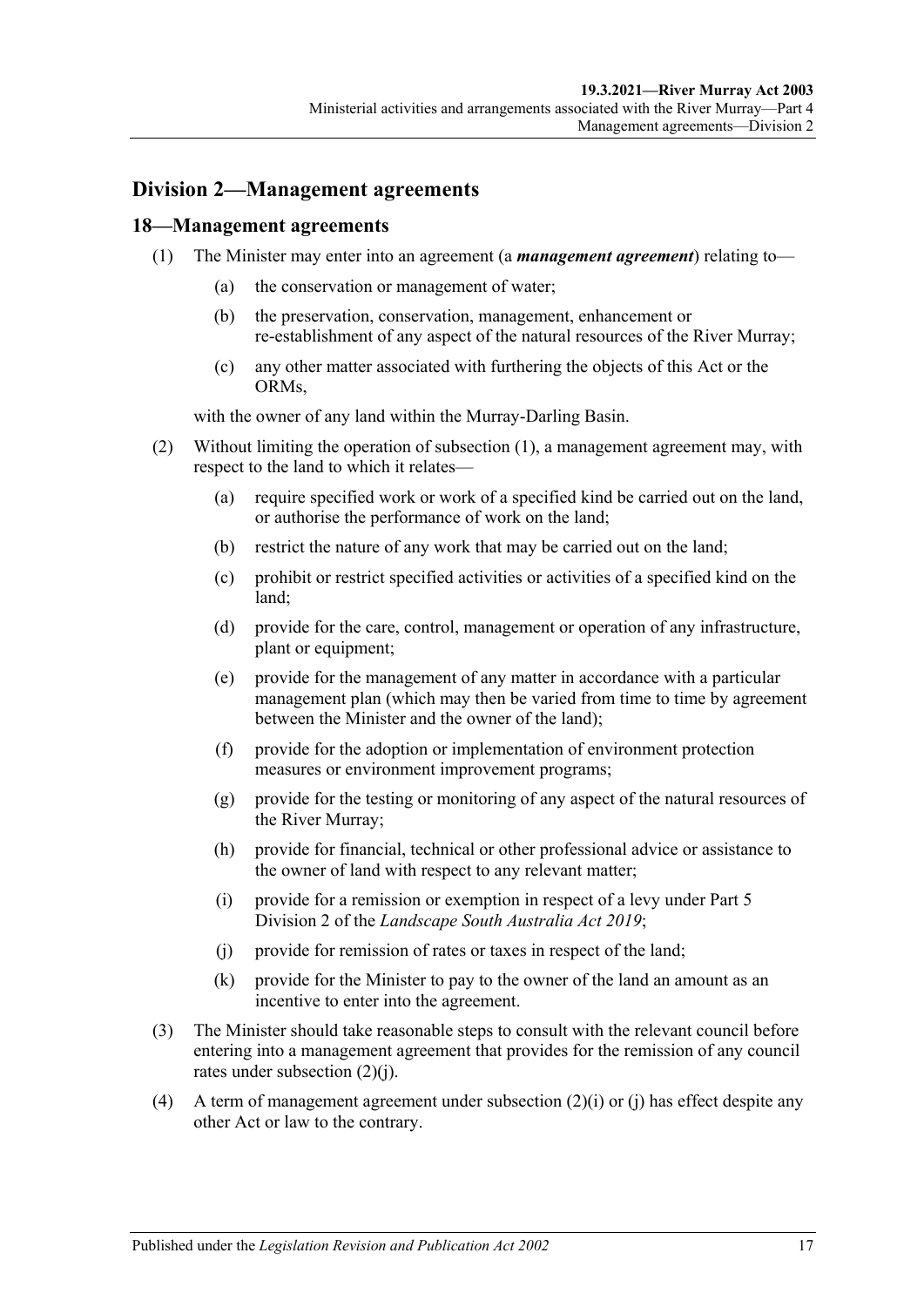- <span id="page-17-2"></span>(5) The Registrar-General must, on the application of a party to a management agreement, note the agreement against the relevant instrument of title or, in the case of land not under the provisions of the *[Real Property Act](http://www.legislation.sa.gov.au/index.aspx?action=legref&type=act&legtitle=Real%20Property%20Act%201886) 1886*, against the land.
- (6) A management agreement has no force or effect under this Act until a note is made under [subsection](#page-17-2) (5).
- (7) Where a note has been entered under [subsection](#page-17-2) (5), the agreement is binding on each owner of the land from time to time whether or not the owner was the person with whom the agreement was made and despite the provisions of the *[Real Property](http://www.legislation.sa.gov.au/index.aspx?action=legref&type=act&legtitle=Real%20Property%20Act%201886)  Act [1886](http://www.legislation.sa.gov.au/index.aspx?action=legref&type=act&legtitle=Real%20Property%20Act%201886)*, and on any occupier of the land.
- (8) The Registrar-General must, if satisfied on the application of the Minister or the owner of the land that an agreement in relation to which a note has been made under this section has been rescinded or amended, enter a note of the rescission or amendment against the instrument of title, or against the land (but must otherwise ensure that the note is not removed once made).
- (9) Except to the extent that the agreement provides for a remission or exemption under subsection (2)(i) or [\(j\),](#page-16-3) a management agreement does not affect the obligations of an owner or occupier of land under any other Act.

### <span id="page-17-0"></span>**Division 3—Entry onto land**

#### <span id="page-17-3"></span><span id="page-17-1"></span>**19—Entry onto land**

- (1) For the purposes of—
	- (a) undertaking any work or other activity in connection with—
		- (i) furthering the objects of this Act or the ORMs; or
		- (ii) carrying out any project in relation to the River Murray; or
		- (iii) exercising any power or performing any function of the Minister under this Act; or
	- (b) undertaking an activity in connection with a management agreement,

a person authorised by the Minister may—

- (c) enter or pass over any land that is not vested in the Minister;
- (d) bring onto any land that is not vested in the Minister any vehicles, plant or equipment;
- (e) temporarily occupy any land that is not vested in the Minister and carry out work on that land.
- (2) A person must, in exercising a power under [subsection](#page-17-3) (1), insofar as is reasonably practicable—
	- (a) minimise disturbance to any land; and
	- (b) ensure that any land disturbed by the exercise of the power is restored to its previous condition after the completion of any work or activity (unless the Minister and the owner of the relevant land come to some other arrangement); and
	- (c) co-operate with any owner or occupier of the land.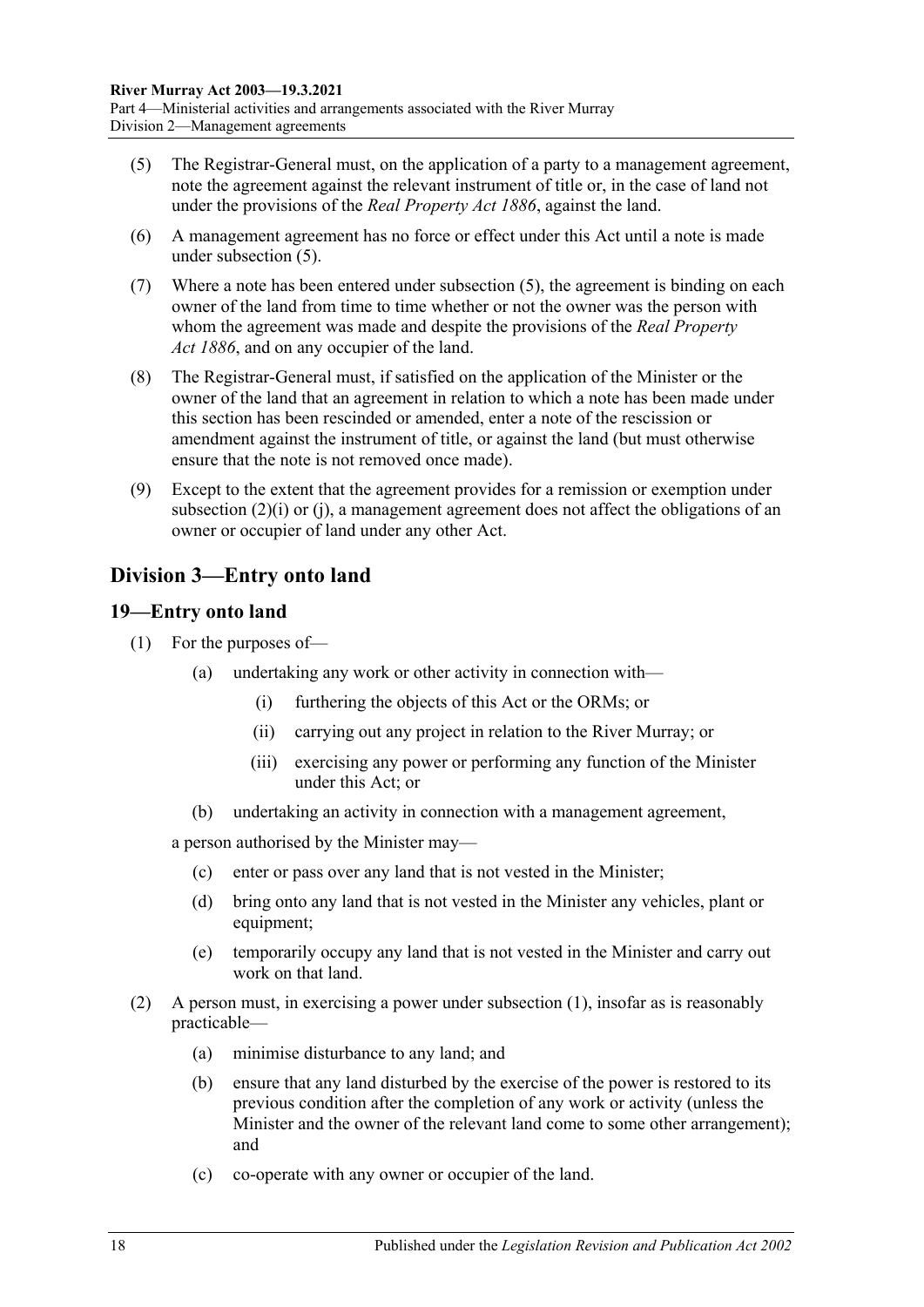- (3) No compensation is payable with respect to the exercise of a power under this section.
- (4) A person must not, without reasonable excuse, hinder or obstruct a person exercising a power under this section.

Maximum penalty: \$20 000.

(5) This section does not limit or derogate from the powers of the Minister or an authorised officer under another provision of this Act.

#### <span id="page-18-0"></span>**Division 4—Compulsory acquisition of land**

#### <span id="page-18-1"></span>**20—Compulsory acquisition of land**

- (1) The Minister may acquire land under this section where the Minister considers that the acquisition of the land is reasonably necessary to further the objects of this Act or the implementation of the ORMs.
- (2) The *[Land Acquisition Act](http://www.legislation.sa.gov.au/index.aspx?action=legref&type=act&legtitle=Land%20Acquisition%20Act%201969) 1969* applies to the acquisition of land in pursuance of this section.
- (3) Nothing in this section affects—
	- (a) the ability of the Minister to acquire land by agreement;
	- (b) the operation of any other section of this Act.

## <span id="page-18-2"></span>**Part 5—Implementation Strategy**

#### <span id="page-18-3"></span>**21—Implementation Strategy**

- (1) The Minister must prepare and maintain a plan to be called the *River Murray Act Implementation Strategy*.
- (2) The Implementation Strategy must—
	- (a) set out the priorities that the Minister will pursue in order to achieve the objects of this Act and to further the implementation of the ORMs; and
	- (b) set out strategies that the Minister intends to adopt to meet those priorities; and
	- (c) take into account the State Landscape Strategy and the Planning Strategy,

and may include other matters as the Minister thinks fit.

- (3) The Minister must review the Implementation Strategy at least once in every five years.
- (4) The Minister may amend the Implementation Strategy from time to time.
- (5) The Minister should, in preparing the Implementation Strategy or undertaking a review of the Implementation Strategy, take into account any statutory instrument under a related operational Act that has application within the Murray-Darling Basin and that may be relevant to the operation of this Act, and may take into account such other strategies and policies as the Minister thinks fit.
- (6) The Implementation Strategy may incorporate such documents, policy statements, proposals and other matters as the Minister thinks fit.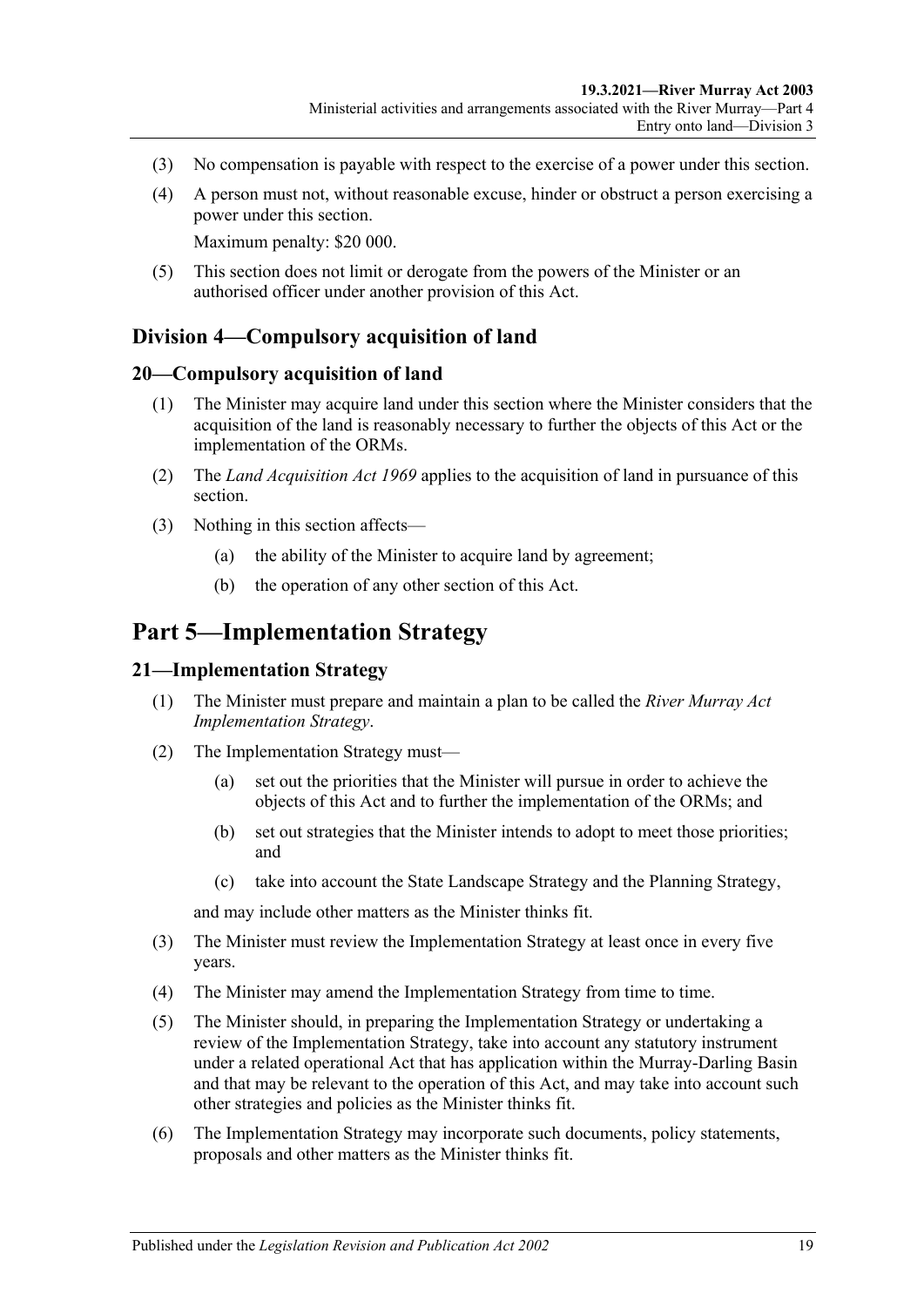- (7) The Minister must—
	- (a) make appropriate provision for the publication of the Implementation Strategy (including by ensuring that notice of the availability of the Implementation Strategy is published in the Gazette); and
	- (b) ensure that copies of the Implementation Strategy are reasonably available for inspection (without charge) and purchase by the public at a place or places determined by the Minister; and
	- (c) ensure that notice of any amendment to the Implementation Strategy is published in the Gazette within a reasonable time after the amendment is made.
- (8) The Implementation Strategy is an expression of policy and does not affect rights or liabilities (whether of a substantive, procedural or other nature).

## <span id="page-19-0"></span>**Part 6—Development of related policies and consideration of activities**

#### <span id="page-19-1"></span>**22—Development of related policies and consideration of activities**

- <span id="page-19-3"></span>(1) This section applies to—
	- (a) a statutory instrument that is to have application within the Murray-Darling Basin referred to the Minister (whether for approval, endorsement, concurrence, consultation, comment or other form of consideration or assessment) under or pursuant to—
		- (i) a related operational Act; or
		- (ii) [subsection](#page-19-2) (2); or
	- (b) an application for a statutory authorisation referred to the Minister (whether for approval (or refusal), endorsement, concurrence, consultation, comment or other form of consideration or assessment) under or pursuant to a related operational Act or under or pursuant to a condition imposed by the Minister under this section.
- <span id="page-19-2"></span>(2) For the purposes of [subsection](#page-19-3)  $(1)(a)(ii)$ , the Governor may, by regulation, require that statutory instruments of a prescribed class under an Act, when being considered, prepared, reviewed, amended or varied, be referred to the Minister under this Act at a time, or in a manner, specified by the regulation (and any such regulation will have effect despite any other Act or law).
- (4) The Minister must, in acting with respect to a statutory instrument or an application for a statutory authorisation to which this section applies—
	- (a) take into account, and seek to further—
		- (i) the objects of this Act; and
		- (ii) the ORMs; and
	- (b) in the case of a statutory instrument—take into account—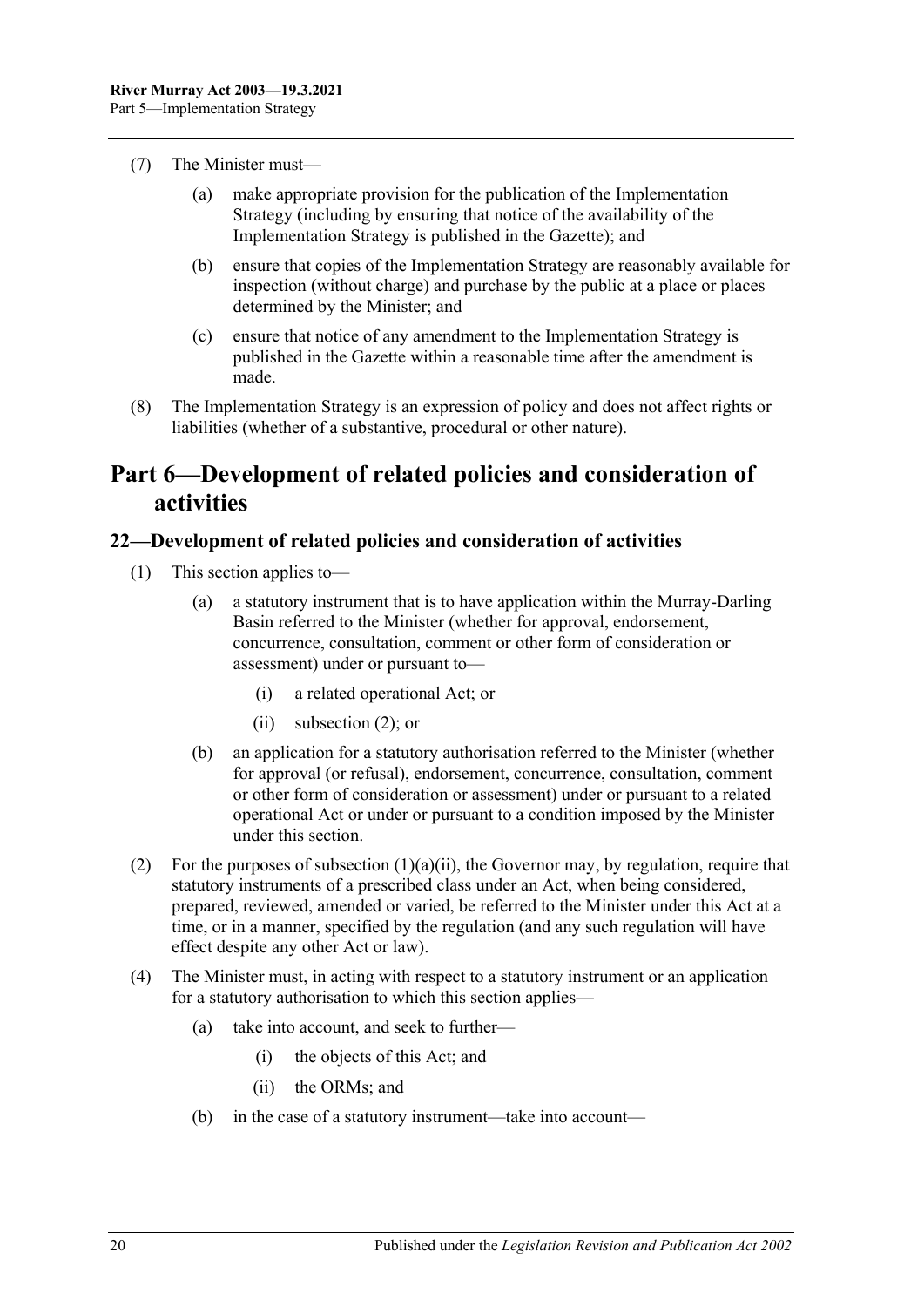- (i) the terms or requirements of the Murray-Darling Basin Agreement and any resolution of the Ministerial Council under that agreement (insofar as they may be relevant); and
- (ii) any relevant provision of the Basin Plan under the *Water Act 2007* of the Commonwealth; and
- (c) in the case of an application for a statutory authorisation—take into account—
	- (i) the extent to which an activity proposed to be undertaken pursuant to the statutory authorisation may affect the River Murray; and
	- (ii) the extent to which any similar activity is being undertaken, or is likely to be undertaken in the foreseeable future, in any other part of the Murray-Darling Basin and, insofar as it is or it may be, the accumulative effects, or anticipated accumulative effects, (if any) of the activity or activities on the River Murray; and
	- (iii) the views, responses or requirements of any other person or body that, in the opinion of the Minister, are relevant to an assessment by the Minister of the statutory authorisation; and
	- (iv) the terms or requirements of the Murray-Darling Basin Agreement and any resolution of the Ministerial Council under that agreement (insofar as they may be relevant); and
	- (v) any policy published by the Minister under [subsection](#page-22-0) (11) (if relevant), or such other policy as the Minister thinks fit,

and may take into account such other matters as the Minister thinks fit.

- (5) If the Minister considers that he or she cannot endorse or otherwise agree with a statutory instrument referred to the Minister (on any basis) under or pursuant to this or any other Act, or the Minister considers that an amendment should be made to such a statutory instrument, and the authority responsible for the preparation of the instrument or the Minister responsible for the administration of the Act under which the statutory instrument has been prepared (the *relevant Minister*) does not agree with the position taken by the Minister, the Minister responsible for the administration of this Act or the relevant Minister may take steps to refer the matter to the Governor and the Governor will determine the matter (and any decision taken by the Governor will be taken to be a decision of both Ministers (and of any other relevant authority) and will have effect despite any other Act or law).
- (6) If the Minister is of the opinion—
	- (a) that an activity proposed to be undertaken pursuant to a statutory authorisation would or could cause harm to the River Murray; but
	- (b) that there is insufficient information available to the Minister to enable the Minister to assess the likelihood of harm, or the extent or impact of harm, to the River Murray; and
	- (c) that it is necessary to carry out further investigations, or to obtain further information, before an application for the statutory authorisation can be dealt with by the Minister,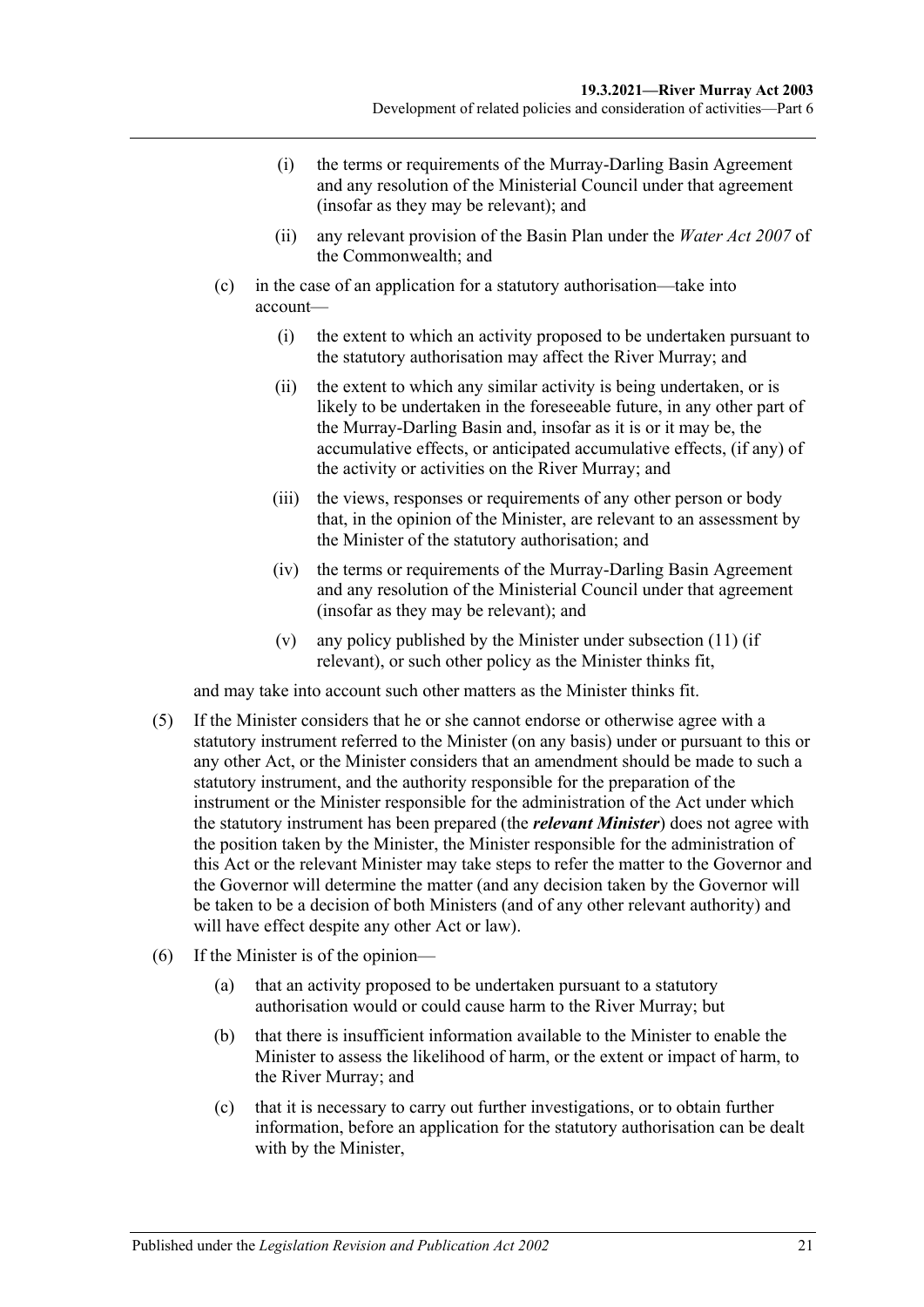the Minister may, by notice issued in accordance with the regulations, extend any period specified by or under a related operational Act as the period within which the Minister must (or should) deal with the application or that otherwise relates to the period within which the Minister may (or should) respond (and any such notice will have effect despite the provisions of the related operational Act).

- <span id="page-21-0"></span>(7) If the Minister considers that conditions should be imposed with respect to any statutory authorisation granted on an application referred to the Minister, the Minister may direct that the statutory authorisation should not be granted without the imposition of conditions specified by the Minister (and any such direction will have effect despite any other Act or law (but not so as to affect a determination or decision of the Governor under this or any other Act)).
- (8) Without limiting the operation of [subsection](#page-21-0) (7), a condition may include—
	- (a) a requirement that the person to whom the statutory authorisation is granted, or who otherwise has the benefit of the statutory authorisation, enter into a bond in such sum and subject to such terms and conditions specified by the Minister, or enter into some other arrangement specified by the Minister (which may include payment of a sum or sums of money into an approved account), to ensure that money is available to address the costs of any damage to the River Murray in the event of a breach of any term or condition of the statutory authorisation;
	- (b) a requirement that a person to whom the statutory authorisation is granted, or who otherwise has the benefit of the statutory authorisation, undertake any steps necessary to off-set or protect against any adverse impact on the River Murray on account of any activity undertaken pursuant to the authorisation, including by the payment of a sum or sums of money into an approved account in accordance with a scheme specified by the Minister;
	- (c) a requirement that the person to whom the statutory authorisation is granted, or who otherwise has the benefit of the statutory authorisation—
		- (i) develop to the satisfaction of the Minister an environment improvement program containing requirements specified by the Minister, and then comply with the requirements of that program to the satisfaction of the Minister; or
		- (ii) participate in a specified environment improvement program (including a program that applies with respect to another part of the River Murray) to the satisfaction of the Minister;
	- (d) a requirement that a person to whom the statutory authorisation is granted, or who otherwise has the benefit of the statutory authorisation, participate in any other form of scheme to protect, restore or otherwise benefit the River Murray specified by the Minister (including a scheme established by the Minister or any other person or body that has effect in relation to another part of the River Murray and including by the payment of a sum or sums of money into an approved account for the purposes of the scheme);
	- (e) a requirement that a person to whom the statutory authorisation is granted, or who otherwise has the benefit of the statutory authorisation, comply with any specified code or standard prepared or published by the Minister or by another person or body specified by the Minister;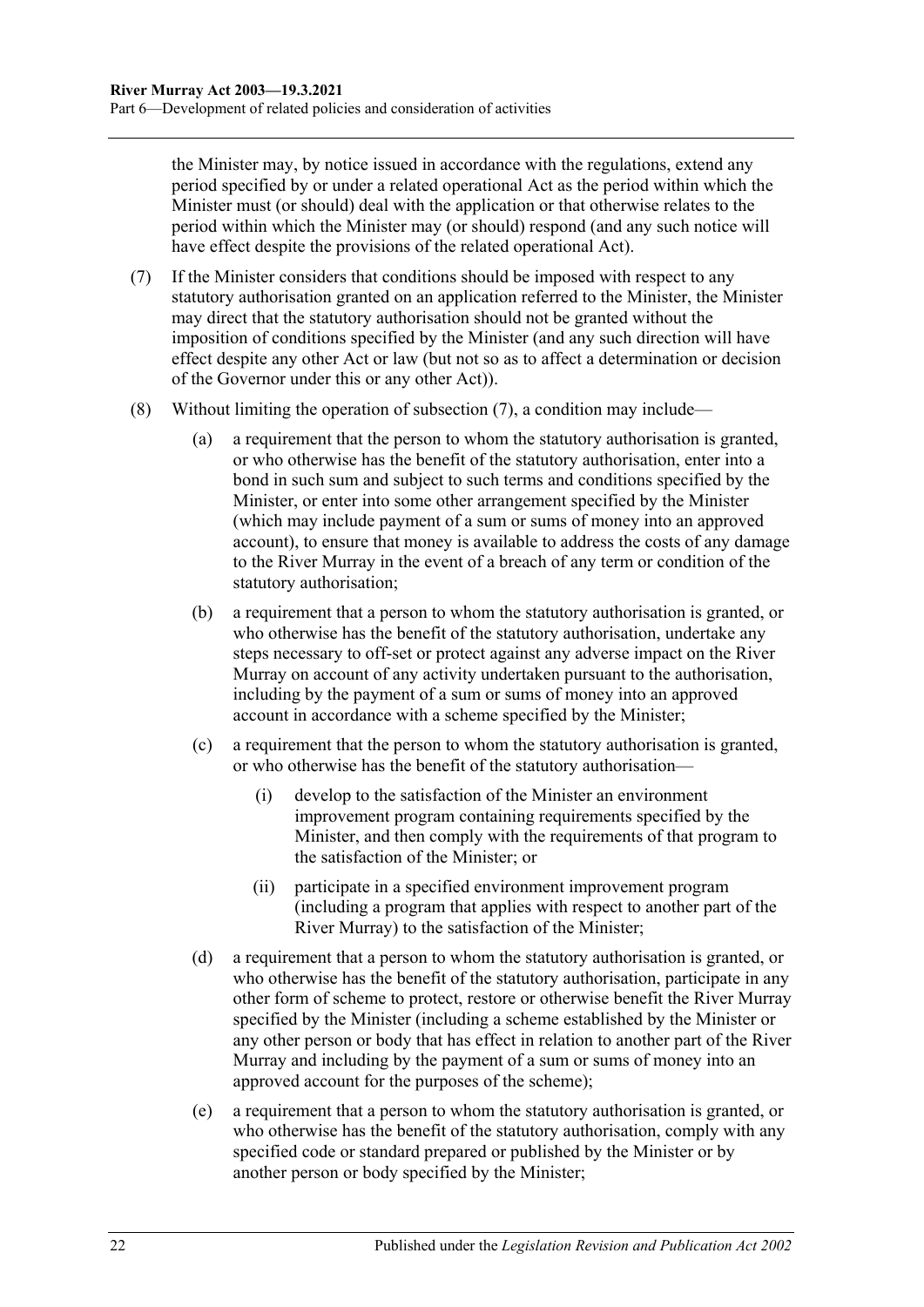- (f) a requirement that if application is made in due course for the renewal or extension of the statutory authorisation, then that application must also be referred to the Minister.
- (9) If an application for the renewal or extension of a statutory authorisation is referred to the Minister, then this section will apply in relation to the application as if it were an application for a new statutory authorisation.
- (10) The Minister may, by notice in writing to another authority or any other person, request that specified information be provided to the Minister to enable the Minister to consider any matter relevant to the Minister's consideration or assessment of a matter referred to the Minister in a case where this section applies (and the other authority or person must not, without reasonable excuse, fail to comply with a request of the Minister under this subsection).
- <span id="page-22-0"></span>(11) The Minister may, by notice in the Gazette and in such other manner as the Minister thinks fit, publish policies in connection with the Minister's function in assessing applications for statutory authorisations to which this section applies.
- <span id="page-22-2"></span>(12) A policy published by the Minister under [subsection](#page-22-0) (11) may—
	- (a) specify matters that the Minister may take into account in assessing applications for specified classes of statutory authorisations;
	- (b) specify conditions that the Minister may impose with respect to specified classes of statutory authorisations;
	- (c) specify cases or circumstances where the Minister may oppose the granting of specified classes of statutory authorisations;
	- (d) specify such other matters as the Minister thinks fit.
- <span id="page-22-1"></span>(13) A policy published by the Minister under [subsection](#page-22-0)  $(11)$ —
	- (a) may make different provision according to circumstances specified by the policy; and
	- (b) may be varied by the Minister, by notice published in the Gazette.
- (14) The publication of a policy under [subsection](#page-22-0)  $(11)$  does not limit or affect—
	- (a) the development, adoption or application of other policies (which may or may not be published) by the Minister; or
	- (b) the consideration of any other matter by the Minister.
- (15) If the Minister is of the opinion that a particular application for a statutory authorisation falls within a case or circumstance under [subsection](#page-22-1) (12)(c), the Minister may determine to oppose the granting of the statutory authorisation without further consideration of the application and without taking any other step in relation to the application.
- (16) If the Minister—
	- (a) requires the imposition of a condition or conditions specified in a policy under [subsection](#page-22-2) (12)(b); or
	- (b) determines to oppose an application for a statutory authorisation under the terms of a policy under [subsection](#page-22-1) (12)(c),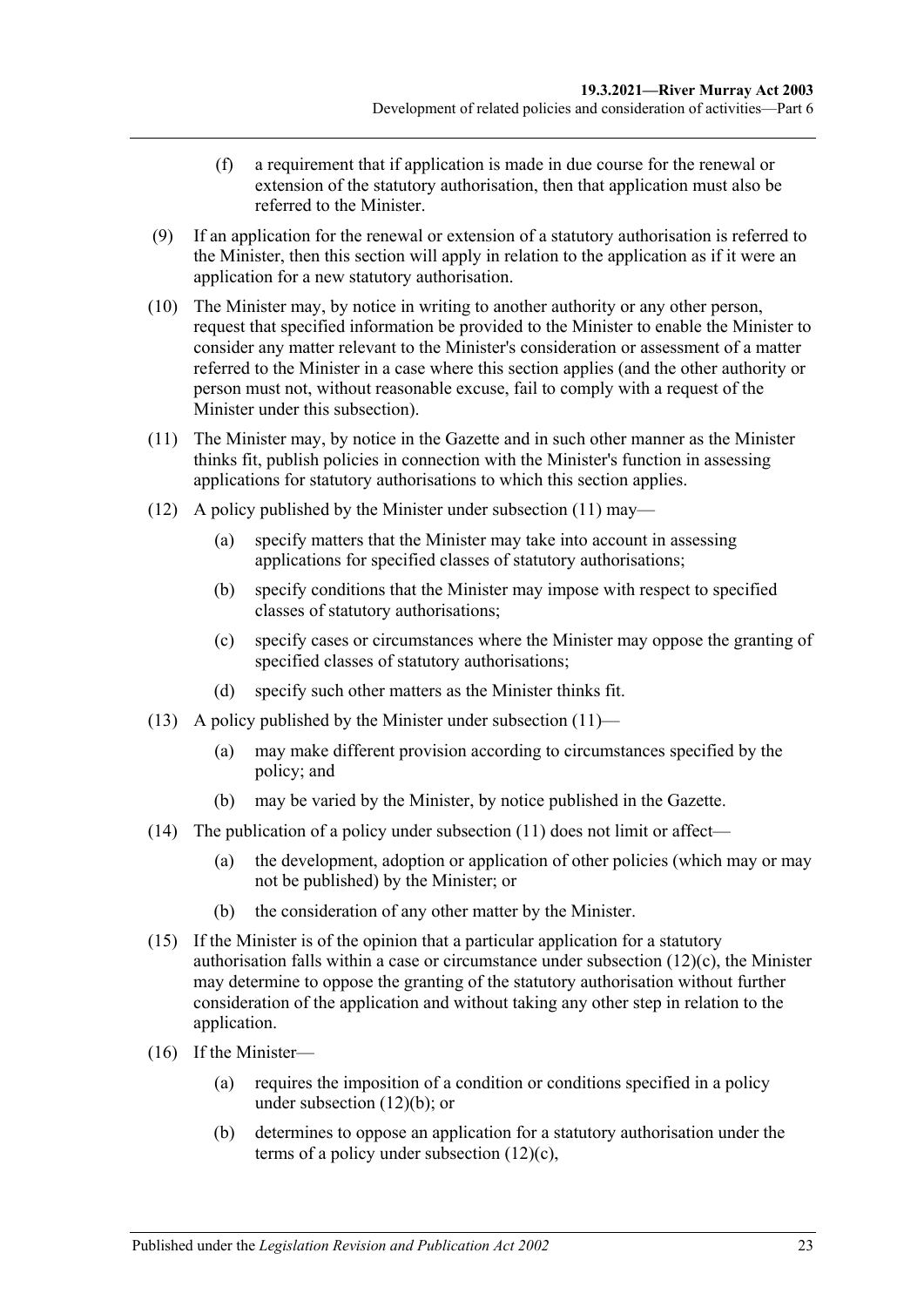no appeal will lie against the condition or conditions, or the determination (as the case may be), if the regulations so provide (and this provision will have effect despite any other Act or law).

- (17) If a decision of the Minister, or a condition specified by the Minister, with respect to an application for a statutory authorisation to which this section applies is (either directly or indirectly) the subject of an appeal under a related operational Act, the Minister will be a party to the appeal.
- <span id="page-23-2"></span>(18) Despite a preceding subsection, the Minister may, by notice in the Gazette, exempt an application for a statutory authorisation, or applications for a statutory authorisation of a specified class, from the requirement to be referred to the Minister.
- (19) An exemption under [subsection](#page-23-2) (18)—
	- (a) will have effect despite the provisions of any related operational Act; and
	- (b) may have effect subject to such conditions as the Minister thinks fit and specifies by notice in the Gazette.
- (20) The Minister may, at any time, by further notice in the Gazette—
	- (a) vary or revoke an exemption;
	- (b) vary or revoke a condition of an exemption.
- (21) A person must not contravene or fail to comply with a condition of an exemption. Maximum penalty: \$20 000.

## <span id="page-23-0"></span>**Part 7—General duty of care**

#### <span id="page-23-3"></span><span id="page-23-1"></span>**23—General duty of care**

- (1) A person must take all reasonable measures to prevent or minimise any harm to the River Murray through his or her activities.
- (2) For the purposes of [subsection](#page-23-3) (1)—
	- (a) harm includes—
		- (i) a risk of harm, and future harm; and
		- (ii) anything declared by regulation to be harm to the River Murray; and
	- (b) harm need not be permanent but must be more than transient or tenuous in nature; and
	- (c) in determining what measures are required to be taken, regard must be had, amongst other things, to—
		- (i) the nature of the harm; and
		- (ii) the sensitivity of the environment that may be affected and the potential impact of the harm environmentally, socially and economically; and
		- (iii) the practicality and financial implications of any alternative action, and the current state of technical and scientific knowledge; and
		- (iv) any degrees of risk that may be involved; and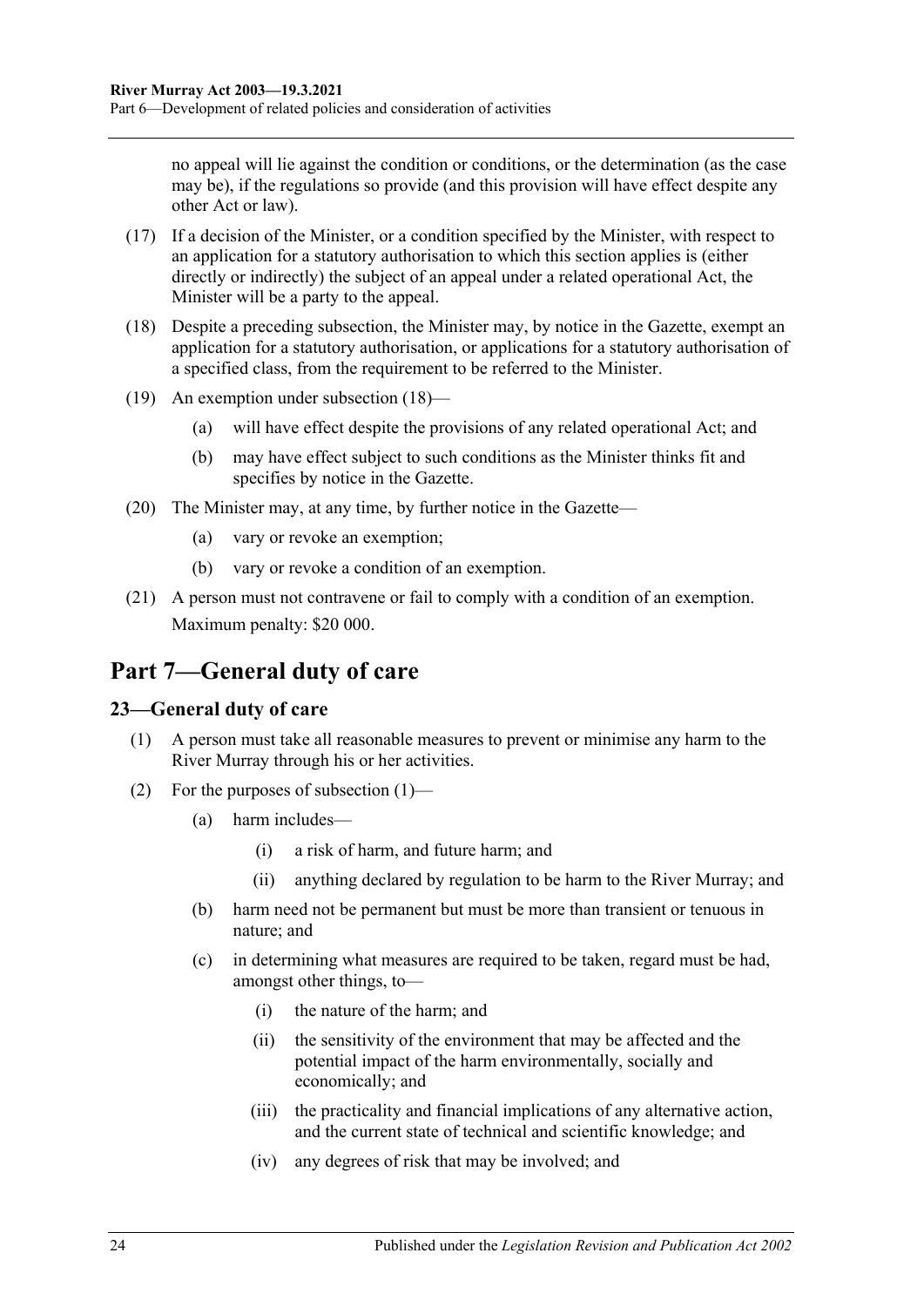- (v) the significance of the River Murray to the State and to the environment and economy of the State; and
- (vi) insofar as is reasonably practicable and relevant, any assessment of potential harm to the River Murray as a result of the relevant activity undertaken before a statutory authorisation (if any) was granted under a related operational Act, and the extent to which any such harm was intended to be prevented or minimised through the attachment of conditions to a statutory authorisation (if any) under a related operational Act.
- (3) A person will be taken not to be in breach of [subsection](#page-23-3) (1) if the person is acting in circumstances prescribed by the regulations.
- (4) A person who breaches the duty created by [subsection](#page-23-3) (1) is not, on account of the breach alone, guilty of an offence but—
	- (a) compliance with the duty may be enforced by the issuing of a protection order under [Part 8;](#page-24-0) and
	- (b) a reparation order or reparation authorisation may be issued under [Part 8](#page-24-0) in respect of the breach of the duty.

## <span id="page-24-1"></span><span id="page-24-0"></span>**Part 8—Protection and other orders**

#### **Division 1—Orders**

#### <span id="page-24-2"></span>**24—Protection orders**

- (1) The Minister may issue a River Murray Protection Order under this Division for the purpose of securing compliance with—
	- (a) the general duty of care; or
	- (b) a condition of—
		- (i) a statutory authorisation that relates to an activity carried out, or to be carried out, within the Murray-Darling Basin, insofar as this is relevant to the River Murray; or
		- (ii) an exemption that operates under this Act; or
	- (c) a management agreement; or
	- (d) any other requirement imposed by or under this Act.
- <span id="page-24-3"></span>(2) A protection order—
	- (a) must be in the form of a written notice served on the person to whom the notice is issued;
	- (b) must specify the person to whom it is issued (whether by name or a description sufficient to identify the person);
	- (c) must state the grounds on which it is made with reasonable particularity;
	- (d) may impose any requirement reasonably required for the purpose for which the order is issued including one or more of the following: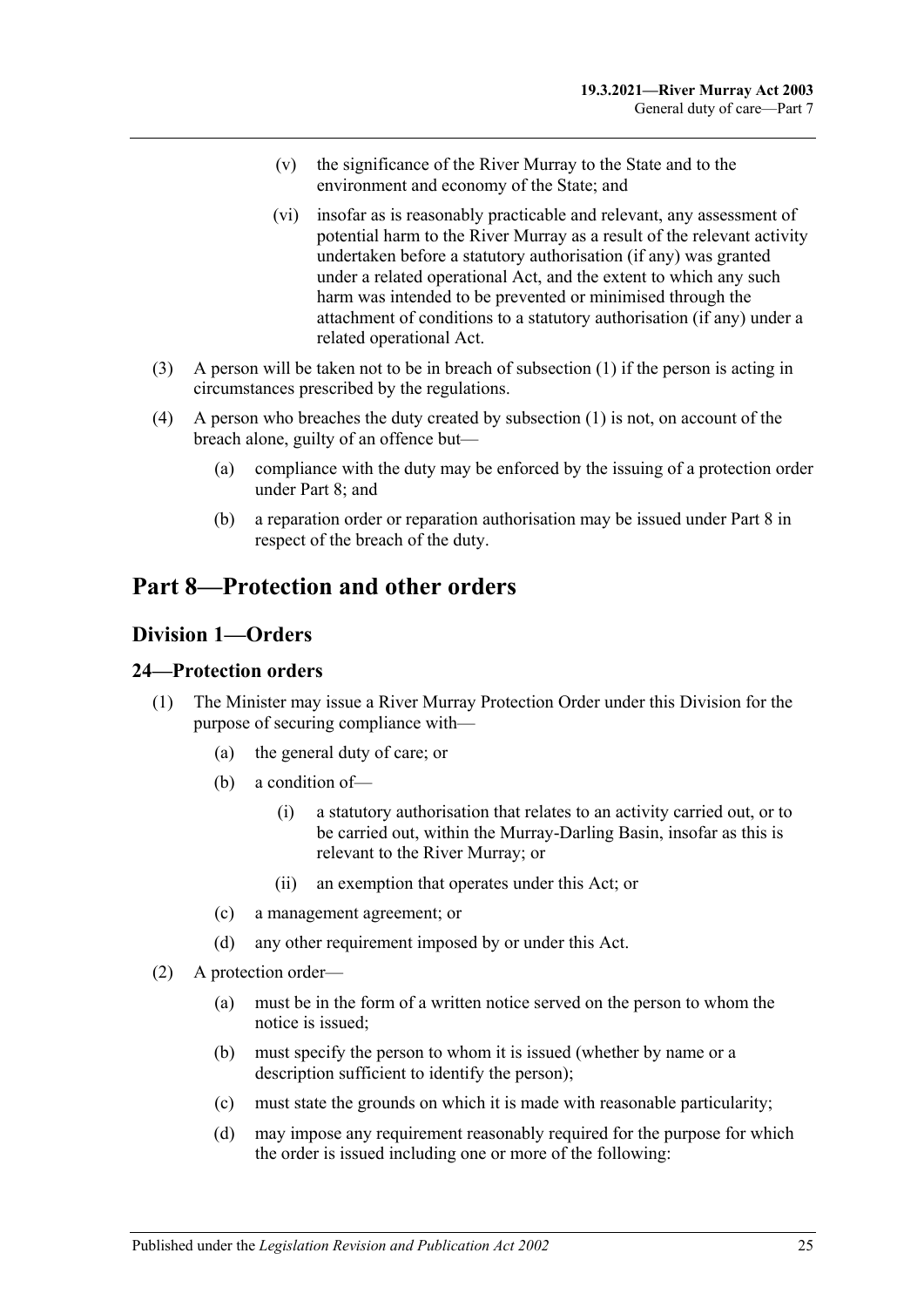- (i) a requirement that the person discontinue, or not commence, a specified activity indefinitely or for a specified period or until further notice from the Minister;
- (ii) a requirement that the person not carry on a specified activity except at specified times or subject to specified conditions;
- (iii) a requirement that the person take specified action in a specified way, and within a specified period;
- (iv) a requirement that the person prepare, in accordance with specified requirements and to the satisfaction of the Minister, a plan of action to prevent, minimise or control harm to the River Murray;
- (v) a requirement that the person comply with such a plan of action to the satisfaction of the Minister;
- (vi) a requirement that the person enter into a bond in such sum and subject to such terms and conditions specified in the order, or enter into some other arrangement specified in the order (which may include payment of a sum of money into an approved account), to ensure that money is available to address the costs of any damage, or threatened damage, to the River Murray;
- (vii) a requirement that the person comply with any specified code or standard prepared or published by the Minister or by another specified body;
- (viii) a requirement that the person undertake specified tests or monitoring;
- (ix) a requirement that the person furnish to the Minister specified results or reports;
- (x) a requirement that the person appoint or engage a person with specified qualifications to prepare a plan or report or to undertake tests or monitoring required by the order;
- (e) must state that the person may, within 14 days, appeal to the Court against the order.
- (3) An authorised officer may, if of the opinion that urgent action is required for the protection of the River Murray, issue an emergency protection order imposing requirements of a kind referred to in [subsection](#page-24-3) (2)(d) as reasonably required for the protection of the River Murray.
- (4) An emergency protection order may be issued orally but, in that event, the person to whom the order is issued must be advised forthwith of the person's right to appeal to the Court against the order.
- (5) If an emergency protection order is issued orally, the authorised officer who issued it must confirm it in writing at the earliest opportunity by written notice given to the person to whom it applies.
- (6) If an emergency protection order is issued, the order will cease to have effect on the expiration of 72 hours from the time of its issuing unless confirmed by a written protection order issued by the Minister and served on the relevant person.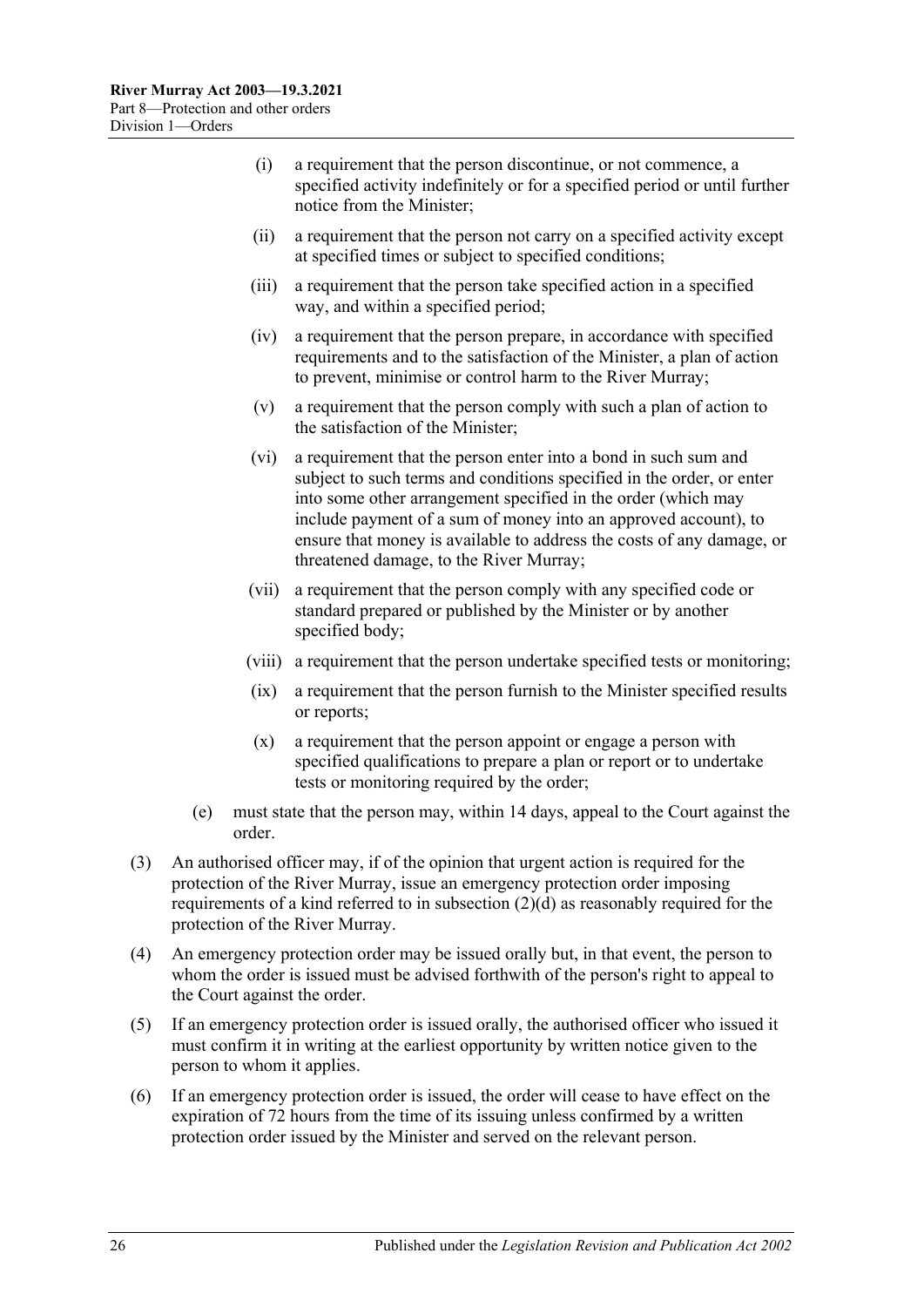- (7) The Minister or an authorised officer may, if of the opinion that it is reasonably necessary to do so in the circumstances, include in an emergency or other protection order a requirement for an act or omission that might otherwise constitute a contravention of this Act and, in that event, a person incurs no criminal liability under this Act for compliance with the requirement.
- (8) The Minister may, by written notice served on a person to whom a protection order has been issued, vary or revoke the order.
- (9) A person to whom a protection order is issued must comply with the order.

Maximum penalty:

- (a) if the order was issued for the purpose of securing compliance with a requirement imposed by or under this Act or a related operational Act and a penalty is fixed by this Act or the related operational Act for contravention of that requirement—that penalty;
- (b) if the order was issued in relation to a domestic activity for the purpose of securing compliance with the general duty of care—\$ 2 500;
- (c) in any other case—\$120 000.

Expiation fee:

- (a) if the order was issued in relation to a domestic activity for the purpose of securing compliance with the general duty of care in relation to a domestic activity—\$250;
- (b) in any other case—\$500.
- (10) A person must not hinder or obstruct a person complying with a protection order. Maximum penalty: \$10 000.

#### <span id="page-26-1"></span><span id="page-26-0"></span>**25—Action on non-compliance with a protection order**

- (1) If the requirements of a protection order are not complied with, the Minister may take any action required by the order.
- (2) Action to be taken by the Minister under [subsection](#page-26-1) (1) may be taken on the Minister's behalf by an authorised officer, a member of the Minister's department, or another person authorised by the Minister for the purpose.
- (3) A person taking action under this section may enter any relevant land at any reasonable time.
- (4) The reasonable costs and expenses incurred by the Minister in taking action under this section may be recovered by the Minister as a debt from the person who failed to comply with the requirements of the protection order.
- (5) If an amount is recoverable from a person by the Minister under this section—
	- (a) the Minister may, by notice in writing to the person, fix a period, being not less than 28 days from the date of the notice, within which the amount must be paid by the person, and, if the amount is not paid by the person within that period, the person is liable to pay interest charged at the prescribed rate per annum on the amount unpaid; and
	- (b) the amount together with any interest charge so payable is until paid a charge in favour of the Minister on any land owned by the person in relation to which the protection order is registered under [Division 2.](#page-31-0)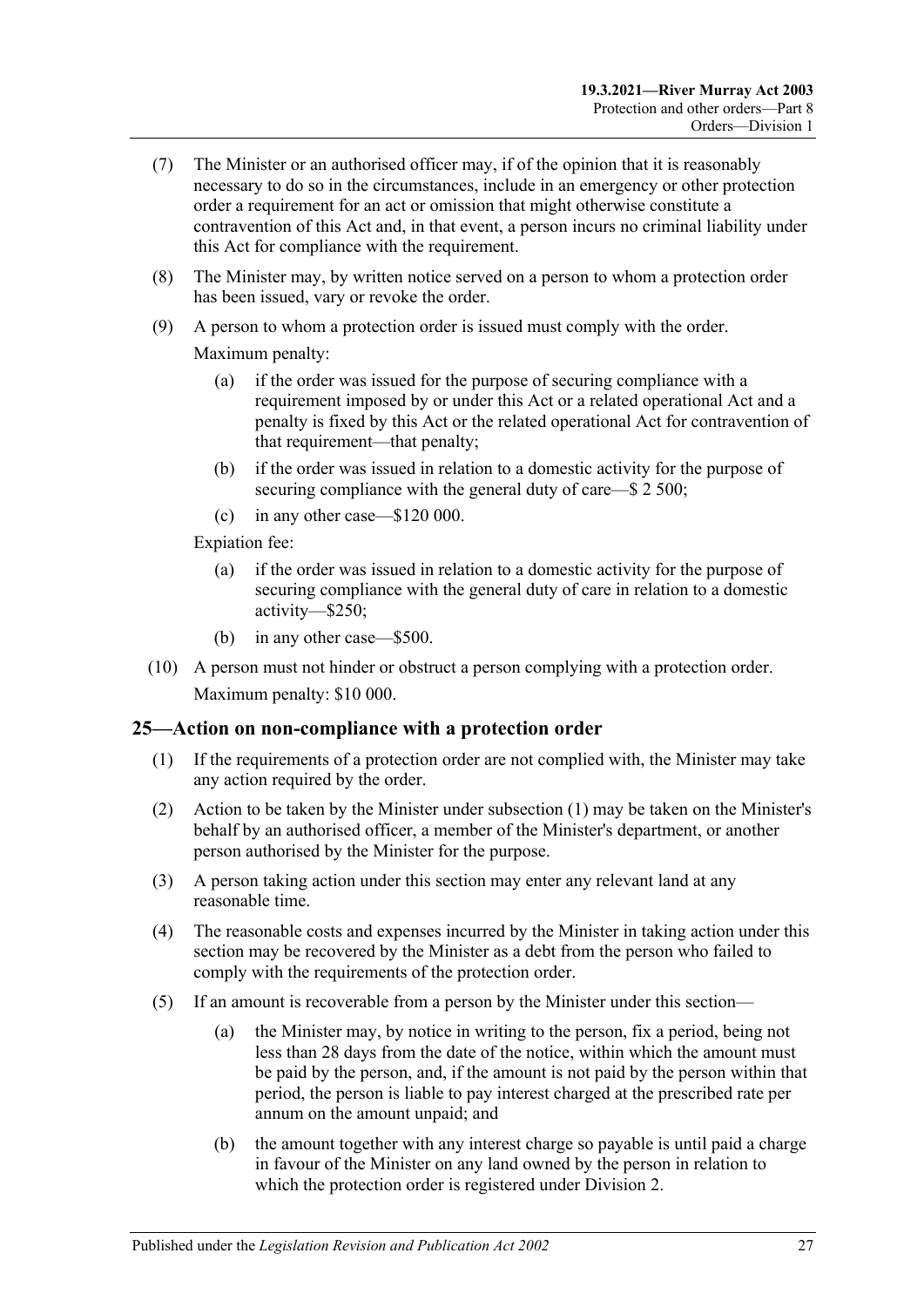#### <span id="page-27-0"></span>**26—Reparation orders**

- (1) If the Minister is satisfied that a person has caused harm to the River Murray by contravention of—
	- (a) the general duty of care; or
	- (b) a condition of—
		- (i) a statutory authorisation that relates to an activity carried out within the Murray-Darling Basin; or
		- (ii) an exemption that operates under this Act; or
	- (c) a management agreement; or
	- (d) any other requirement imposed by or under this Act,

the Minister may issue a River Murray Reparation Order requiring the person—

- (e) to take specified action within a specified period to make good any resulting damage to the River Murray; or
- (f) to make a payment or payments into an approved account to enable action to be taken to address any resulting damage to the River Murray,

or both.

- <span id="page-27-1"></span>(2) A reparation order—
	- (a) must be in the form of a written notice served on the person to whom it is issued;
	- (b) must specify the person to whom it is issued (whether by name or a description sufficient to identify the person);
	- (c) must state the grounds on which it is made with reasonable particularity;
	- (d) may include requirements for action to be taken to prevent or mitigate further harm to the River Murray, or for a plan of action to be prepared to the satisfaction of the Minister;
	- (e) may include requirements for specified tests or monitoring;
	- (f) may include requirements for furnishing to the Minister specified results or reports;
	- (g) may include requirements that the person to whom it is issued appoint or engage a person with specified qualifications to prepare a plan or report or to undertake tests or monitoring required by the order;
	- (h) in the case of an order requiring payment into an approved account, may provide that payments must occur in accordance with a scheme specified by the Minister (either at the time of the making of the order or at a later time when the extent or impact of any action has been assessed or finally determined);
	- (i) must state that the person may, within 14 days, appeal to the Court against the order.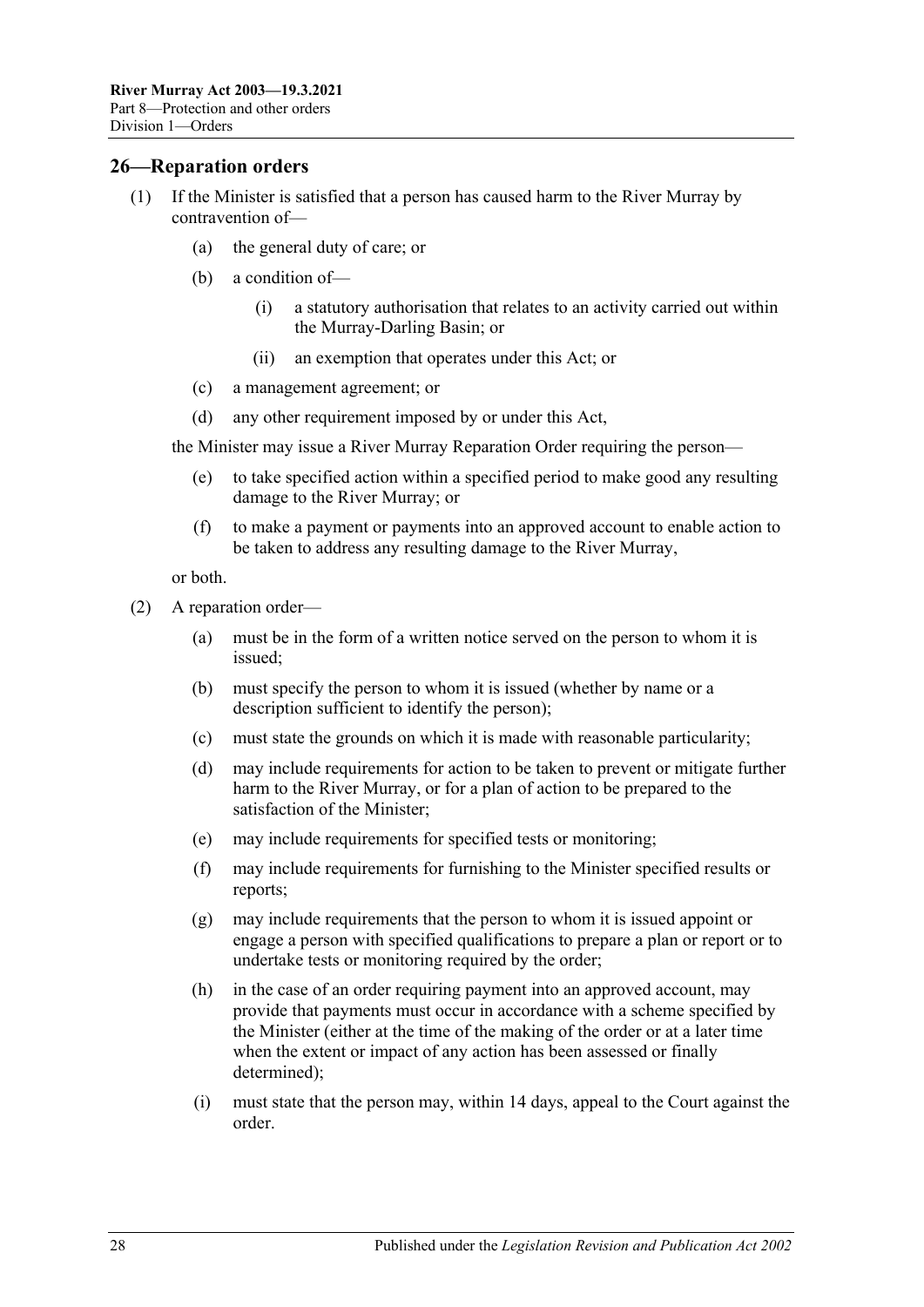- (3) An authorised officer may, if of the opinion that urgent action is required to prevent or mitigate further harm, issue an emergency reparation order containing requirements of a kind referred to in [subsection](#page-27-1) (2), other than a requirement for payment into an approved account.
- (4) An emergency reparation order may be issued orally, but, in that event, the person to whom it is issued must be advised forthwith of the person's right to appeal to the Court against the order.
- (5) If an emergency protection order is issued orally, the authorised officer who issued it must confirm it in writing at the earliest opportunity by written notice given to the person to whom it applies.
- (6) If an emergency reparation order is issued, the order will cease to have effect on the expiration of 72 hours from the time of its issuing unless confirmed by a written reparation order issued by the Minister and served on the relevant person.
- (7) The Minister or an authorised officer may, if of the opinion that it is reasonably necessary to do so in the circumstances, include in an emergency or other reparation order a requirement for an act or omission that might otherwise constitute a contravention of this Act and, in that event, a person incurs no criminal liability under this Act for compliance with the requirement.
- (8) The Minister may, by written notice served on a person to whom a reparation order has been issued, vary or revoke the order.
- (9) A person to whom a reparation order is issued must comply with the order. Maximum penalty: \$120 000.

#### <span id="page-28-1"></span><span id="page-28-0"></span>**27—Action on non-compliance with a reparation order**

- (1) If the requirements of a reparation order are not complied with, the Minister may take any action required by the order.
- (2) Action taken by the Minister under [subsection](#page-28-1) (1) may be taken on the Minister's behalf by an authorised officer, a member of the Minister's department, or another person authorised by the Minister for the purpose.
- (3) A person taking action under this section may enter any relevant land at any reasonable time.
- (4) The reasonable costs and expenses incurred by the Minister in taking action under this section may be recovered by the Minister as a debt from the person who failed to comply with the requirements of the reparation order.
- (5) If an amount is recoverable from a person by the Minister under this section—
	- (a) the Minister may, by notice in writing to the person, fix a period, being not less than 28 days from the date of the notice, within which the amount must be paid by the person, and, if the amount is not paid by the person within that period, the person is liable to pay interest charged at the prescribed rate per annum on the amount unpaid; and
	- (b) the amount together with any interest charge so payable is until paid a charge in favour of the Minister on any land owned by the person in relation to which the reparation order is registered under [Division 2.](#page-31-0)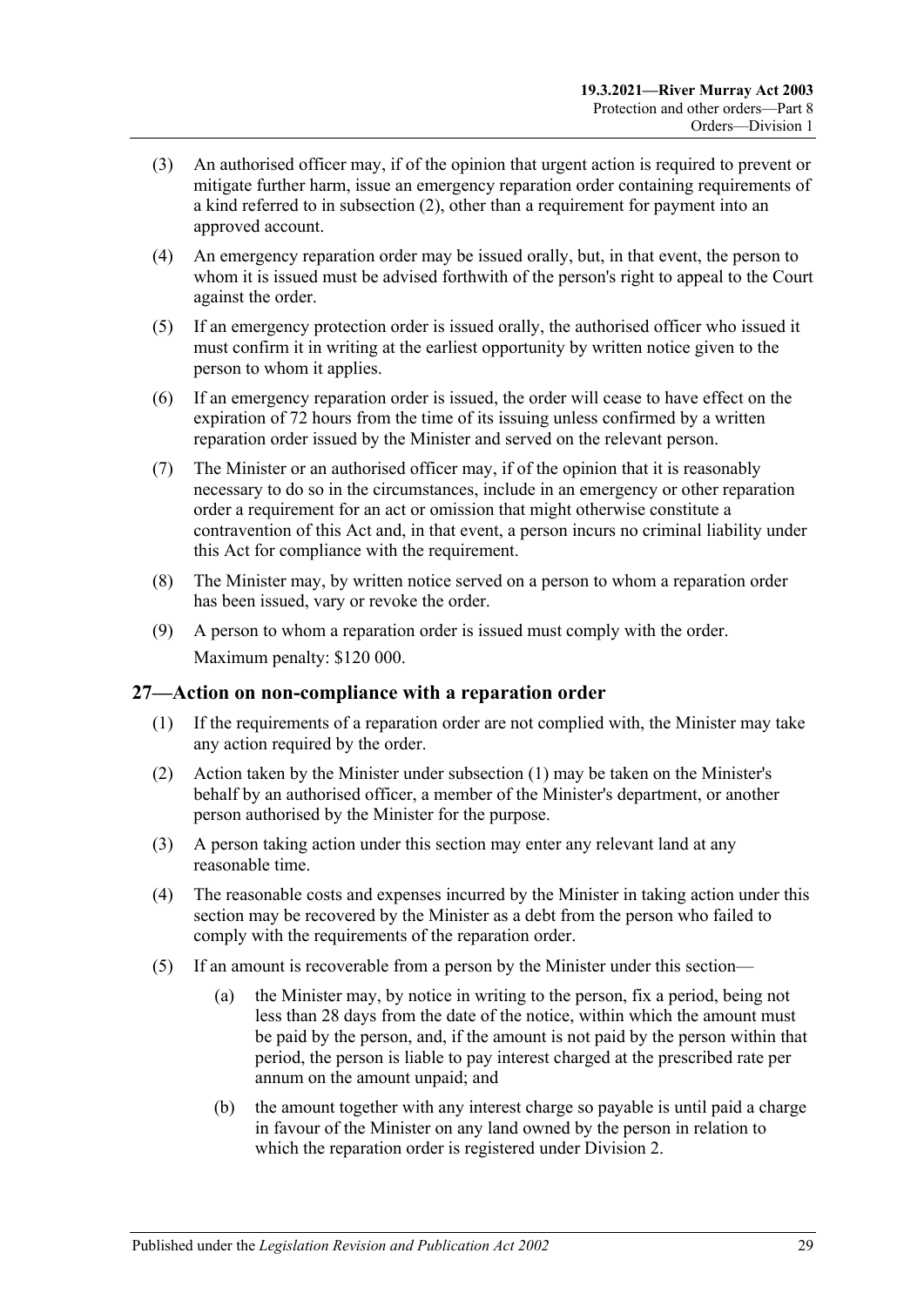#### <span id="page-29-1"></span><span id="page-29-0"></span>**28—Reparation authorisations**

- (1) If the Minister is satisfied that a person has caused harm to the River Murray by contravention of—
	- (a) the general duty of care; or
	- (b) a condition of—
		- (i) a statutory authorisation that relates to an activity carried out within the Murray-Darling Basin; or
		- (ii) an exemption that operates under this Act; or
	- (c) a management agreement; or
	- (d) any other requirement imposed by or under this Act,

the Minister may (whether or not a reparation order has been issued to the person) issue a reparation authorisation under which authorised officers or other persons authorised by the Minister for the purpose may take specified action on the Minister's behalf to make good any resulting damage to the River Murray.

- (2) A reparation authorisation—
	- (a) must be in the form of a written notice;
	- (b) must specify the person alleged to have caused the harm (whether by name or a description sufficient to identify the person);
	- (c) must state the grounds on which it is made with reasonable particularity;
	- (d) may include authorisation for action to be taken to prevent or mitigate further harm to the River Murray.
- (3) The Minister must, as soon as practicable after issuing a reparation authorisation, serve a copy of the authorisation on the person alleged to have caused the harm.
- (4) The Minister may, by notice in writing, vary or revoke a reparation authorisation and must, as soon as practicable after doing so, serve a copy of the notice on the person alleged to have caused the harm.
- (5) If a person other than an authorised officer is authorised to take action under [subsection](#page-29-1) (1), the following provisions apply:
	- (a) the Minister must issue the person with an instrument of authority;
	- (b) the person may exercise such powers of an authorised officer as are reasonably required for the purpose of taking action under that subsection;
	- (c) the provisions of this Act apply in relation to the exercise of such powers by the person in the same way as in relation to an authorised officer;
	- (d) the person must produce the instrument of authority for the inspection of any person in relation to whom the person intends to exercise powers of an authorised officer.
- (6) A person taking action under a reparation authorisation may enter any relevant land at any reasonable time.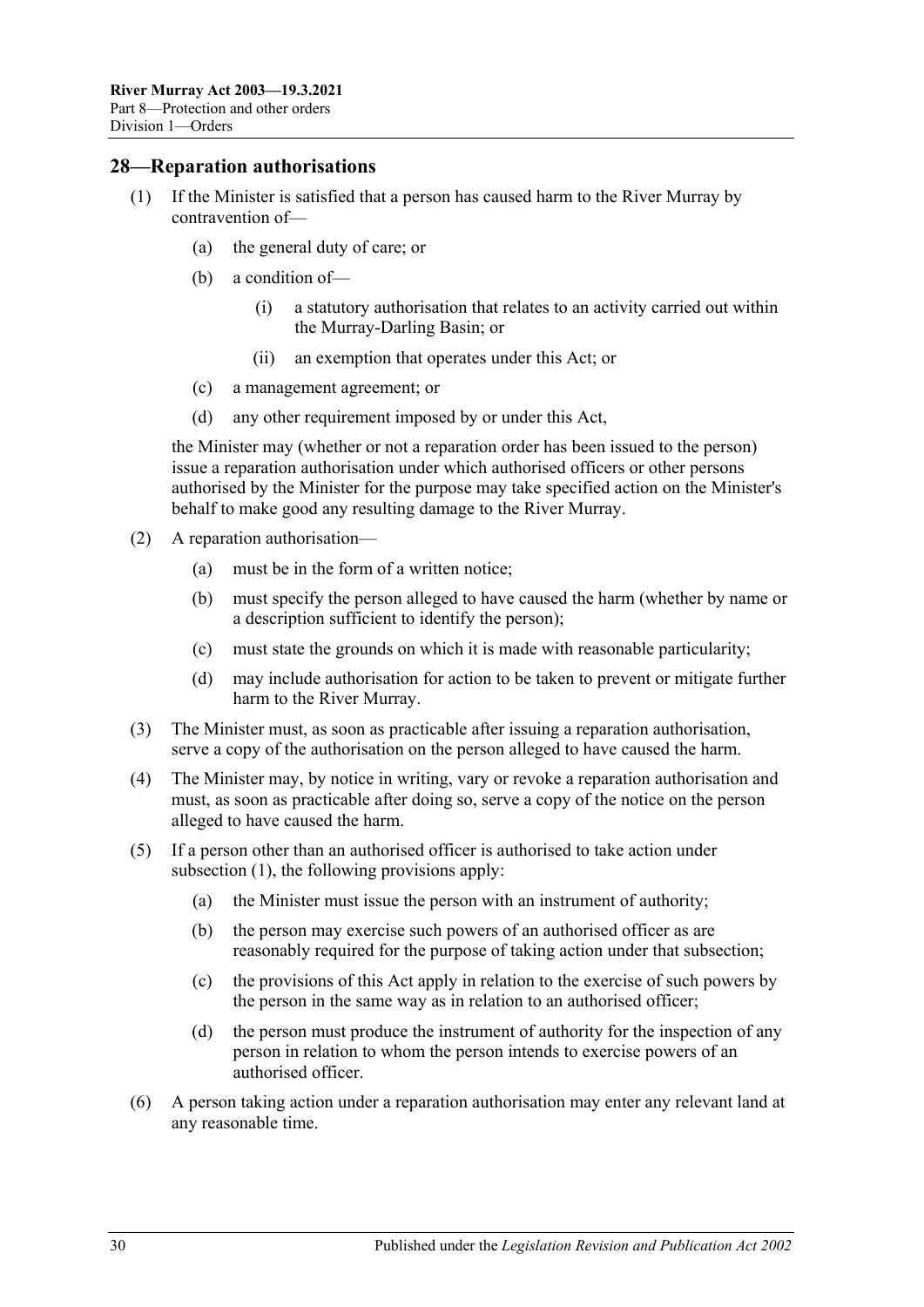- (7) The reasonable costs and expenses incurred by the Minister in taking action under a reparation authorisation may be recovered by the Minister as a debt from the person who caused the relevant harm.
- (8) If an amount is recoverable from a person by the Minister under this section—
	- (a) the Minister may, by notice in writing to the person, fix a period, being not less than 28 days from the date of the notice, within which the amount must be paid by the person, and, if the amount is not paid by the person within that period, the person is liable to pay interest charged at the prescribed rate per annum on the amount unpaid; and
	- (b) the amount together with any interest charge so payable is until paid a charge in favour of the Minister on any land owned by the person in relation to which the reparation authorisation is registered under [Division 2.](#page-31-0)

#### <span id="page-30-0"></span>**29—Interim restraining orders**

- (1) If the Minister is of the opinion—
	- (a) that an activity may cause, or may be causing, harm to the River Murray; but
	- (b) that there is insufficient information available to the Minister to enable the Minister to assess the likelihood of harm, or the extent or impact of harm, to the River Murray; and
	- (c) that an order under this section is necessary to ensure the protection of the River Murray pending the acquisition and assessment of information by the Minister,

the Minister may issue an Interim Restraining Order under this section requiring a person to discontinue, or not commence, a specified activity.

- <span id="page-30-2"></span>(2) An order under this section takes effect on service of notice of the order on the person to whom it is directed and ceases to have effect after a period, not exceeding 28 days, specified in the order unless extended by the Court under [Division 3.](#page-32-1)
- (3) If the Minister specifies a period under [subsection](#page-30-2) (2) that is less than 28 days, the Minister may, by subsequent notice in writing to the person to whom the order was directed, extend the period of order (and may subsequently again extend that period), provided that the total period does not exceed 28 days.
- (4) A notice of an order under [subsection](#page-30-2) (2) must set out the relevant person's right to appeal to the Court against the order.
- (5) The Minister may, by written notice served on the person to whom an order is directed under this section, vary or revoke the order.
- (6) A person must comply with the terms of an order under this section. Maximum penalty: \$50 000.

#### <span id="page-30-3"></span><span id="page-30-1"></span>**30—Related matters**

(1) The Minister should, so far as is reasonably practicable, consult with any other public authority that may also have power to act with respect to the particular matter before the Minister issues a River Murray Protection Order, River Murray Reparation Order or reparation authorisation under this Division.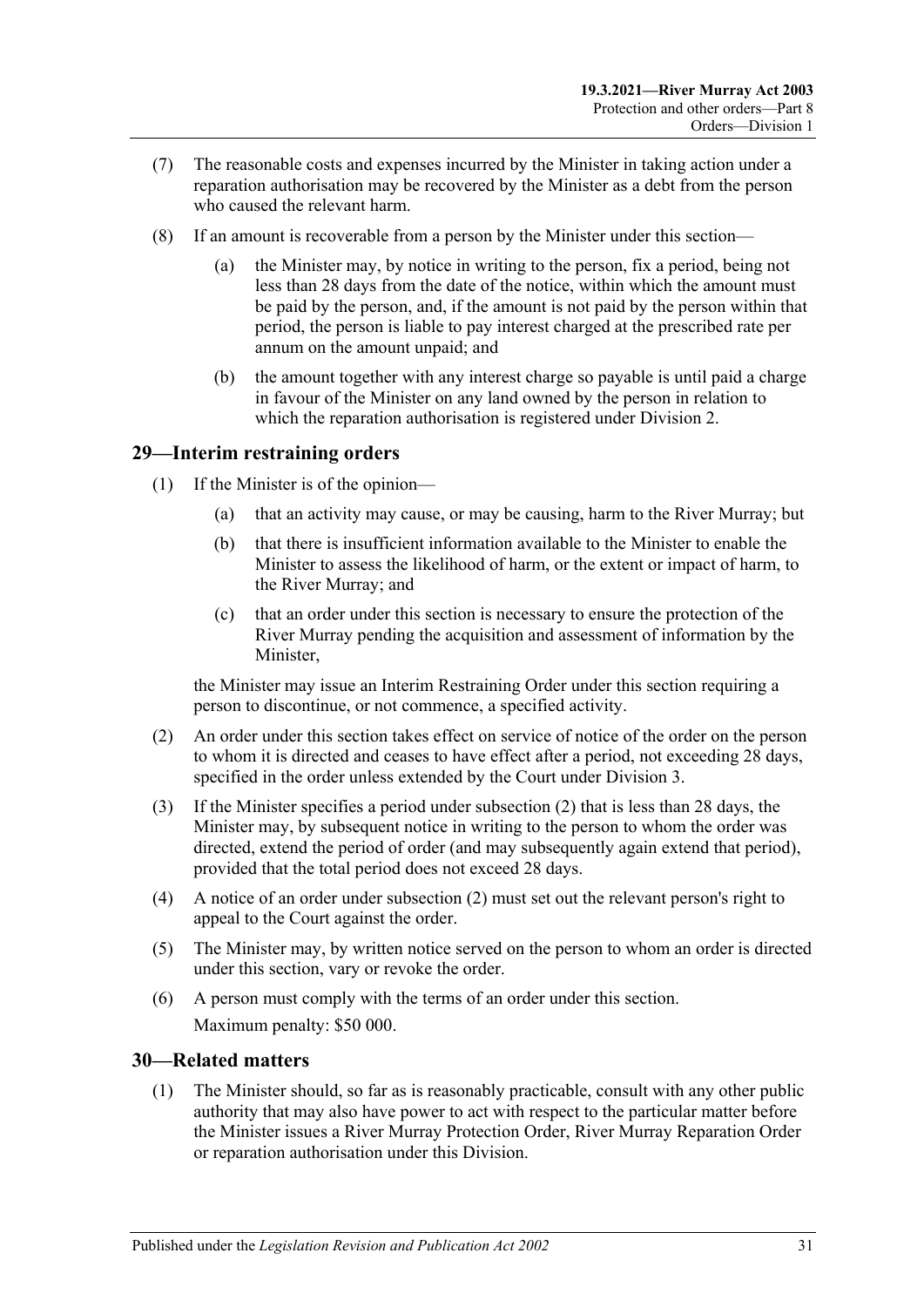- (2) [Subsection](#page-30-3) (1) does not apply—
	- (a) where action is being taken under this Act as a matter of urgency; or
	- (b) in any other circumstance of a prescribed kind.
- (3) A person cannot claim compensation from—
	- (a) the Minister or the Crown; or
	- (b) an authorised officer; or
	- (c) a person acting under the authority of the Minister or an authorised officer,

in respect of a requirement imposed by or under this Division, or on account of any act or omission undertaken or made in the exercise of a power under this Division.

#### <span id="page-31-0"></span>**Division 2—Registration of orders and effect of charges**

#### <span id="page-31-1"></span>**31—Registration**

 $(1)$  If—

- (a) the Minister issues an order or authorisation under [Division 1;](#page-24-1) and
- (b) the order or authorisation is issued in relation to an activity carried out on land, or requires a person to take action on or in relation to land,

the Minister may apply to the Registrar-General for the registration of the order or authorisation in relation to that land.

- <span id="page-31-2"></span>(2) An application under this section must—
	- (a) define the land to which it relates; and
	- (b) comply with any requirement imposed by the Registrar-General for the purposes of this section.
- (3) The Registrar-General must on—
	- (a) due application under [subsection](#page-31-2) (2); and
	- (b) lodgement of a copy of the relevant order or authorisation,

register the order or authorisation in relation to the land by making such entries in any register book, memorial or other book or record in the Lands Titles Registration Office or in the General Registry Office as the Registrar-General thinks fit.

- (4) An order or authorisation registered under this section is binding on each owner and occupier from time to time of the land.
- (5) The Registrar-General must, on application by the Minister, cancel the registration of an order or authorisation in relation to land and make such endorsements to that effect in the appropriate register book, memorial or other book or record in respect of the land as the Registrar-General thinks fit.
- (6) The Minister may, if the Minister thinks fit, apply to the Registrar-General for cancellation of the registration of an order or authorisation under this section in relation to land, and must do so—
	- (a) on revocation of the order or authorisation; or
	- (b) in relation to—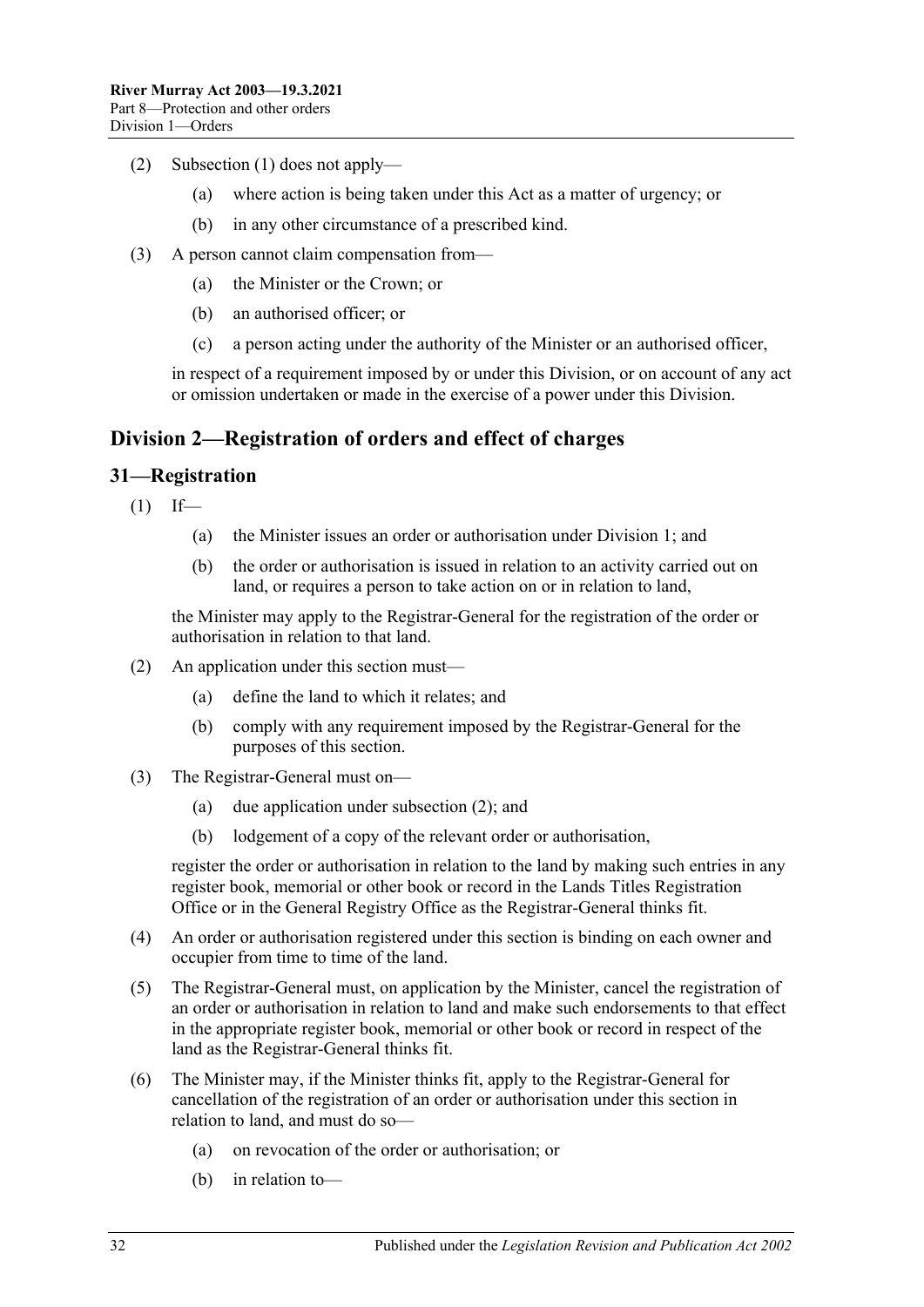- (i) an order—
	- (A) on full compliance with the requirements of the order;
	- (B) if the Minister has taken action under [Division 1](#page-24-1) to carry out the requirements of the order—on payment to the Minister of any amount recoverable by the Minister under [Division 1](#page-24-1) in relation to the action so taken; or
- (ii) an authorisation—on payment to the Minister of any amount recoverable by the Minister under [Division 1](#page-24-1) in relation to the action taken in pursuance of the authorisation.

#### <span id="page-32-0"></span>**32—Effect of charge**

A charge imposed on land under [Division 1](#page-24-1) has priority over—

- (a) any prior charge on the land (whether or not registered) that operates in favour of a person who is an associate of the owner of the land; and
- (b) any other charge on the land other than a charge registered prior to registration under this Division of the relevant order or authorisation in relation to the land.

### <span id="page-32-1"></span>**Division 3—Appeals to Court**

#### <span id="page-32-2"></span>**33—Appeals to Court**

- (1) A person to whom a protection order, reparation order or interim restraining order has been issued under [Division 1](#page-24-1) may appeal to the Court against the order or any variation of the order.
- (2) An appeal must be made in a manner and form determined by the Court, setting out the grounds of the appeal.
- <span id="page-32-3"></span>(3) Subject to this section, an appeal must be made within 14 days after the order is issued or the variation is made.
- (4) The Court may, if it is satisfied that it is just and reasonable in the circumstances to do so, dispense with the requirement that an appeal be made within the period fixed by [subsection](#page-32-3) (3).
- (5) Unless otherwise determined by the Court, an appeal must be referred in the first instance to a conference under section 16 of the *[Environment, Resources and](http://www.legislation.sa.gov.au/index.aspx?action=legref&type=act&legtitle=Environment%20Resources%20and%20Development%20Court%20Act%201993)  [Development Court](http://www.legislation.sa.gov.au/index.aspx?action=legref&type=act&legtitle=Environment%20Resources%20and%20Development%20Court%20Act%201993) Act 1993* (and the provisions of that Act will then apply in relation to that appeal).
- (6) Subject to [subsection](#page-32-4) (7), the institution of an appeal does not affect the operation of the order to which the appeal relates or prevent the taking of action to implement the order.
- <span id="page-32-4"></span>(7) The Court may, on application by a party to an appeal, make an order staying or otherwise affecting the operation or implementation of the whole or a part of an order if the Court is satisfied that it is appropriate to do so having regard to—
	- (a) the possible consequences to the River Murray and the interests of any persons who may be affected by the appeal; and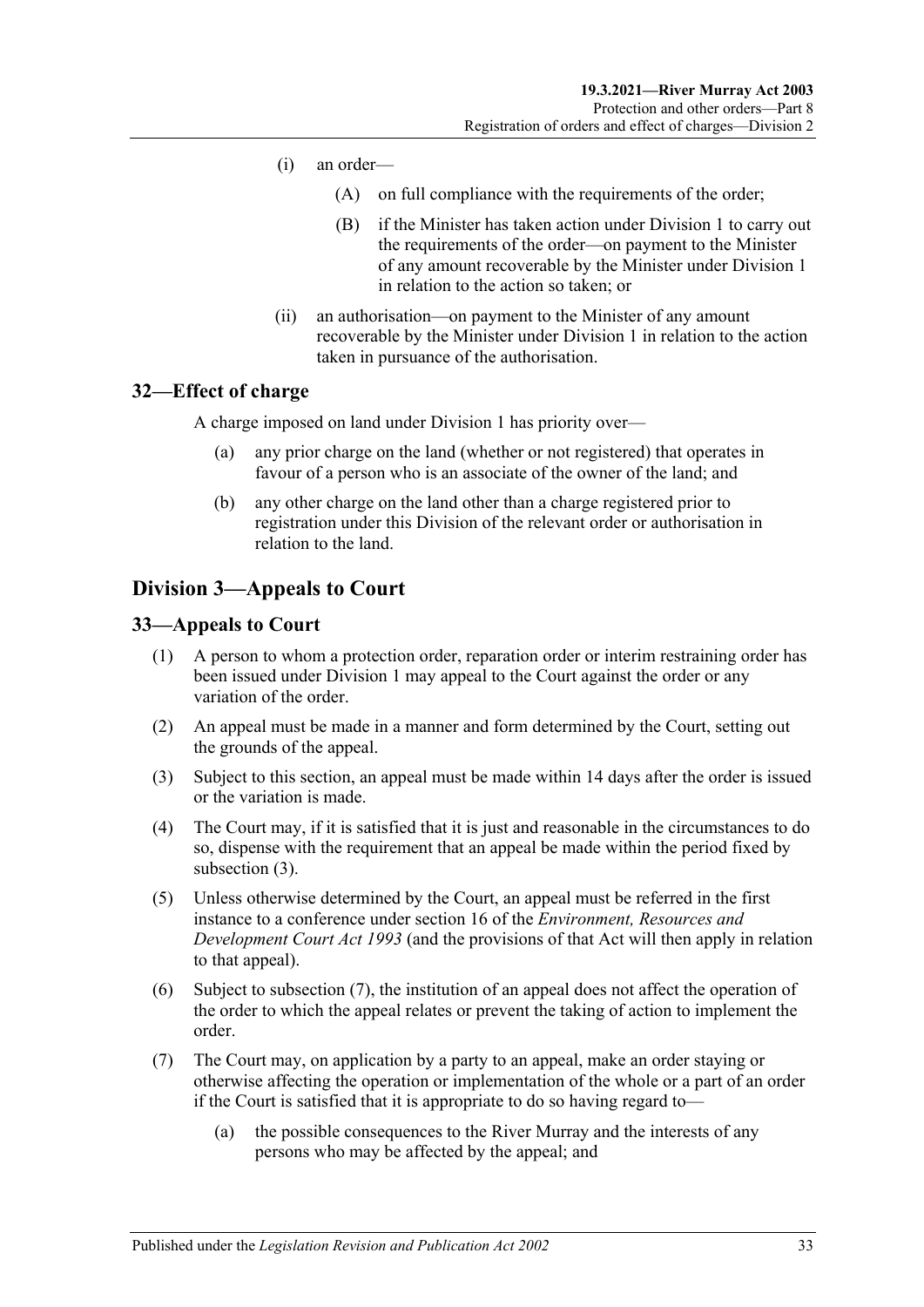- (b) the need to secure the effectiveness of the hearing and determination of the appeal.
- (8) An order under [subsection](#page-32-4) (7)—
	- (a) may be varied or revoked by the Court by further order;
	- (b) is subject to such conditions as are specified in the order;
	- (c) has effect until—
		- (i) the end of the period of operation (if any) specified in the order; or
		- (ii) the decision of the Court on the appeal comes into operation,

whichever is the earlier.

- (9) The Court must not make an order under [subsection](#page-32-4) (7) unless each party to the appeal has been given a reasonable opportunity to make submissions in relation to the matter.
- (10) The Court may, on hearing an appeal under this section—
	- (a) confirm, vary or revoke the order appealed against;
	- (b) order or direct a person or body to take such action as the Court thinks fit, or to refrain (either temporarily or permanently) from such action or activity as the Court thinks fit;
	- (c) make any consequential or ancillary order or direction, or impose any condition, that it considers necessary or expedient.

## <span id="page-33-0"></span>**Part 9—Miscellaneous**

#### <span id="page-33-3"></span><span id="page-33-1"></span>**34—Native title**

- (1) Nothing done under this Act will be taken to affect native title in any land or water.
- (2) However, [subsection](#page-33-3) (1) does not apply if the effect is valid under a law of the State or the *Native Title Act 1993* (Commonwealth).

#### <span id="page-33-2"></span>**35—Immunity provision**

No act or omission undertaken or made by the Minister or any other person engaged in the administration of this Act, or by another person or body acting under the authority of the Minister, with a view to—

- (a) exercising or performing a power or function under this Act; or
- (b) protecting, restoring or enhancing the River Murray, or any aspect of the River Murray (including by exercising or performing any power or function under another Act); or
- (c) furthering the ORMs (including by exercising or performing any power or function under another Act),

(including by changing the flow of the River Murray, causing the level of any water resource to rise or fall, inundating any place, causing or allowing any water to escape or to be redirected, taking action that may damage any land or property, or adversely affecting the use or enjoyment of any land or property), gives rise to any liability (whether based on a statutory or common law duty to take care or otherwise) against the Minister, person or body, or the Crown.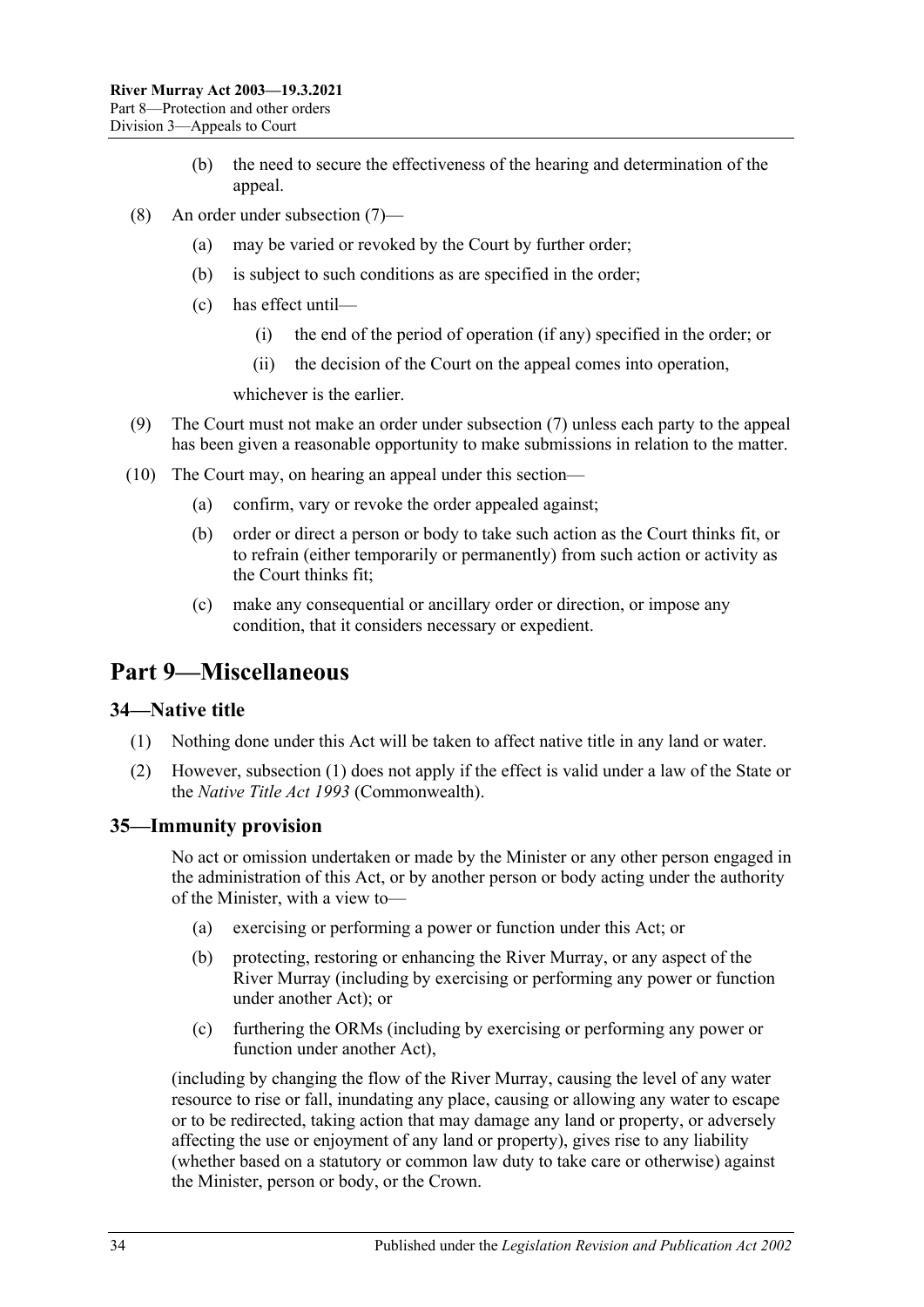#### <span id="page-34-0"></span>**36—False or misleading information**

A person must not make a statement that is false or misleading in a material particular (whether by reason of the inclusion or omission of any particular) in any information provided under this Act.

Maximum penalty: \$10 000.

#### <span id="page-34-1"></span>**37—Continuing offence**

- (1) A person convicted of an offence against a provision of this Act in respect of a continuing act or omission—
	- (a) is liable, in addition to the penalty otherwise applicable to the offence, to a penalty for each day during which the act or omission continued of not more than one-tenth of the maximum penalty prescribed for that offence; and
	- (b) is, if the act or omission continues after the conviction, guilty of a further offence against the provision and liable, in addition to the penalty otherwise applicable to the further offence, to a penalty for each day during which the act or omission continued after the conviction of not more than one-tenth of the maximum penalty prescribed for the offence.
- (2) If an offence consists of an omission to do something that is required to be done, the omission will be taken to continue for as long as the thing required to be done remains undone after the end of the period for compliance with the requirement.

#### <span id="page-34-2"></span>**37A—Commencement of proceedings for summary offences**

- (1) Proceedings for a summary offence against this Act may be commenced at any time within 3 years after the date of the alleged commission of the offence or, with the authorisation of the Attorney-General, at any later time within 10 years after the date of the alleged commission of the offence.
- (2) An apparently genuine document purporting to be signed by the Attorney-General authorising the commencement of proceedings under this Act must be accepted in legal proceedings, in the absence of proof to the contrary, as proof of the authorisation.

#### <span id="page-34-3"></span>**38—Liability of directors**

- (1) If a corporation commits an offence against this Act, each director of the corporation is guilty of an offence and liable to the same penalty as is fixed for the principal offence unless it is proved that the principal offence did not result from failure on the director's part to take reasonable care to prevent the commission of the offence.
- (2) A director of a corporation may be prosecuted and convicted of an offence under this section whether or not the corporation has been prosecuted or convicted of the offence committed by the corporation.

#### <span id="page-34-4"></span>**39—Criminal jurisdiction of Court**

Offences constituted by this Act lie within the criminal jurisdiction of the Environment, Resources and Development Court.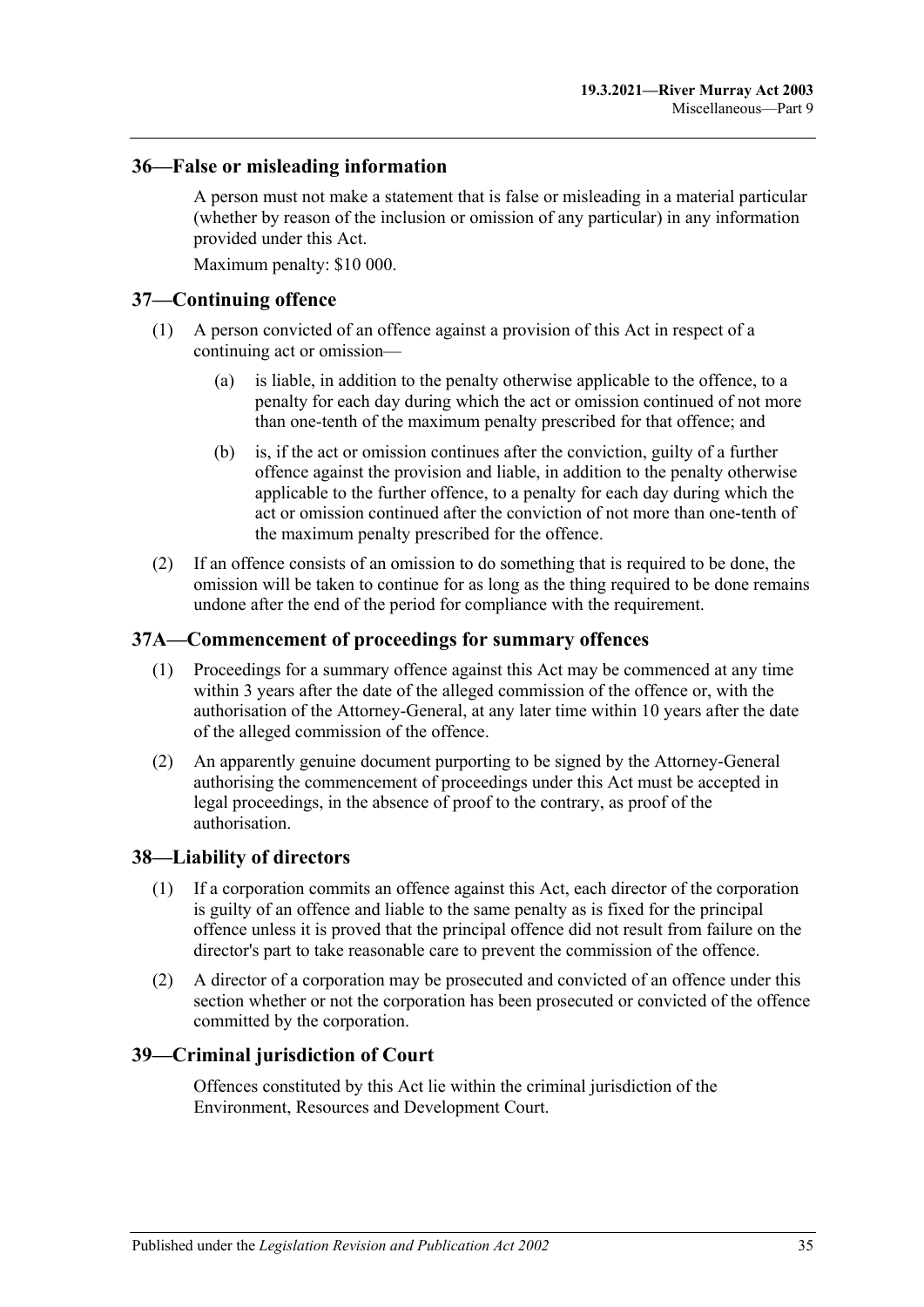#### <span id="page-35-3"></span><span id="page-35-0"></span>**40—Service**

- (1) A notice, order or other document required or authorised by this Act to be given to or served on a person by the Minister or an authorised officer may—
	- (a) be served on the person or an agent of the person personally; or
	- (b) be left for the person at his or her place of residence or business with someone apparently over the age of 16 years; or
	- (c) be posted to the person at his or her last known address; or
	- (d) be transmitted by facsimile transmission or electronic mail to the person's facsimile number or electronic mail address (in which case the document will be taken to have been given or served at the time of transmission); or
	- (e) be served on the person by fixing it to, or leaving it on, a vessel or craft that the person is apparently in charge of, or expected to board at some stage, if the person giving or serving the document has reasonable grounds to believe that service in this manner will bring the document to the attention of the person to be served.
- (2) Without limiting the effect of [subsection](#page-35-3) (1), a notice, order or other document required or authorised to be given to or served on a person may, if the person is a company or registered body within the meaning of the *Corporations Act 2001* of the Commonwealth, be given to or served on the person in accordance with that Act.

#### <span id="page-35-1"></span>**41—Application or adoption of codes or standards**

- (1) A provision of this Act that allows for the application or incorporation of a code, standard, policy or other document (whether by or under a condition, order, regulation or otherwise) will be taken to allow the application or incorporation of the code, standard, policy or document as in force at the time of the application or incorporation of the code, standard, policy or other document or as in force from time to time.
- (2) If a code, standard, policy or other document is expressly applied or incorporated by or under the terms or provisions of a condition, order or regulation under this Act, then—
	- (a) the Minister should take steps to ensure that a copy of the code, standard, policy or other document is available for inspection by members of the public, without charge and during normal office hours, at an office or offices specified in the regulations (but the fact that a copy of a code, standard, policy or other document is not available in the manner envisaged by this paragraph does not render any relevant condition, order or regulation ineffectual or unenforceable); and
	- (b) in any legal proceedings, evidence of the code, standard, policy or other document may be given by production of a document purporting to be certified by or on behalf of the Minister as a true copy of the code, standard, policy or other document.

#### <span id="page-35-4"></span><span id="page-35-2"></span>**42—Regulations**

(1) The Governor may make such regulations as are contemplated by, or as are necessary or expedient for the purposes of, this Act.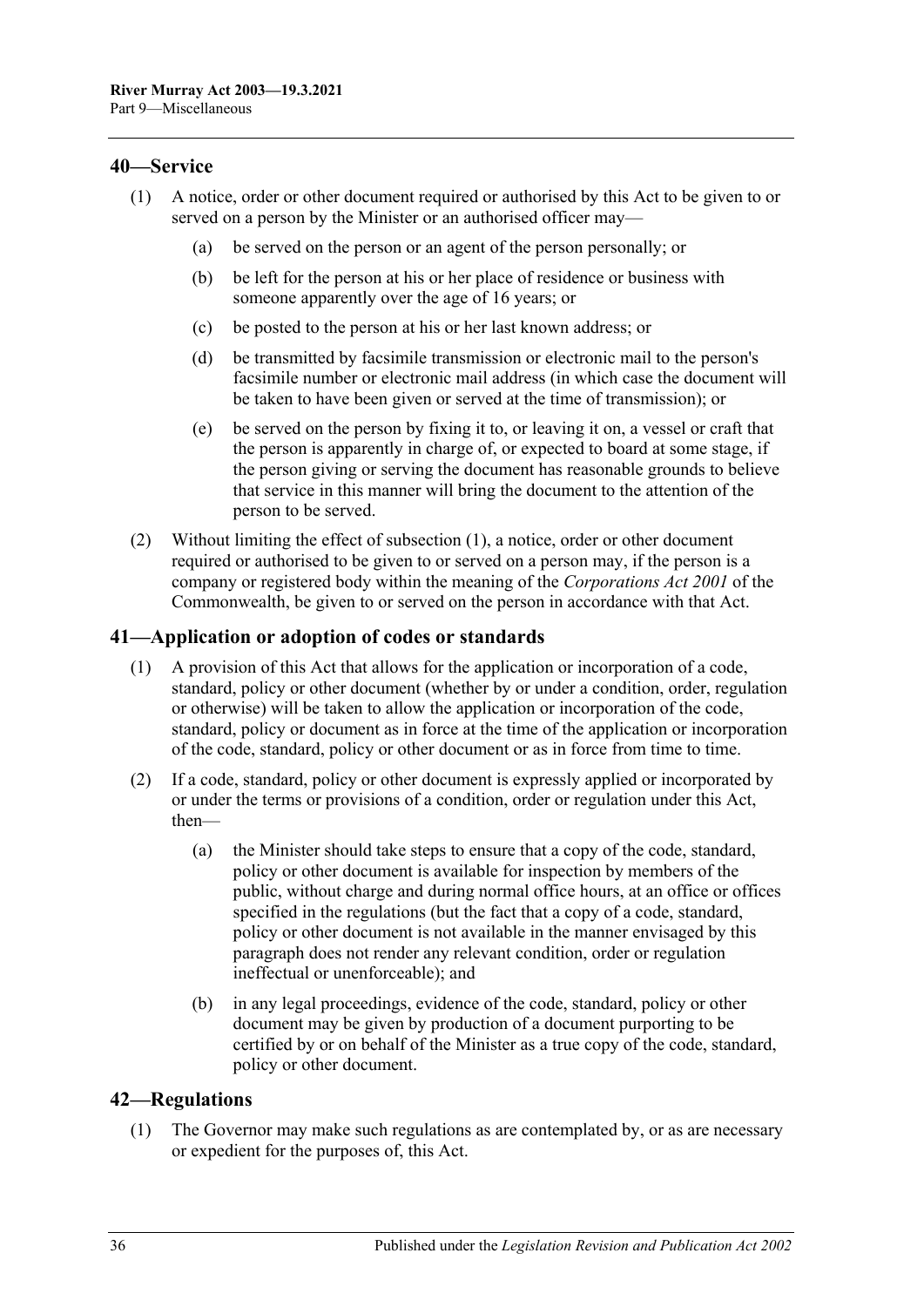- <span id="page-36-3"></span><span id="page-36-2"></span><span id="page-36-1"></span><span id="page-36-0"></span>(2) Without limiting the generality of [subsection](#page-35-4) (1), the regulations may—
	- (a) prohibit or restrict the undertaking of a specified activity, or an activity of a specified class, within a River Murray Protection Area, or a specified part of a River Murray Protection Area, specified by the regulations;
	- (b) provide that a person undertaking a specified activity, or an activity of a specified class, or proposing to undertake a specified activity, or an activity of a specified class, within a River Murray Protection Area, or a specified part of a River Murray Protection Area, comply with any prescribed requirement or condition;
	- (c) prohibit, restrict or regulate access to a River Murray Protection Area, or a specified part of a River Murray Protection Area;
	- (d) provide for the registration of any infrastructure, plant or equipment in a River Murray Protection Area;
	- (e) require the provision of any report, statement, document, specification or other form of information to the Minister or to any other prescribed person or body;
	- (f) exempt classes of persons or activities from the application of this Act or specified provisions of this Act, either unconditionally or subject to conditions;
	- (g) prescribe fees, or provide for the Minister to determine fees, to be paid with respect to a matter under this Act and provide for the recovery of those fees;
	- (h) authorise the release or publication of information of a specified kind obtained in the administration of this Act;
	- (i) prescribe fines not exceeding \$20 000 for contravention of a regulation.
- (3) Without limiting the generality of [paragraph](#page-36-0) (b) of [subsection](#page-36-1) (2), a requirement under that paragraph may include a requirement that a person undertaking an activity—
	- (a) enter into a bond in such sum and subject to such terms and conditions required or determined by or under the regulations, or enter into some other prescribed arrangement, to ensure that money is available to address the costs of any damage to the River Murray on account of the activity; or
	- (b) take steps to offset or protect against any adverse impact on the River Murray on account of the activity, including by the payment of a sum or sums of money into an account in accordance with a scheme established by or under the regulations; or
	- (c) develop or comply with environment improvement programs.
- (4) A regulation under [subsection](#page-36-1) (2) cannot apply so as to prevent—
	- (a) any operation conducted under a statutory authorisation granted under a Mining Act; or
	- (b) any activity undertaken under an approval granted under the *[Development](http://www.legislation.sa.gov.au/index.aspx?action=legref&type=act&legtitle=Development%20Act%201993)  Act [1993](http://www.legislation.sa.gov.au/index.aspx?action=legref&type=act&legtitle=Development%20Act%201993)* if—
		- (i) the approval is a development approval granted under the *[Development Act](http://www.legislation.sa.gov.au/index.aspx?action=legref&type=act&legtitle=Development%20Act%201993) 1993* after the commencement of this Act; and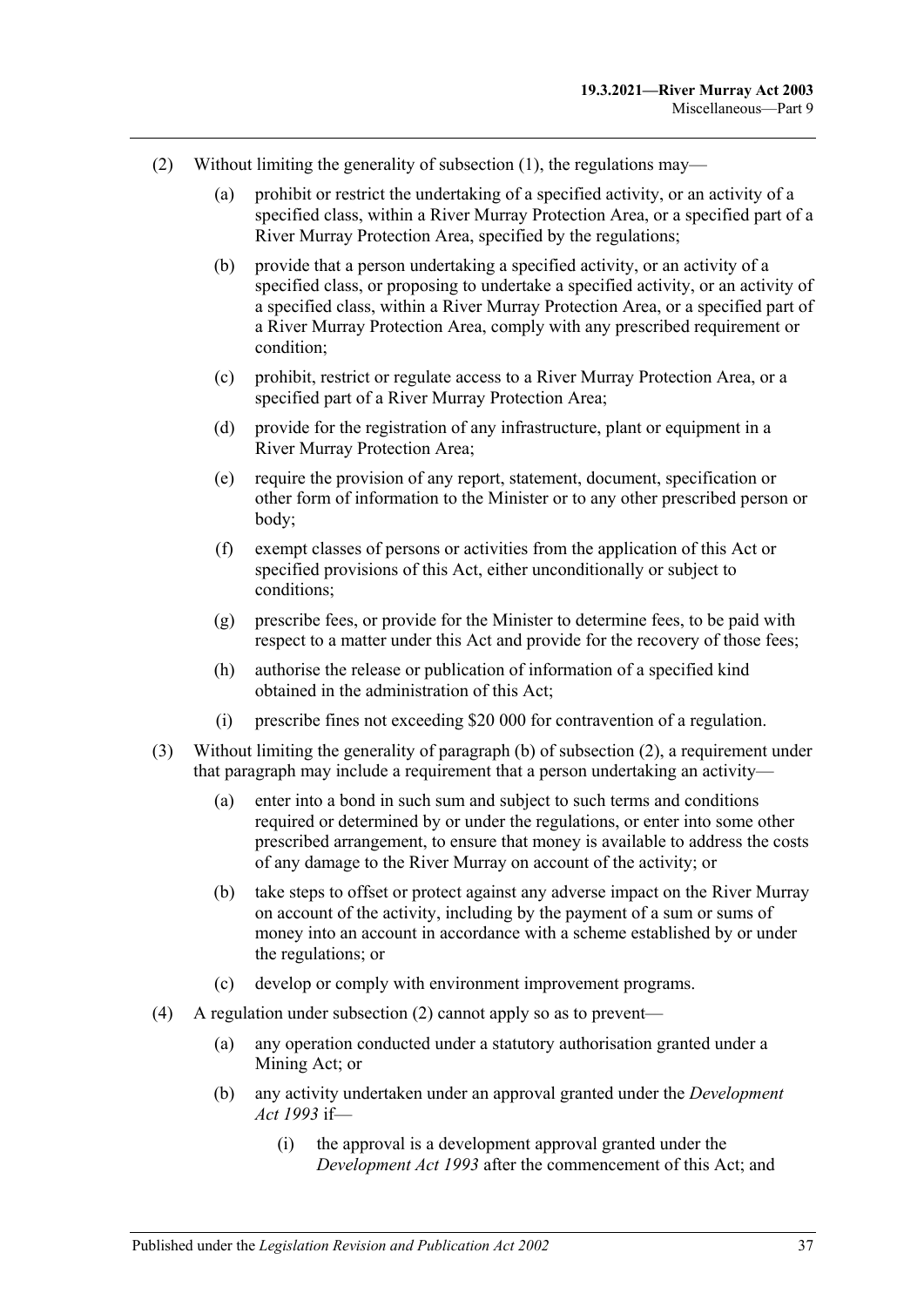- (ii) the application for the approval of the relevant development was referred to the Minister responsible for the administration of this Act under section 37 of the *[Development Act](http://www.legislation.sa.gov.au/index.aspx?action=legref&type=act&legtitle=Development%20Act%201993) 1993* before the approval was granted; or
- (c) any activity undertaken under an approval granted under the *[Planning,](http://www.legislation.sa.gov.au/index.aspx?action=legref&type=act&legtitle=Planning%20Development%20and%20Infrastructure%20Act%202016)  [Development and Infrastructure Act](http://www.legislation.sa.gov.au/index.aspx?action=legref&type=act&legtitle=Planning%20Development%20and%20Infrastructure%20Act%202016) 2016* if the application for the approval of the relevant development was referred to the Minister responsible for the administration of this Act under section 122 of the *[Planning, Development](http://www.legislation.sa.gov.au/index.aspx?action=legref&type=act&legtitle=Planning%20Development%20and%20Infrastructure%20Act%202016)  [and Infrastructure](http://www.legislation.sa.gov.au/index.aspx?action=legref&type=act&legtitle=Planning%20Development%20and%20Infrastructure%20Act%202016) Act 2016* before the approval was granted.
- (5) Regulations under this Act—
	- (a) may be of general application or limited application;
	- (b) may make different provision according to the matters or circumstances to which they are expressed to apply;
	- (c) may provide that a matter or thing in respect of which regulations may be made is to be determined according to the discretion of the Minister or any other person or body prescribed by the regulations;
	- (d) may apply or incorporate, wholly or partially and with or without modification, a code, standard, policy or other document prepared or published by the Minister or another prescribed body.
- <span id="page-37-2"></span>(6) A regulation under this Act may make provisions of a saving or transitional nature consequent on the enactment of this Act or the commencement of specified provisions of this Act or specified regulations (including regulations made under [subsection](#page-36-2)  $(2)(a)$ ,  $(b)$  or  $(c)$  at any time after the commencement of this Act).
- (7) A provision referred to in [subsection](#page-37-2) (6) may, if the regulations so provide, take effect from a day that is earlier than the day on which the regulation is made but, in such a case, the provision does not operate so as—
	- (a) to affect, in a manner prejudicial to any person (other than the Crown), the rights of that person existing before the date of publication of the regulation; or
	- (b) to impose liabilities on any person (other than the Crown) in respect of anything done or omitted to be done before the date of publication of the regulation.

## <span id="page-37-0"></span>**Schedule—Transitional provisions**

#### <span id="page-37-1"></span>**23—Transitional provisions**

- (1) Each of the following, if in existence on the commencement of this Act, must be reviewed by the relevant authority within five years after the commencement of this Act in order to ensure that proper consideration is given to any relevant object of this Act (unless the instrument is reviewed under its own Act, or the instrument expires, or is due or expected to expire, before the end of that five-year period):
	- (a) any program under section 13(1)(g) or 24(b) of the *[Animal and Plant Control](http://www.legislation.sa.gov.au/index.aspx?action=legref&type=act&legtitle=Animal%20and%20Plant%20Control%20(Agricultural%20Protection%20and%20Other%20Purposes)%20Act%201986)  [\(Agricultural Protection and Other Purposes\) Act](http://www.legislation.sa.gov.au/index.aspx?action=legref&type=act&legtitle=Animal%20and%20Plant%20Control%20(Agricultural%20Protection%20and%20Other%20Purposes)%20Act%201986) 1986* that applies to any part of the Murray-Darling Basin;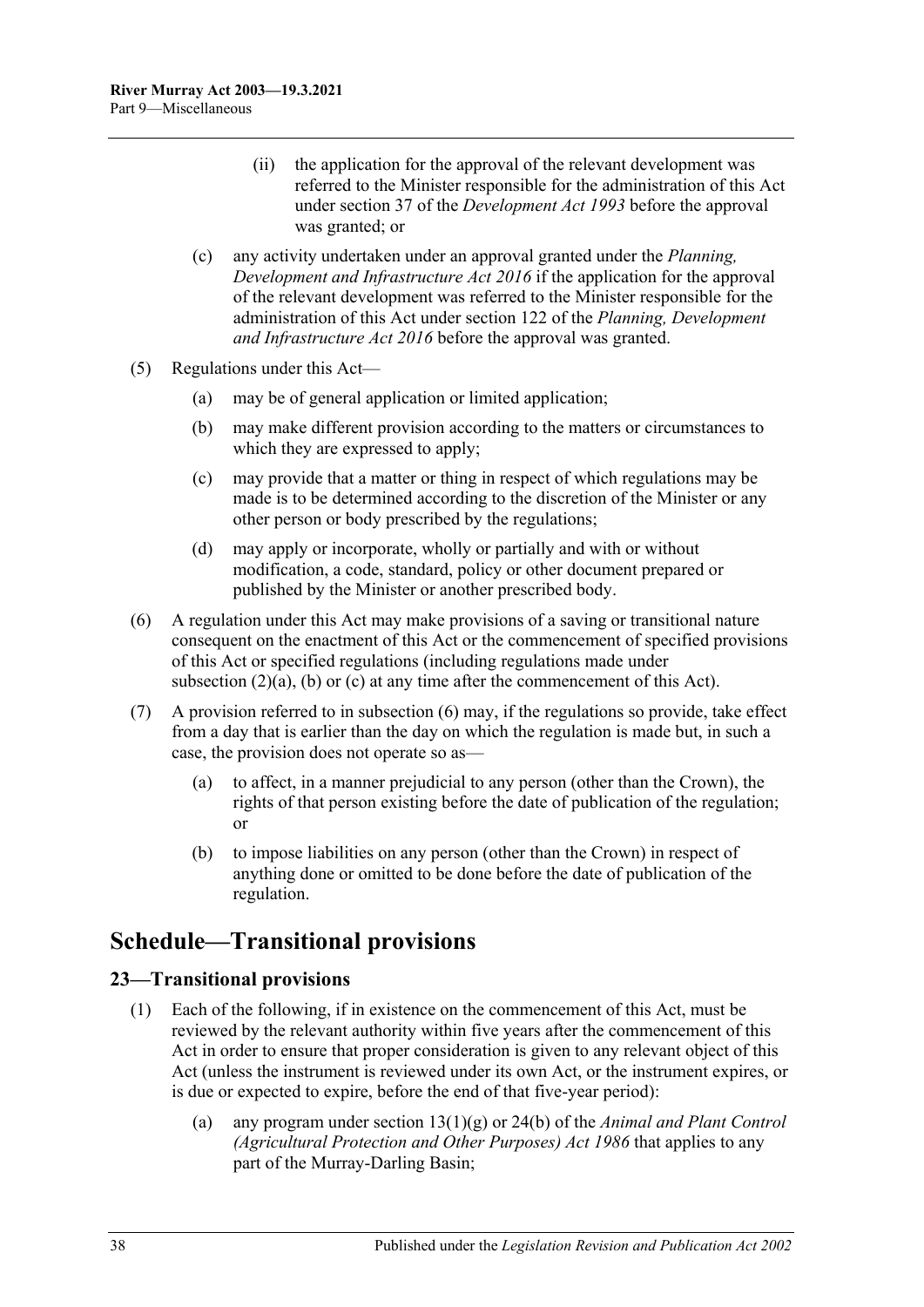- (b) any aquaculture policy under the *[Aquaculture Act](http://www.legislation.sa.gov.au/index.aspx?action=legref&type=act&legtitle=Aquaculture%20Act%202001) 2001* that applies within the Murray-Darling Basin;
- (c) a management plan under the *[Coast Protection Act](http://www.legislation.sa.gov.au/index.aspx?action=legref&type=act&legtitle=Coast%20Protection%20Act%201972) 1972* that affects the River Murray;
- (d) a plan of management under Division 5 of Part 3 of the *[National Parks and](http://www.legislation.sa.gov.au/index.aspx?action=legref&type=act&legtitle=National%20Parks%20and%20Wildlife%20Act%201972)  [Wildlife Act](http://www.legislation.sa.gov.au/index.aspx?action=legref&type=act&legtitle=National%20Parks%20and%20Wildlife%20Act%201972) 1972* that relates to a reserve located wholly or partly within the Murray-Darling Basin;
- (e) a guideline under section 25 of the *[Native Vegetation Act](http://www.legislation.sa.gov.au/index.aspx?action=legref&type=act&legtitle=Native%20Vegetation%20Act%201991) 1991* that relates to land within the Murray-Darling Basin.
- <span id="page-38-0"></span>(2) The following applications that relate to a statutory authorisation granted before the commencement of this clause must be referred to the Minister:
	- (a) an application for the renewal or extension of a permit under section 45 or 55 of the *[Animal and Plant Control \(Agricultural Protection and Other](http://www.legislation.sa.gov.au/index.aspx?action=legref&type=act&legtitle=Animal%20and%20Plant%20Control%20(Agricultural%20Protection%20and%20Other%20Purposes)%20Act%201986)  [Purposes\) Act](http://www.legislation.sa.gov.au/index.aspx?action=legref&type=act&legtitle=Animal%20and%20Plant%20Control%20(Agricultural%20Protection%20and%20Other%20Purposes)%20Act%201986) 1986* that relates to an activity that is to be, or may be, undertaken within a River Murray Protection Area and is within a class of applications prescribed by the regulations for the purposes of this provision (which class may be prescribed so as to consist of applications for the renewal or extension of all such permits);
	- (b) an application for the renewal or extension of a licence under Division 1 of Part 4 of the *[Fisheries Act](http://www.legislation.sa.gov.au/index.aspx?action=legref&type=act&legtitle=Fisheries%20Act%201982) 1982* that is within a class prescribed by the regulations for the purposes of this provision;
	- (c) an application for the renewal or extension of a permit under section 50 of the *[Fisheries Act](http://www.legislation.sa.gov.au/index.aspx?action=legref&type=act&legtitle=Fisheries%20Act%201982) 1982* that is within a class prescribed by the regulations for the purposes of this provision;
	- (d) an application for the renewal or extension of a permit under Part 5 of the *[Heritage Act](http://www.legislation.sa.gov.au/index.aspx?action=legref&type=act&legtitle=Heritage%20Act%201993) 1993* that relates to an area within a River Murray Protection Area and is within a class of applications prescribed by the regulations for the purposes of this provision (which class may be prescribed so as to consist of applications for the renewal or extension of all such permits);
	- (e) an application for the renewal or extension of a permit under section 15 of the *[Historic Shipwrecks Act](http://www.legislation.sa.gov.au/index.aspx?action=legref&type=act&legtitle=Historic%20Shipwrecks%20Act%201981) 1981* that relates to an area within a River Murray Protection Area and is within a class of applications prescribed by the regulations for the purposes of this provision (which class may be prescribed so as to consist of applications for the renewal or extension of all such permits);
	- (f) an application for the renewal or extension of a lease, licence or agreement under section 35 of the *[National Parks and Wildlife Act](http://www.legislation.sa.gov.au/index.aspx?action=legref&type=act&legtitle=National%20Parks%20and%20Wildlife%20Act%201972) 1972* that relates to a reserve located wholly or partly within a River Murray Protection Area and is within a class of applications prescribed by the regulations for the purposes of this provision (which class may be prescribed so as to consist of applications for the renewal or extension of all such leases, licences or agreements);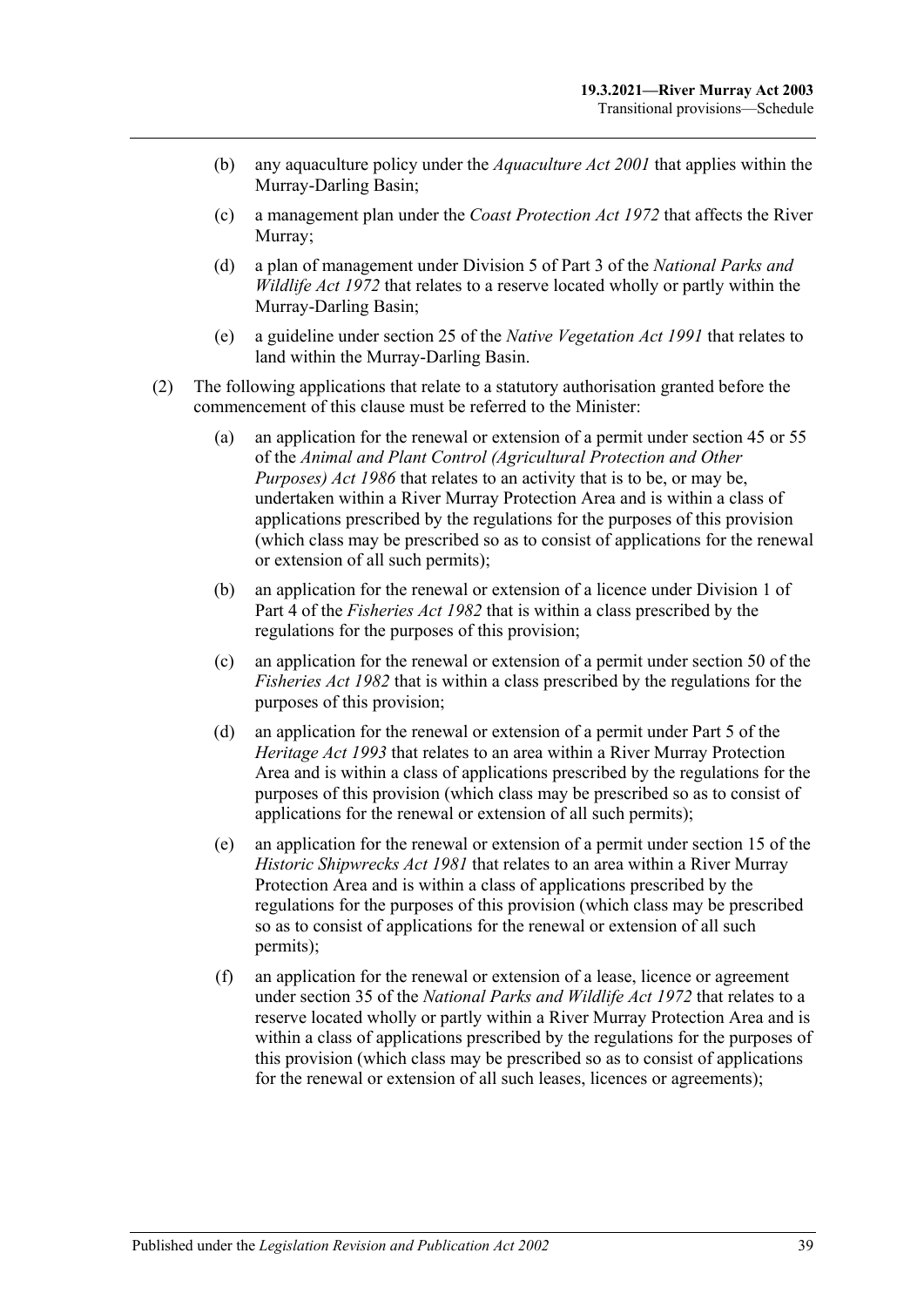- (g) an application for the renewal or extension of a permit under section 69 of the *[National Parks and Wildlife Act](http://www.legislation.sa.gov.au/index.aspx?action=legref&type=act&legtitle=National%20Parks%20and%20Wildlife%20Act%201972) 1972* that relates to an activity that is to be, or may be, undertaken within a River Murray Protection Area and is within a class of applications prescribed by the regulations for the purposes of this provision (which class may be prescribed so as to consist of applications for the renewal or extension of all such permits).
- (3) Where an application for the renewal or extension of a statutory authorisation is referred to the Minister under [subclause](#page-38-0) (2), the statutory authorisation will be taken to have been referred under a related operational Act and to be subject to the operation of [section](#page-19-1) 22 as if it were an application for a new statutory authorisation.
- (4) The first review required by [section](#page-11-1) 11 must be undertaken by the end of the 2004/2005 financial year and the outcome of that review must be reported on as part of the Minister's annual report to Parliament for that financial year.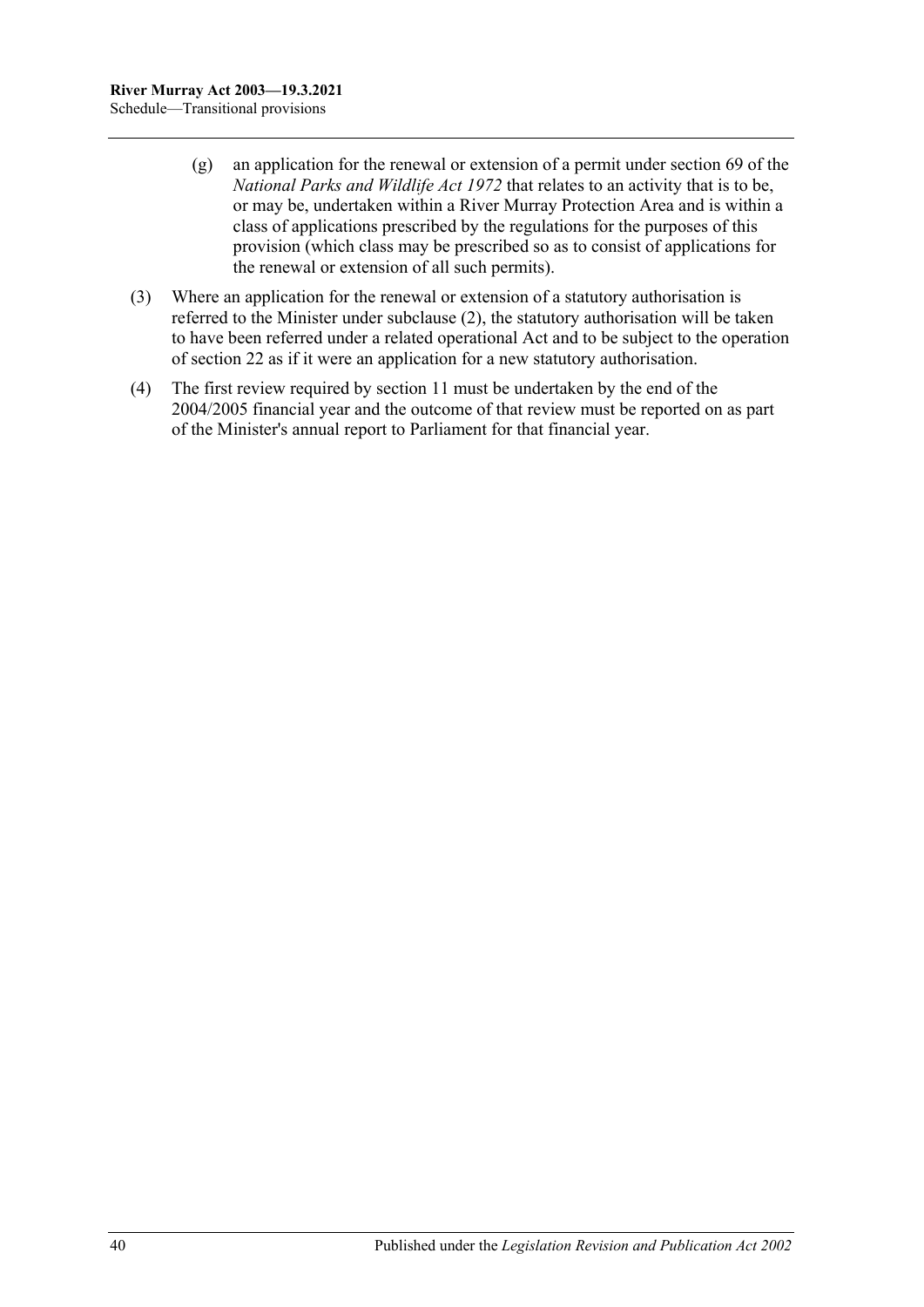## <span id="page-40-0"></span>**Legislative history**

#### **Notes**

- Please note—References in the legislation to other legislation or instruments or to titles of bodies or offices are not automatically updated as part of the program for the revision and publication of legislation and therefore may be obsolete.
- Earlier versions of this Act (historical versions) are listed at the end of the legislative history.
- For further information relating to the Act and subordinate legislation made under the Act see the Index of South Australian Statutes or www.legislation.sa.gov.au.

### **Legislation amended by principal Act**

The *River Murray Act 2003* amended the following:

*Animal and Plant Control (Agricultural Protection and Other Purposes) Act 1986 Aquaculture Act 2001 Coast Protection Act 1972 Crown Lands Act 1929 Development Act 1993 Environment Protection Act 1993 Fisheries Act 1982 Harbors and Navigation Act 1993 Heritage Act 1993 Historic Shipwrecks Act 1981 Irrigation Act 1994 Mining Act 1971 Murray-Darling Basin Act 1993 National Parks and Wildlife Act 1972 Native Vegetation Act 1991 Opal Mining Act 1995 Parliamentary Committees Act 1991 Parliamentary Remuneration Act 1990 Petroleum Act 2000 Soil Conservation and Land Care Act 1989 South Eastern Water Conservation and Drainage Act 1992 Water Resources Act 1997*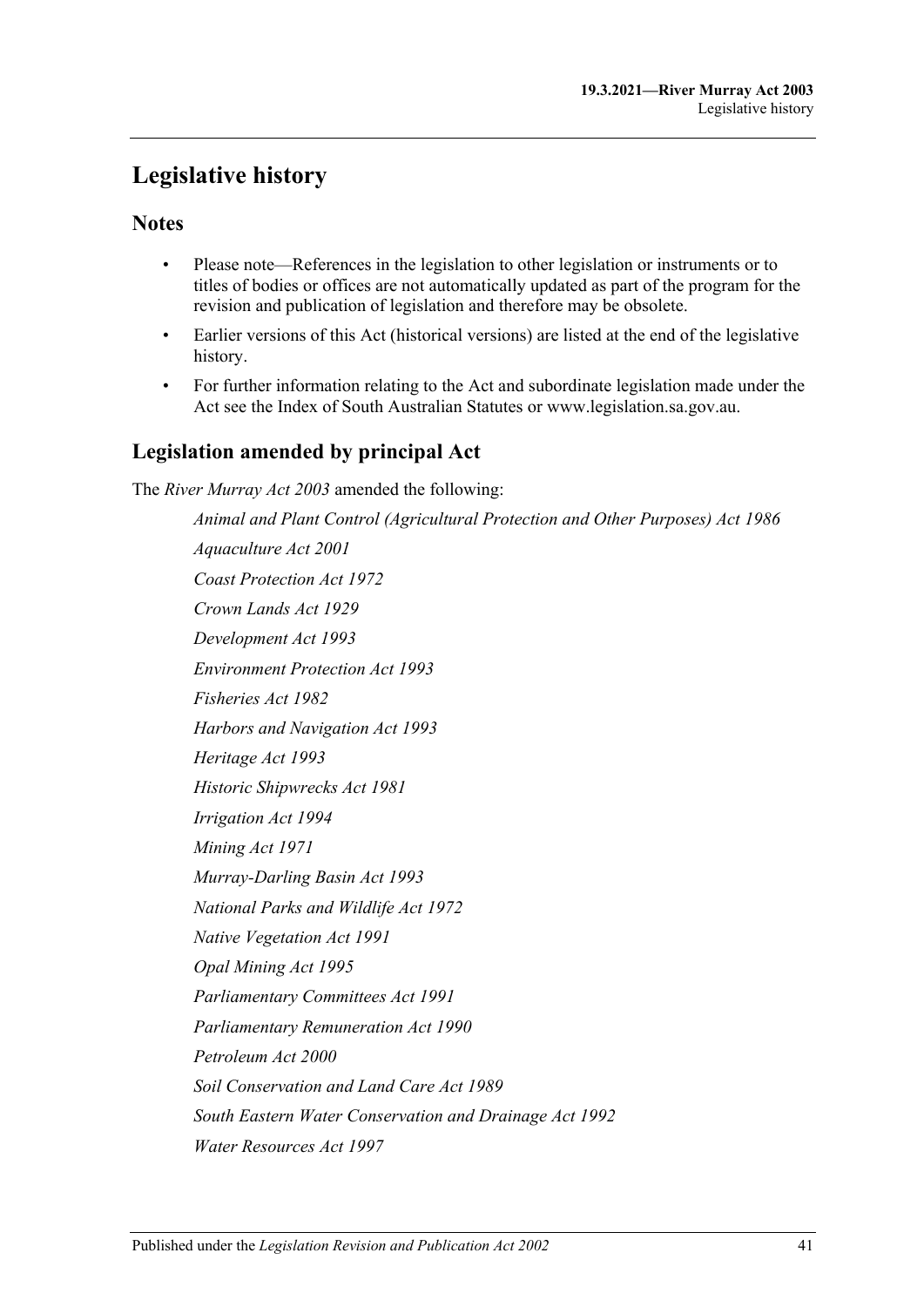## **Principal Act and amendments**

New entries appear in bold.

| Year    | N <sub>0</sub> | Title                                                                                       | Assent     | Commencement                                                                                                   |
|---------|----------------|---------------------------------------------------------------------------------------------|------------|----------------------------------------------------------------------------------------------------------------|
| 2003    | 35             | River Murray Act 2003                                                                       | 31.7.2003  | 24.11.2003 (Gazette 20.11.2003 p4203)<br>except Sch (cl 23)—31.7.2005 (s 7(5)<br>Acts Interpretation Act 1915) |
| 2004 34 |                | Natural Resources Management Act<br>2004                                                    | 5.8.2004   | Sch 4 (cll 38-40)-1.7.2005 (Gazette<br>30.6.2005 p2093)                                                        |
| 2005    | 58             | River Murray (Miscellaneous)<br>Amendment Act 2005                                          | 17.11.2005 | Pt 2 (ss $4-9$ )-8.12.2005 ( <i>Gazette</i><br>8.12.2005 p4194)                                                |
| 2005    | 79             | Development (Miscellaneous)<br>Amendment Act 2005                                           | 8.12.2005  | Sch 1 (cl 8)-12.1.2006 (Gazette<br>$12.1.2006\ p43$                                                            |
| 2006    | 43             | Statutes Amendment (Domestic<br>Partners) Act 2006                                          | 14.12.2006 | Pt 76 (s 189)-1.6.2007 (Gazette<br>26.4.2007 p1352)                                                            |
| 2008    | 41             | Murray-Darling Basin Act 2008                                                               | 6.11.2008  | Sch 1 (cll 31-34)-15.12.2008<br>(Gazette 11.12.2008 p5475)                                                     |
| 2017 5  |                | <b>Statutes Amendment (Planning,</b><br><b>Development and Infrastructure</b> )<br>Act 2017 | 28.2.2017  | Pt 24 (ss 71 & 72)-19.3.2021 (Gazette<br>4.3.2021 p823                                                         |
| 2019    | 33             | Landscape South Australia Act 2019                                                          | 21.11.2019 | Sch 5 (cll 80 to 82)-1.7.2020 (Gazette<br>25.6.2020 p3502)                                                     |

### **Provisions amended**

New entries appear in bold.

Entries that relate to provisions that have been deleted appear in italics.

| Provision                         | How varied                                                            | Commencement |  |
|-----------------------------------|-----------------------------------------------------------------------|--------------|--|
| Long title                        | amended under Legislation Revision and<br><b>Publication Act 2002</b> | 1.7.2005     |  |
| Pt1                               |                                                                       |              |  |
| s <sub>3</sub>                    |                                                                       |              |  |
| s(1)                              |                                                                       |              |  |
| activity                          | substituted by 58/2005 s 4                                            | 8.12.2005    |  |
| domestic partner                  | inserted by $43/2006$ s $189(1)$                                      | 1.6.2007     |  |
| Murray-Darling<br>Basin           | substituted by $41/2008$ Sch 1 cl 31(1)                               | 15.12.2008   |  |
| Murray-Darling<br>Basin Agreement | inserted by $41/2008$ Sch 1 cl $31(1)$                                | 15.12.2008   |  |
| spouse                            | substituted by $43/2006$ s $189(2)$                                   | 1.6.2007     |  |
| s(2)                              | amended by 43/2006 s 189(3)                                           | 1.6.2007     |  |
| $s \; 3(4)$                       | deleted by $41/2008$ Sch 1 cl $31(2)$                                 | 15.12.2008   |  |
| s <sub>5</sub>                    |                                                                       |              |  |
| $s\ 5(2)$                         | (a) deleted by $34/2004$ Sch 4 cl $38(1)$                             | 1.7.2005     |  |
|                                   | amended by 34/2004 Sch 4 cl 38(2)                                     | 1.7.2005     |  |
|                                   | (q) deleted by $34/2004$ Sch 4 cl $38(3)$                             | 1.7.2005     |  |
|                                   | amended by 41/2008 Sch 1 cl 32                                        | 15.12.2008   |  |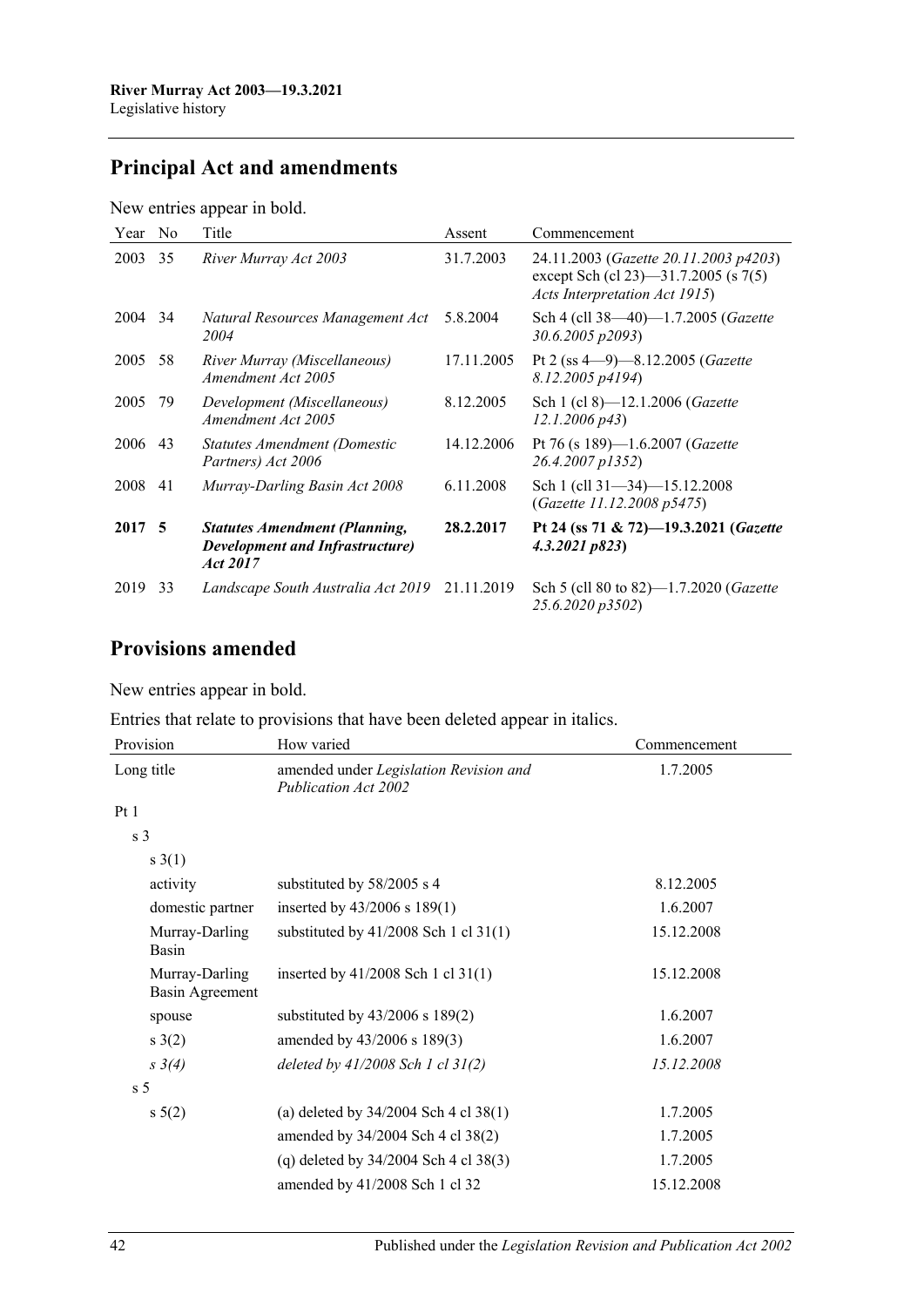|                 | amended by 33/2019 Sch 5 cl 80                                 | 1.7.2020   |
|-----------------|----------------------------------------------------------------|------------|
|                 | amended by 5/2017 s 71                                         | 19.3.2021  |
| Pt 3            |                                                                |            |
| s 9             |                                                                |            |
| $s \, 9(3)$     | deleted by $41/2008$ Sch 1 cl $33(1)$                          | 15.12.2008 |
| $s \, 9(5)$     | amended by 41/2008 Sch 1 cl 33(2), (3)                         | 15.12.2008 |
| $s \, 9(6)$     | amended by 41/2008 Sch 1 cl 33(4)                              | 15.12.2008 |
| s <sub>14</sub> |                                                                |            |
| s 14(3)         | amended by 58/2005 s 5                                         | 8.12.2005  |
| Pt 4            |                                                                |            |
| s 18            |                                                                |            |
| s 18(2)         | amended by 33/2019 Sch 5 cl 81                                 | 1.7.2020   |
| s 18(5)         | amended by 34/2004 Sch 4 cl 39                                 | 1.7.2005   |
| Pt 5            |                                                                |            |
| s 21            |                                                                |            |
| $s\,21(2)$      | amended by 34/2004 Sch 4 cl 40                                 | 1.7.2005   |
|                 | amended by 33/2019 Sch 5 cl 82                                 | 1.7.2020   |
| s 21(7)         | amended by 58/2005 s 6                                         | 8.12.2005  |
| Pt 6            |                                                                |            |
| s 22            |                                                                |            |
| $s\,22(3)$      | deleted by 79/2005 Sch 1 cl 8                                  | 12.1.2006  |
| $s\,22(4)$      | amended by 41/2008 Sch 1 cl 34(1), (2)                         | 15.12.2008 |
| Pt 7            |                                                                |            |
| s 23            |                                                                |            |
| $s\,23(1)$      | amended by 58/2005 s 7(1)                                      | 8.12.2005  |
| $s\,23(2)$      | amended by 58/2005 s 7(2)                                      | 8.12.2005  |
| Pt 8            |                                                                |            |
| s 29            |                                                                |            |
| s 29(4)         | amended by $58/2005$ s 8                                       | 8.12.2005  |
| Pt9             |                                                                |            |
| s 37A           | inserted by 58/2005 s 9                                        | 8.12.2005  |
| s <sub>42</sub> |                                                                |            |
| $s\,42(4)$      | amended by 5/2017 s 72                                         | 19.3.2021  |
| Sch             |                                                                |            |
| $ell 1 - 22$    | deleted under Legislation Revision and<br>Publication Act 2002 | 1.7.2005   |

## **Historical versions**

1.7.2005 31.7.2005 8.12.2005 12.1.2006 1.6.2007